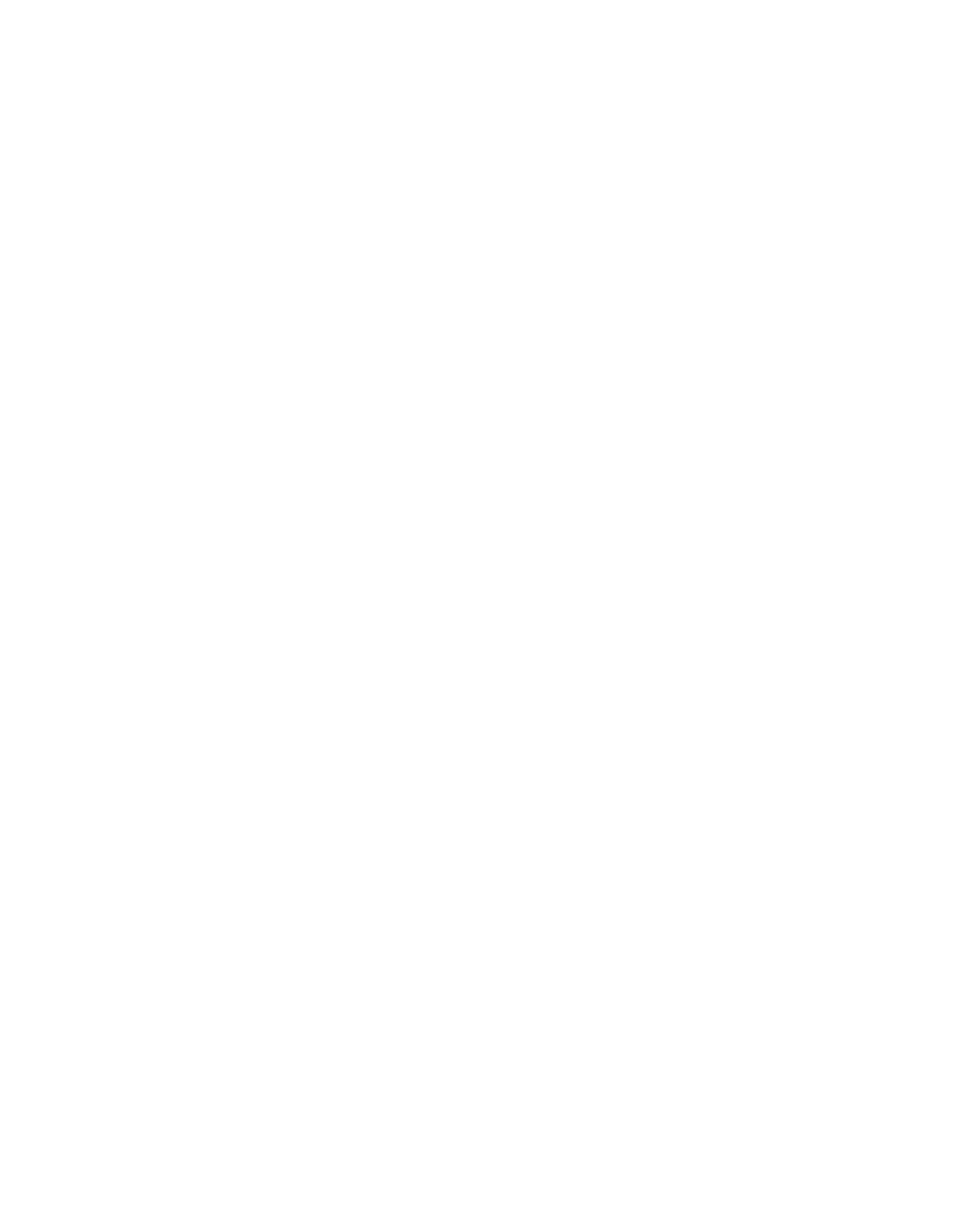# **Journal of the American Society of Legislative Clerks and Secretaries**

# **2009 - 2010 Staff**

| $Co-Chair$  | Angi Murphy, VA Senate<br><b>Assistant Coordinator, Committee Operations</b>                |
|-------------|---------------------------------------------------------------------------------------------|
| $Co-Chair$  | Melanie Reekes, VA Senate<br><b>Assistant Purchasing Officer, Support Services</b>          |
| Vice Chair: | Hobie Lehman, VA Senate<br>Deputy Coordinator, Committee Operations<br>and Sergeant-at-Arms |
| Recorder:   | Tara Perkinson, VA Senate<br>Deputy Clerk                                                   |

# **Editorial Board**

Jean Burgin (KY) Tara Perkinson (VA) Philip Twogood (FL) Robert Ward (FL) Jeannine Wood (ID)

# **Committee Members**

Jean Burgin (KY) Yolanda Dixon (LA) Janet Hawkins (IA) Bernadette McNulty (CA) Tara Perkinson (VA) Sharon Soliere (AZ) Philip Twogood (FL) Robert Ward (FL) Jeanine Wittenberg (NV) Jeannine Wood (ID)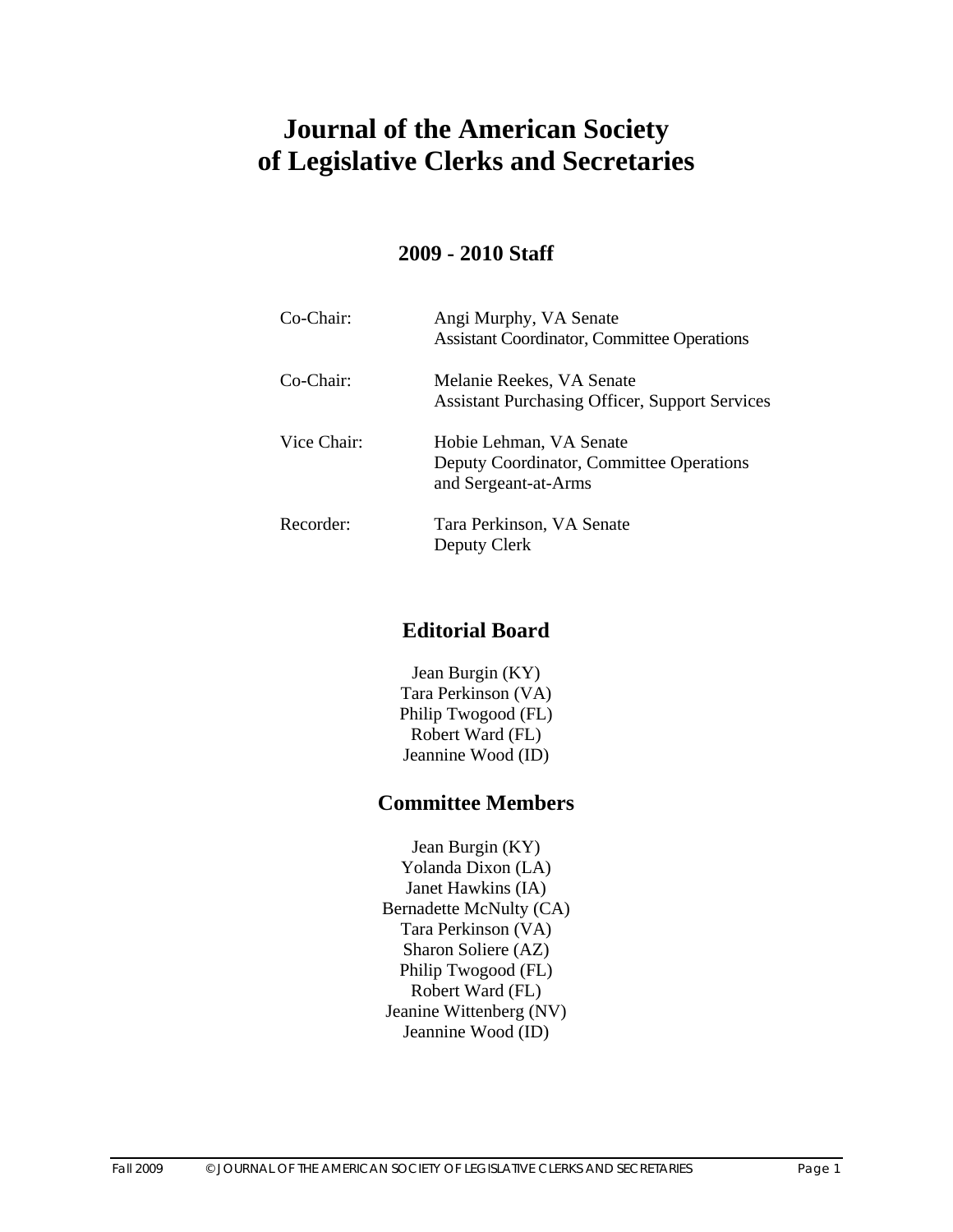#### **INFORMATION FOR AUTHORS**

The editor of the *Journal of the American Society of Legislative Clerks and Secretaries* welcomes manuscripts which would be of interest to our members and legislative staff, including topics such as parliamentary procedures, management, and technology. Articles must be of a general interest to the overall membership.

Contributions will be accepted for consideration from members of the American Society of Legislative Clerks and Secretaries, members of other National Conference of State Legislatures staff sections, and professionals in related fields.

All articles submitted for consideration will undergo a review process. When the Editorial Board has commented, authors will be notified of acceptance, rejection or need for revision of manuscripts. The review procedure will require a minimum of four to six weeks. Two issues are printed annually – one in the spring and the other in the fall.

#### **STYLE AND FORMAT**

Specialized jargon should be avoided. Readers will skip an article they do not understand.

Follow a generally accepted style manual such as the University of Chicago Press *Manual of Style*. Articles should be word processed in Word 2000 or WordPerfect 8.0, and doublespaced with one-inch margins.

Number all references as endnotes in the order in which they are cited within the text. Accuracy and adequacy of the references are the responsibility of the author.

Authors are encouraged to submit a photograph with their article, along with any charts or graphics which may assist readers in better understanding the article's content.

#### **SUBMISSION**

Articles should be submitted electronically to:

Angi Murphy, Co-Chair amurphy@senate.virginia.gov or Melanie Reekes**,** Co-Chair mreekes@senate.virginia.gov

Photographs should be emailed in .jpeg or .gif format or mailed flat with appropriate cardboard backing to either:

> Angi Murphy, Co-Chair or Melanie Reekes, Co-Chair Senate of Virginia P.O. Box 396 Richmond, VA 23218

Inquiries from readers and potential authors are encouraged. You may contact the editors by telephone (804) 698-7450 or email at: amurphy@senate.virginia.gov or mreekes@senate.virginia.gov

Letters to the editor are welcomed and will be published to provide a forum for discussion.



The *Journal of the American Society of Legislative Clerks and Secretaries* (ISSN 1084- 5437) consists of copyrighted and uncopyrighted material. Manuscripts accepted for publication become the property of the American Society of Legislative Clerks and Secretaries. All rights reserved. Reproduction in whole or part without permission is strictly prohibited.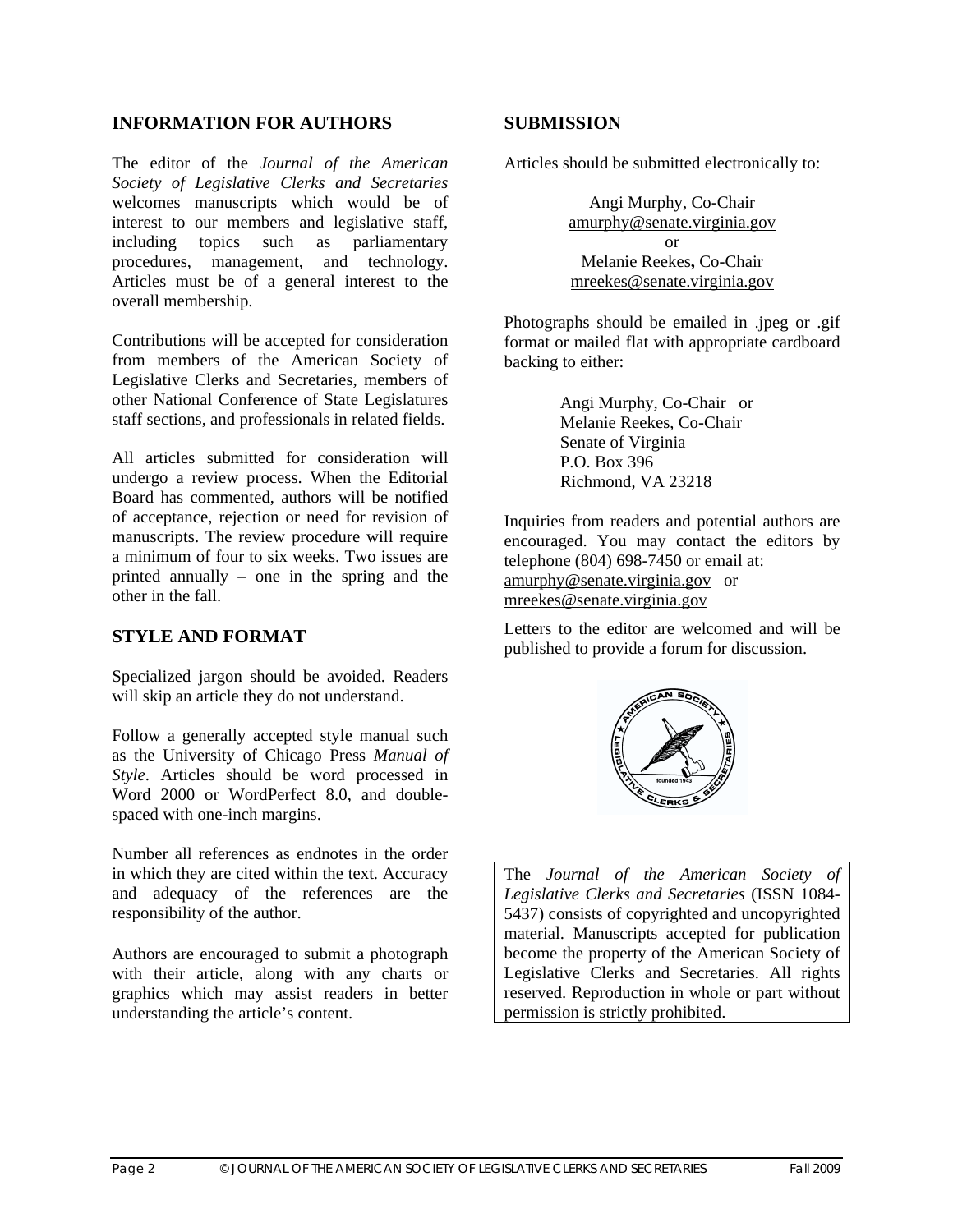# **Data Rot and Rotten Data: The Twin Demons of Electronic Information Storage**

*Eddie Weeks,\* Legislative Librarian Tennessee General Assembly* 

The twin demons of data rot and rotten data today stand ready to confront an electronic world. Information is everywhere; but can we find what we need, and will it still be there the next time that we need it?

The Information Age has become the Ephemeral Age. Nothing lasts, and nothing is expected to last. But we are charged, even commanded, to keep certain data.

State legislatures as a whole and individual legislators are responsible for creating, requesting, and requiring an incredible amount of data. Will we leave this data in a useful and organized informational pathway or in an unusable and insurmountable data dung heap?

Librarians are familiar with the problems. When we watched old books fall apart and pages crumble, we re-bound them and de-acidified the paper, then microfilmed the pages for preservation. When the new set of encyclopedias no longer fit where the old ones once did, we rearranged the shelves, then found every inch of space available. But now we watch as electronic files disappear into nothingness, and storage arrays reach their limits. The challenges we face are not new, but they are orders of magnitude greater than ever before. Are we prepared to meet these challenges? Do we even know what these challenges will be?

#### **Data Rot…**

'Data Rot' is simply one of the latest names for obsolescence. The term can refer to damaged data discs (think of a scratched CD), formats that are no longer in use (think Word 2.0), or storage media that are no longer being made (think ZIP drives).  $\frac{1}{1}$  The problems, though, go beyond the obvious. For nearly every book that is damaged beyond repair, there is probably at least one other copy in existence, but does every computer drive have an archive? And if it does, is the data in a usable format?

Computer programs and operating systems are constantly being updated, but stored files are not. The new programs do not always recognize all earlier formats. The file may be in perfect form, but unreadable by any existing program.

\_\_\_\_\_\_\_\_\_\_\_\_\_\_\_\_\_\_\_\_\_\_\_\_\_\_\_\_\_

<sup>\*</sup>My thanks to: Steve Kriegish, Director of Legislative Information Services, for technical advice; Jackie Nash, Legislative Researcher, for advice and proofreading; Darla Brock, Tennessee State Library and Archives, for support and assistance; and Dr. Gordon Coleman, University of Alabama School of Library and Information Studies, for the initial idea.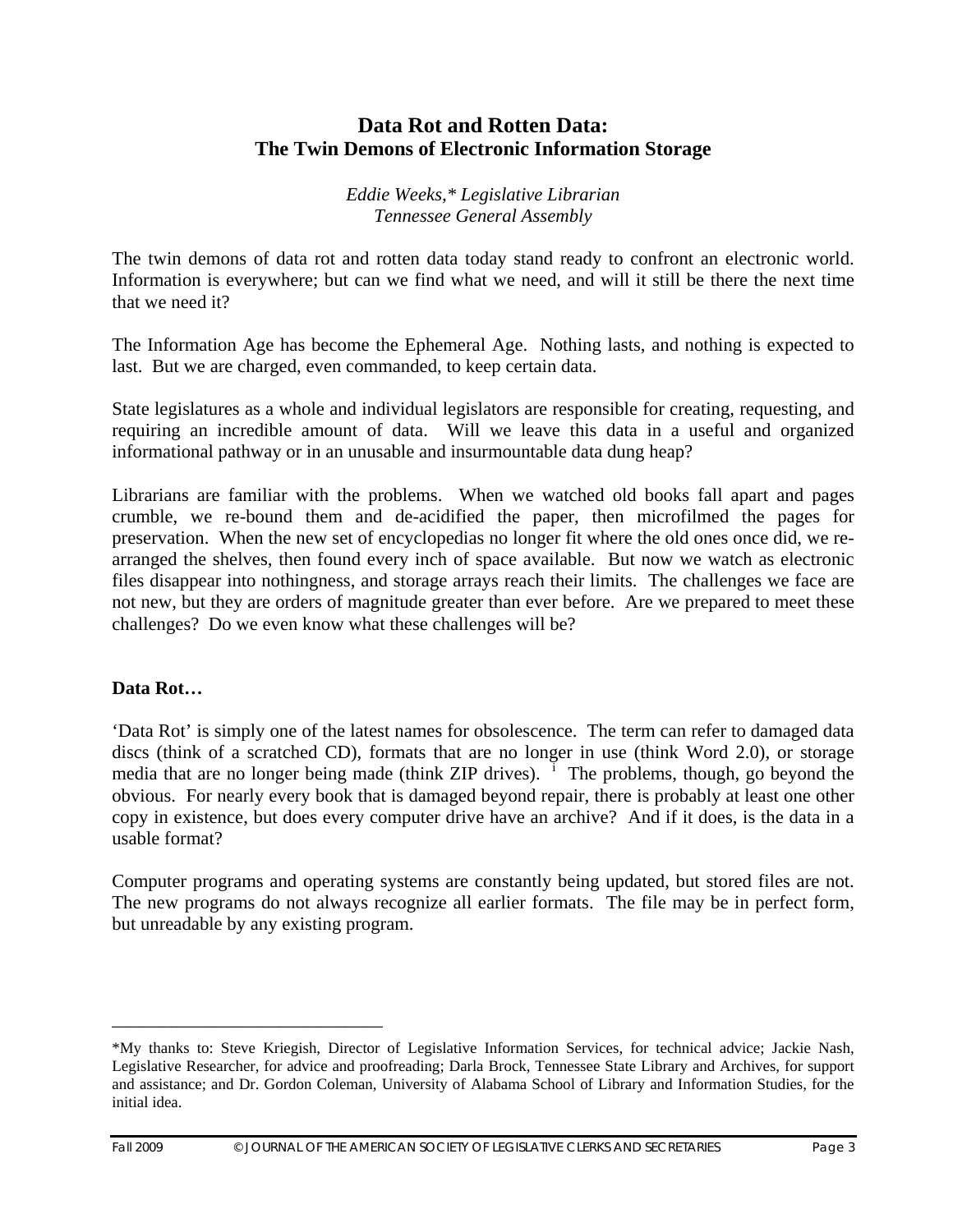These are not new challenges. "Data", in all its many forms, has been created (and lost) since the beginnings of recorded information. These beginnings, though, stretch back much further than computers or even books – they reach back to the origins of writing. Egyptian hieroglyphs and the Lascaux Cave paintings are forms of data. Consider the Rosetta Stone. This simple rock was the first key for the future translation of Egyptian writing; without it, all Egyptian data would still be lost with little hope for recovery. We now stand waiting for the discovery of the next Rosetta Stone – one which will recover Word 2.0 documents and Forethought Presenter files.

Hieroglyphics give an excellent demonstration of data loss (and may also be considered one of the earliest forms of government documents). Without the Rosetta Stone, hieroglyphics are gibberish – useless data. The data cannot be translated – moved from an unusable format to a useful format.

Consider the Pharaoh Djedefre. His father was the Pharaoh Khufu, the builder of the Great Pyramid. Djedefre's successor to the throne was Khafra, the builder of the Pyramid of Khafra; his son and successor was Menkaura, the builder of the smallest of the three pyramids of Giza.

But what of Djedefre? We know his name (the name of the file); we know about when he reigned (when the file was created – though estimates for his reign range from eight years to more than twenty). He may or may not have had his own pyramid that may or may not have been torn down by his family. He may have created the Sphinx in honor of his father, Khufu, or he may have assassinated his father and, in turn, been assassinated by his nephew, Khafra. The details are unknown and can only be guessed, because we have lost the contents of the file.

Paper – the multipurpose storage hard drive for centuries – turns to dust. Acidic paper will last 50 to 100 years. De-acidification can stretch that an additional 250 to 300 years. Non-acidic paper can last over 1,200 years. <sup>ii</sup> The life span of a computer hard drive could be five years.

Our task, then, seems obvious: print everything on acid-free paper and preserve the paper in books! But no one has the room for all those books nor the money for all that paper.

We're dealing with scopes of size that can scarcely be imagined. One megabyte – one  $3 -1/2$ " diskette – is a small novel. Five megabytes is the complete works of Shakespeare. One gigabyte is ten yards of books on a shelf. One terabyte is 50,000 trees; 10 terabytes is the entire printed collection of the Library of Congress. iii. A state's legislative data can be hundreds of terabytes, growing daily.

Based on the rate of decay of a book, we can predict how long it will last – how long we have until its information is gone, until it is too late to save. But electronic information disappears in the blink of an eye. What was there is gone, inadvertently or deliberately, never to return. There is no warning, no notice, and often no recovery.

In addition to the degradation of the data itself, consider the storage media. Punch cards,  $5\frac{1}{4}$ " floppies, and ZIP discs have been relegated to the same bin as Betamax tapes and Laserdiscs, but what if the information on them is still needed? Does the equipment exist – and still function – to retrieve the data? And is it feasible and affordable to do so?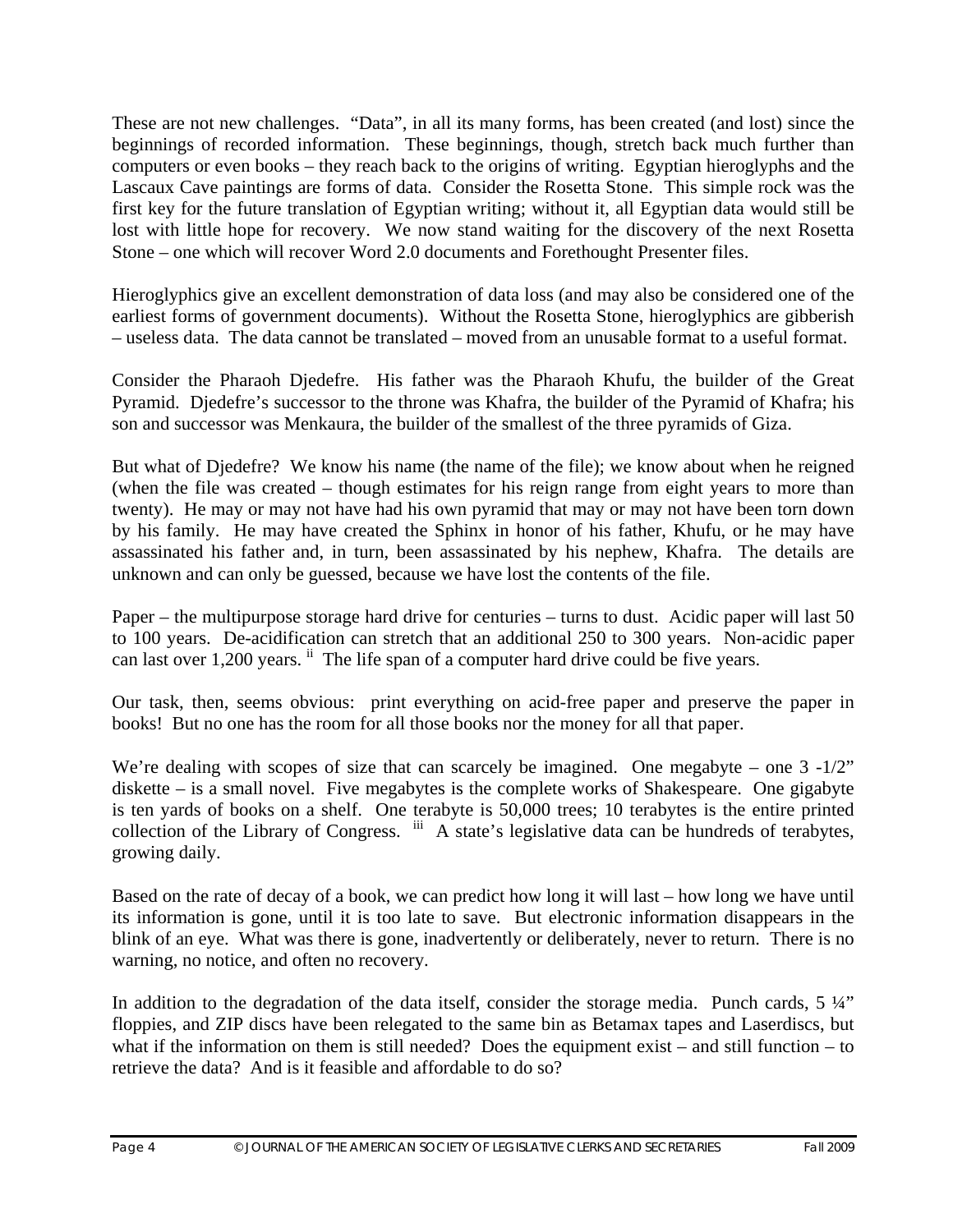The simple truth is, no matter how important any data is to us, state legislative data is not the Dead Sea Scrolls; we cannot have teams of specialists to review each and every fragment to produce – decades later – a slightly more detailed description of what might have been there.

Vendors of new storage media exist to sell the latest product, not to save us or our data. If we make the commitment to check our data storage every five years, or every year, or every six months, do you doubt that there will be a new, latest and greatest, storage media that will meet all of our needs… until the next one comes out? And we dare not skip a single upgrade, as each new format is only capable of translating from the last!

We fear losing our data, so we save it as best we can. Size and expense limit us to electronic files, so these we try to preserve and keep useful. One may be damaged, so always make a second copy, and keep a third copy at an off-site location. Which leads us straight into the path of the second data demon: Incredibly, we're saving too much.

#### **…And Rotten Data**

Rotten data is also not a new creation. It is simply too much data getting in the way of the wanted data. It is a problem of excess preventing access, of volume overwhelming value. The simplest example, familiar to almost anyone, is that of trying to find that one great vacation photograph that you remember from the boxes of pictures and the hundreds (or thousands) of jpegs.

Finding one bit of information may be compared to doing a dot-to-dot puzzle. All the dots must be found and connected in the right way, or the picture of the ducky will be skewed. Missing one dot, because that dot cannot be found for all the other dots in the way, affects the entire picture. But if there are too many other dots, how can the right one be found?

With the increasing cheapness of electronic storage, we are in an age of data hording. Where once file size was limited and we watched hard drives reach capacity, we now have cell phones with gigabytes of storage.

Our intended electronic storage media have terabytes of storage capacity, with petabyte capacity coming soon. With haystacks that large, is it still possible to find the needle? An article in *Wired* magazine discusses a "data deluge" that creates a new way of looking at everything <sup>iv</sup>, but what if that deluge also washes away the ability to find one particular item in that data?

We are admonished to see the forest in spite of the trees, but what if it is one particular tree for which we are searching? If the size of the forest becomes too great, can that one tree still be found?

The truth is that pruning of data is a necessity. We cannot keep everything forever; data must be removed once it is no longer useful, lest it prevent access to what is still useful.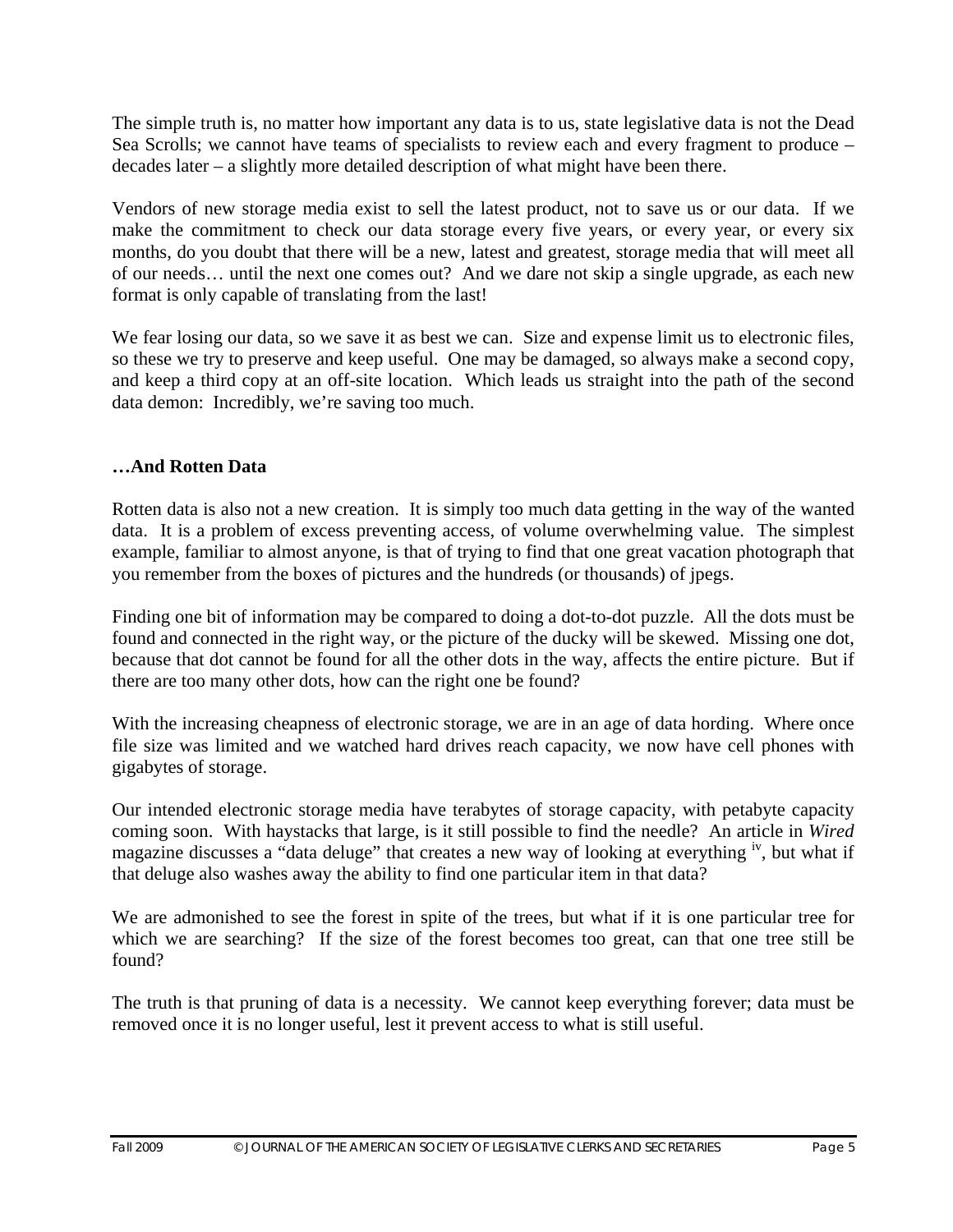In the library field, the term is weeding. Certain books are removed from the collection – weeded. This action is a necessity; library shelves simply don't grow, and library buildings don't expand. Some books must be removed to make room for new books.

But with electronic storage, we simply buy more storage. We copy all the files – regardless of their format or their currency or their usefulness – onto a bigger, better storage unit.

If we make the great decision that some piece of data – some fact – must be preserved, then, as mentioned above, how can it be maintained? How great of an effort must be expended to keep that data available and useful? The keeping of data becomes a problem of economics; we cannot afford to keep what we can no longer use.

But with electronic records, the problem is also identification and deletion. The best long-term electronic storage media are "write once read many" systems; they're not designed for individual files to be deleted or removed from storage. The goal of electronic storage is just that – storage. Not organization, not retrieval, and certainly not scheduled deletion.

We cannot weed. We cannot remove the useless. We cannot clean out the clutter. The volume of data grows. Its usefulness may not.

# **Challenging the Demons…**

The grand question for state legislators and legislative staff is, of course, how does this affect us?

State legislatures and legislators are responsible for creating, requesting, and requiring data, but who is responsible for maintaining that data in a usable and useful format?

There are state libraries, state records centers, state data centers; do we give them the responsibility to preserve the data without first giving them guidance on how to do so? Do we presume that they will simply do so, or do we check on their progress?

State legislative data is often requested by one agency, received by another, and stored by yet another. What if each has a differing retention period for this data? Must each agency keep a copy, or can they agree for one agency to keep the data for them?

# **… And Conquering the Demons**

Legislatures and legislators have created, requested, and required data; we must now decide what to do with that data.

As with nearly everything else, this data becomes an issue of economics. We cannot afford to keep what we no longer need. A commitment to keep – to truly preserve – some bit of information cannot be taken lightly; we cannot presume that the solution will appear without a determined quest for it.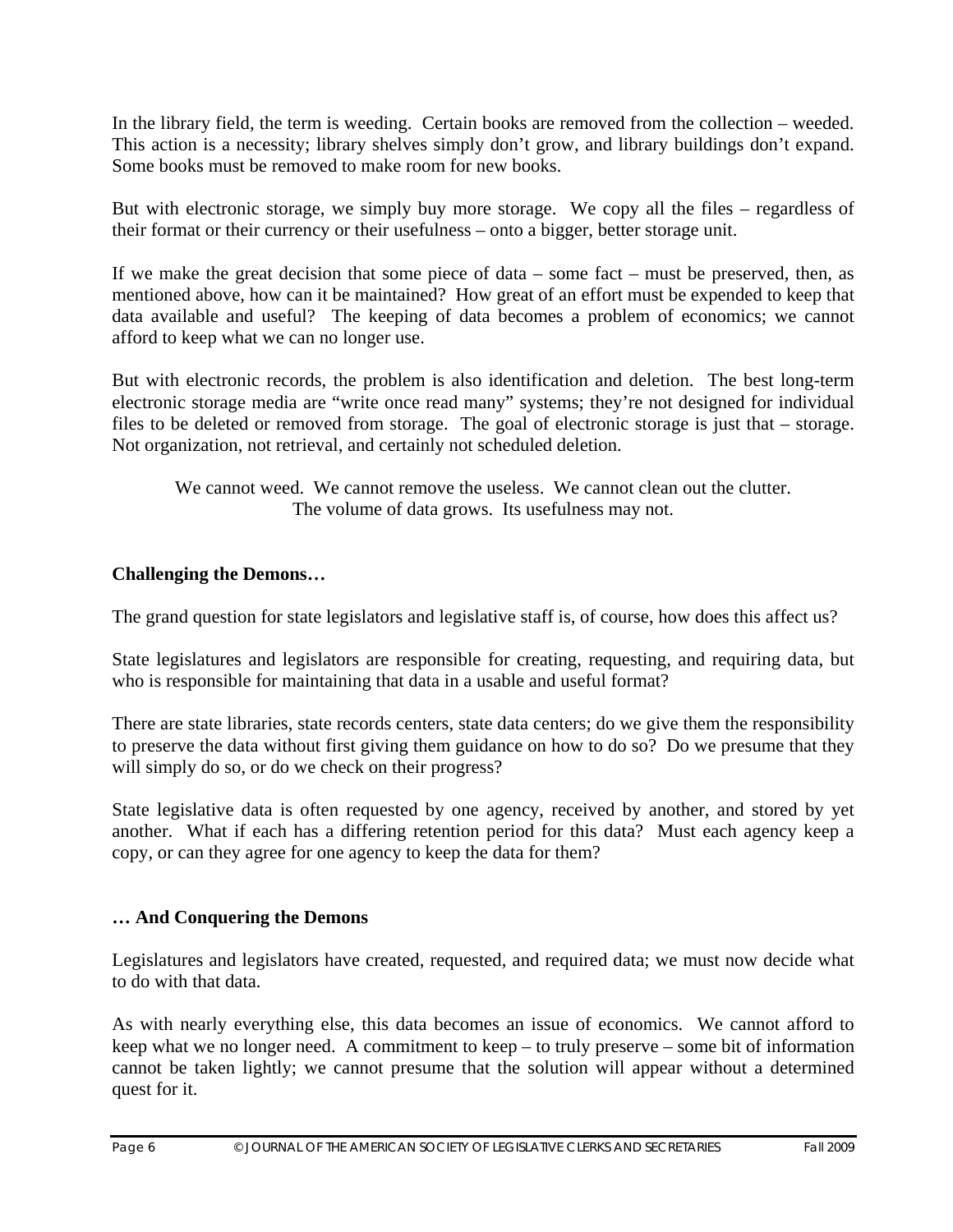We are only looking short term at a serendipitous solution: We'll save this file on a CD-ROM in its current format; when the data can no longer be read, then the data is no longer needed.

Are we willing to chisel hieroglyphs in rocks and then bury them in the desert so that their data is preserved? As mentioned earlier, Egyptian hieroglyphs are some of the earliest governmental data; are we willing to make less of a commitment than they were to preserve our governmental records?

A hundred or a thousand years from now, will others be searching for the key to unlock our data, or will they be wondering what was lost? Or will they have so many scraps that no material may be found?

In short, will we leave them an informational pathway or a data dung heap?

<sup>1</sup> <sup>i</sup> See CBS News, Sunday Morning, March 1, 2009. http://www.cbsnews.com/stories/2009/03/01/sunday/main4836569.shtml

ii Shipping, Xu. "China's Recent Achievements in the Protection of Paper Archives." Access to Information and Preservation Issues; International Conference of the Round Table on Archives XXXIV – CITRA (Budapest, 1999). http://old.ica.org/citra/citra.budapest.1999.eng/proceedings\_eng\_budapest.html

<sup>&</sup>lt;sup>iii</sup> http://jamesshuggins.com "How much data is that?"

<sup>&</sup>lt;sup>iv</sup> Anderson, Chris. Wired Magazine 16:07 "The End of Theory: The Data Deluge Makes the Scientific Method Obsolete".

http://www.wired.com/science/discoveries/magazine/16-07/pb\_theory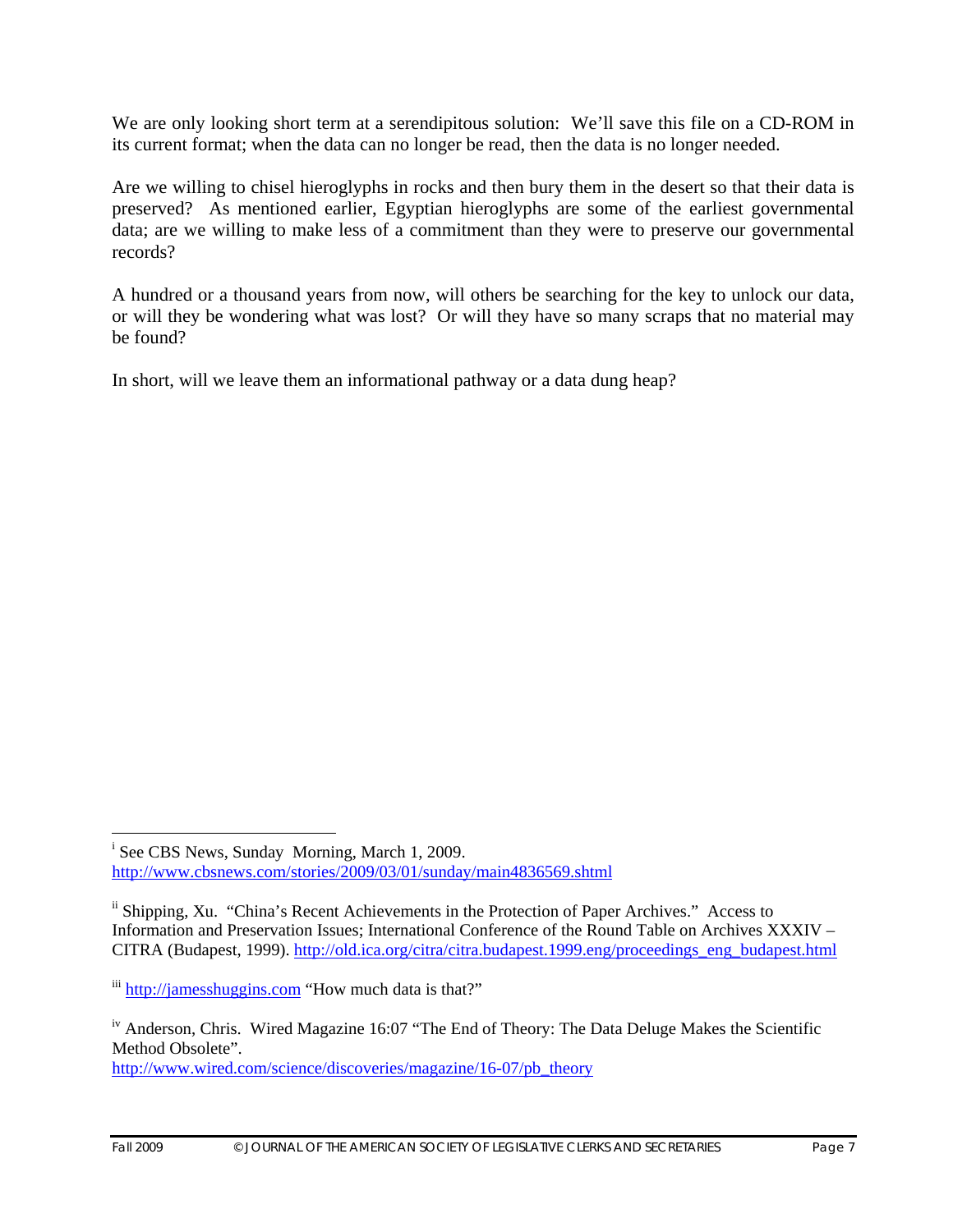# **"An institutional ability to evaluate our own programs": The Concept of Legislative Oversight and the History of Performance Auditing in Nebraska, 1974-2009**

#### *Don Arp, Jr.<sup>1</sup> , Performance Auditor Legislative Audit Office, Nebraska Legislature*

Establishing expectations for agencies and programs can be described as a three step process: formation of the expectation, codification, and evaluation. Seeking vehicles for the last step, evaluation, and assigning it as a duty to an entity involves many issues that are fundamental to the founding principles of our government, namely the existence of three, co-equal branches each charged with a different and critical overarching mission. Many consider evaluation of a government program or agency to be the purview of the legislative branch and the core concept of legislative oversight.

In Nebraska, evaluation of program or agency performance is a duty held by the legislative branch exclusively. What is now known as performance auditing (or performance evaluation), a detailed study of entity performance as gauged against reasonable expectations (such as laws, managements practices, and best practices), came to Nebraska more than 30 years ago and has since undergone a variety of changes before finding a footing and taking its current shape. Despite all of the later attempts to do otherwise, the oversight of programs and agencies was ultimately viewed as a fundamental power of the legislative branch and an inherent facet of the three-branch goal of checks and balances.

#### **The Concept of Legislative Oversight**

Legislative oversight is the process that legislative bodies use in "... making sure that funds appropriated by the legislature are spent as intended by the legislature and that they are achieving the objectives they were meant to achieve."<sup>2</sup> United States history has seen many forms of legislative oversight because it "... occurs in virtually any congressional activity and through a wide variety of channels, organizations, and structures."<sup>3</sup> More broadly, John Lees (1977) describes legislative oversight as "the behavior by legislators and their staffs, individually or collectively, which results in an impact, intended or not, on bureaucratic behaviors."4

#### *Neglected Interest*

Historically, interest in more formal legislative oversight has ebbed and flowed according to budget issues. "When revenues are limited and the demands for expenditures are seemingly limitless, legislators perceive a need for greater efficiency and effectiveness in government operations."<sup>5</sup> Despite state and federal legislators having multiple methods of oversight available to them, like structuring and enabling legislation and investigations, much debate has occurred about what entities should conduct formal oversight and whether it is best conducted by the legislative or executive branch. Inaction at times among state-level legislatures has led to cases of delegation of oversight to the executive branch. "Legislatures have sometimes given little attention to oversight, and the function has fallen to audit agencies that at the state level are often headed by independently elected auditors."6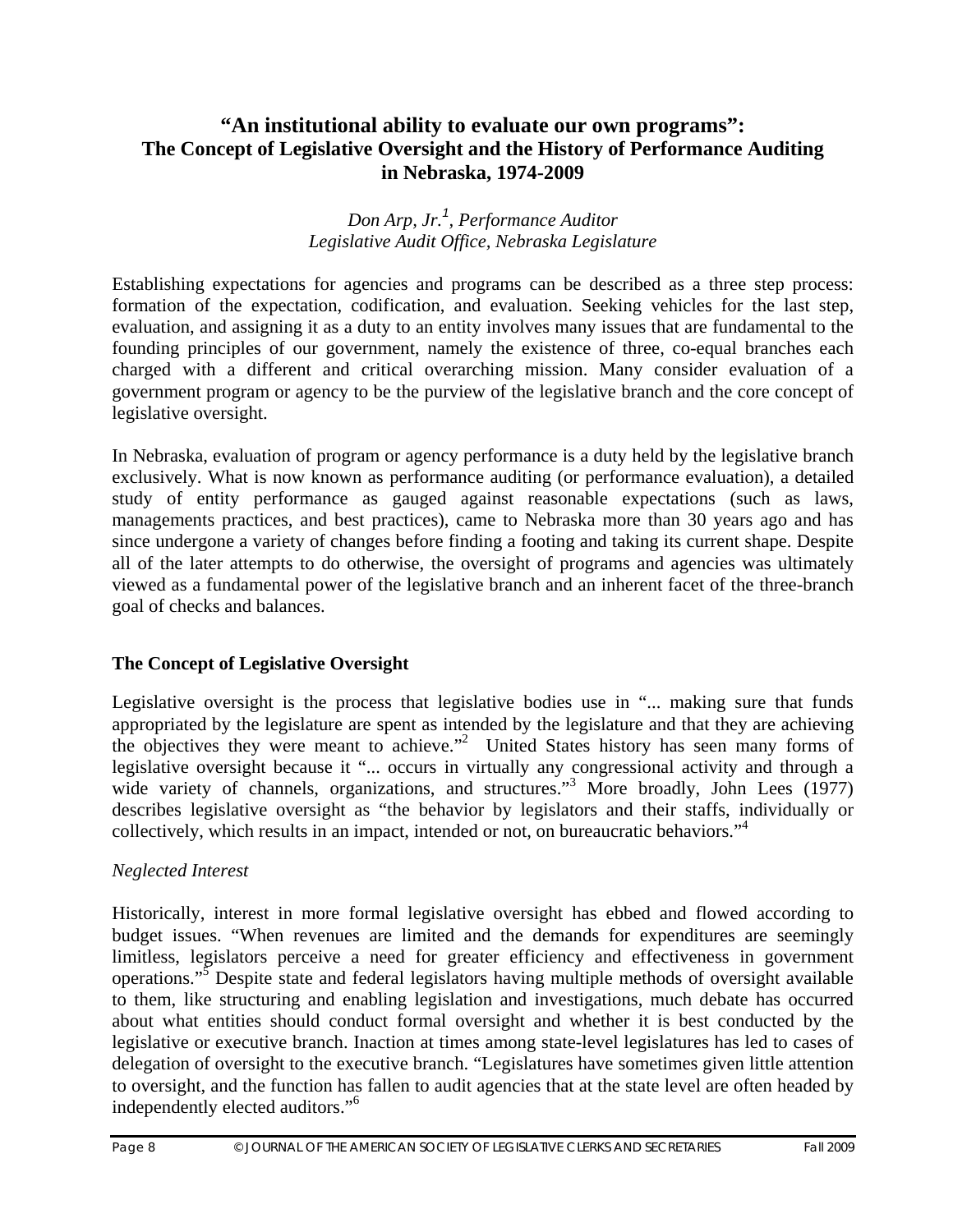This neglect is concerning, given that oversight actions are seen by many as fundamental to the checks and balances system of government. Woodrow Wilson points out that, "It is the proper duty of a representative body to look diligently into every affair of government and to talk much about what it sees. It is meant to be the eyes and the voice, and to embody the wisdom and will of its constituents."<sup>7</sup> Wilson argues this point so far to say that, "Quite as important as legislation is vigilant oversight of administration<sup>78</sup> and makes the bold assertion that it is the oversight effort, what he also calls the "informing function" that "... should be preferred even to its legislative function."<sup>9</sup> Delegation of oversight to the executive branch is concerning as the constitutional basis for oversight is inherently tied to the nature of the legislative branch. In *Eastland v. United States Servicemen's Fund*, then U.S. Supreme Court Chief Justice Warren Burger wrote, "This Court has often noted that the power to investigate is inherent in the power to make laws because 'a legislative body cannot legislate wisely or effectively in the absence of information respecting the conditions which the legislation is intended to affect or change.' *McGrain v. Daugherty*, 273 U.S. 175 (1927)."

Although oversight is a facet of many congressional activities and, as Wilson notes, a chief duty of the legislative branch, efforts in those days were not as encompassing or systematic as they are today. Intensive, systematic, and programmatic evaluation of the executive branch—modern program evaluation or performance auditing—was not a concept then and has only in the past few decades become a field of oversight. The Congressional Research Service notes that organized examination of the executive branch by the legislative branch through the mechanism of performance evaluation ". . . remains a relatively new and still evolving technique in oversight. Modern program evaluation uses social science and management methodologies, such as surveys, cost-benefit analyses, and efficiency studies, to assess the effectiveness of ongoing programs."<sup>10</sup>

# **What Does Legislative Oversight Look Like?**

Accountability in government, at least in the United States, has often been driven from the top down: federal to state. Practices developed at the federal level tend to cause phase shifts in corresponding entities at the state level. Once the concept of legislative oversight takes root, it may blossom in one of two forms: financial or performance audits. Financial audits, as the name implies, chiefly involve accounting and the nature of financial records. Performance audits are an objective examination of a program to determine, among other things, the program's effectiveness, efficiency, and compliance with the law. Issues of compliance with other standards and legislative intent are also often part of the process.

For some time, financial audits were the only method of accountability used (apart from the normal legislative processes previously mentioned). Therefore, it was not until some years after the General Accounting Office (now known as the Government Accountability Office or GAO), the investigative arm of Congress, first entered the field of program evaluation in the late 1960s and early 1970s that the states asked GAO for help in expanding their accountability functions in the performance audit direction. GAO further cemented its leadership role in oversight and started producing the standards that many audit organizations follow today for both financial and performance audits.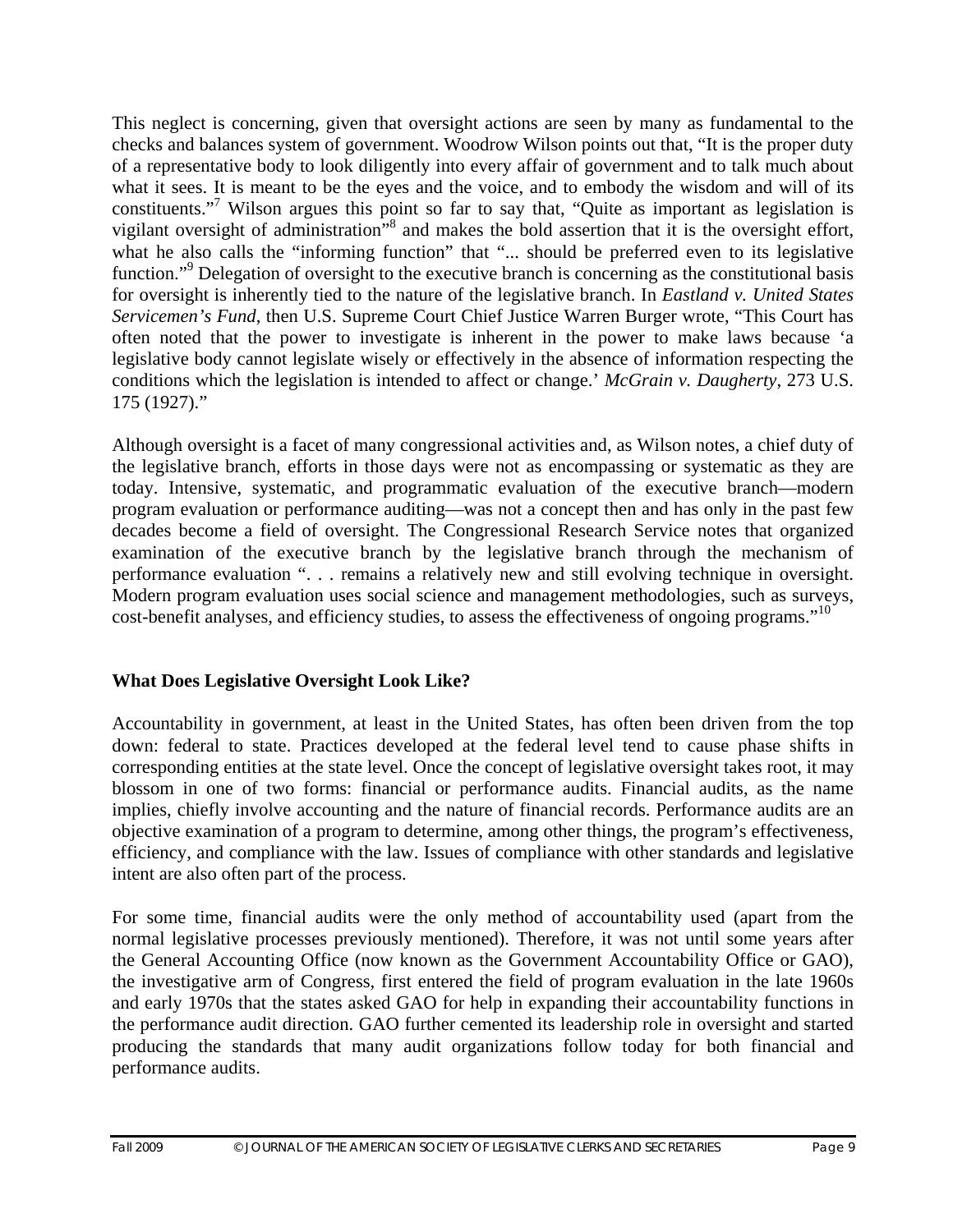There is much diversity amongst the states in what form legislative oversight takes, if it is conducted at all.<sup>11</sup> In 2008, an examination of legislative websites and other references found that 29 state legislatures conducted both financial and performance audits $^{12}$ , 12 conducted only performance audits<sup>13</sup>, one conducted only financial audits<sup>14</sup>, and 8 conducted neither financial nor performance audits.<sup>15</sup>

#### **Legislative Oversight in Nebraska**

Currently, legislative oversight in Nebraska takes the form of performance audits. A special committee, the Legislative Performance Audit Committee, supervises performance audits conducted by the Legislative Audit Office, which is directed by the legislative auditor. The committee consists of: the Speaker of the Legislature; the chairpersons of the Executive Board and the Appropriations Committee; and four other members of the Legislature, chosen by the Executive Board. The Committee has several duties, including: selecting audit topics; defining the scopes of audits; adopting recommendations based on reports prepared by the audit office; holding public hearings and sponsoring legislation, as necessary, in conjunction with audits; and monitoring agency compliance with committee recommendations.

The concept of legislative oversight via performance auditing came to Nebraska in the early 1970s. It would be almost 25 years before a consistent legislative oversight function established itself. Despite attempts to legislate an expansion of the performance audit function into the executive branch, the function has remained strictly in the Legislature.

#### *Early Attempts at Legislative Oversight*

In 1974, the appropriations committee introduced a bill that created the Legislative Audit Review Committee. Although the bill gave the state auditor (an elected executive branch position in Nebraska) the authority to conduct performance audits, the legislative committee had to request them. <sup>16</sup> There is no evidence found so far that any audits were conducted. Within three years, the Legislative Audit and Review Committee was dissolved and the state auditor lost the authority to conduce performance audits. A new committee, the Performance Review and Audit Committee, was created and staffed by Legislative Fiscal Office personnel.<sup>17</sup> The committee conducted sunset reviews of all state agencies. The effort lasted from 1977 to 1983. The concept of legislative performance auditing lay dormant for the next eight years.

#### *Revival of the Concept*

In 1991, after a bill to give the state auditor the authority to conduct performance audits failed<sup>18</sup>. the late Nebraska state senator Jerome Warner, a proponent of legislative oversight, undertook a study to examine how other states conducted performance auditing, paying special attention to which branch of government held the authority. The resulting report led to the efforts to establish legislative performance auditing during the next session. The discussions that occurred during the next legislative session formed the philosophy of legislative oversight for the state of Nebraska.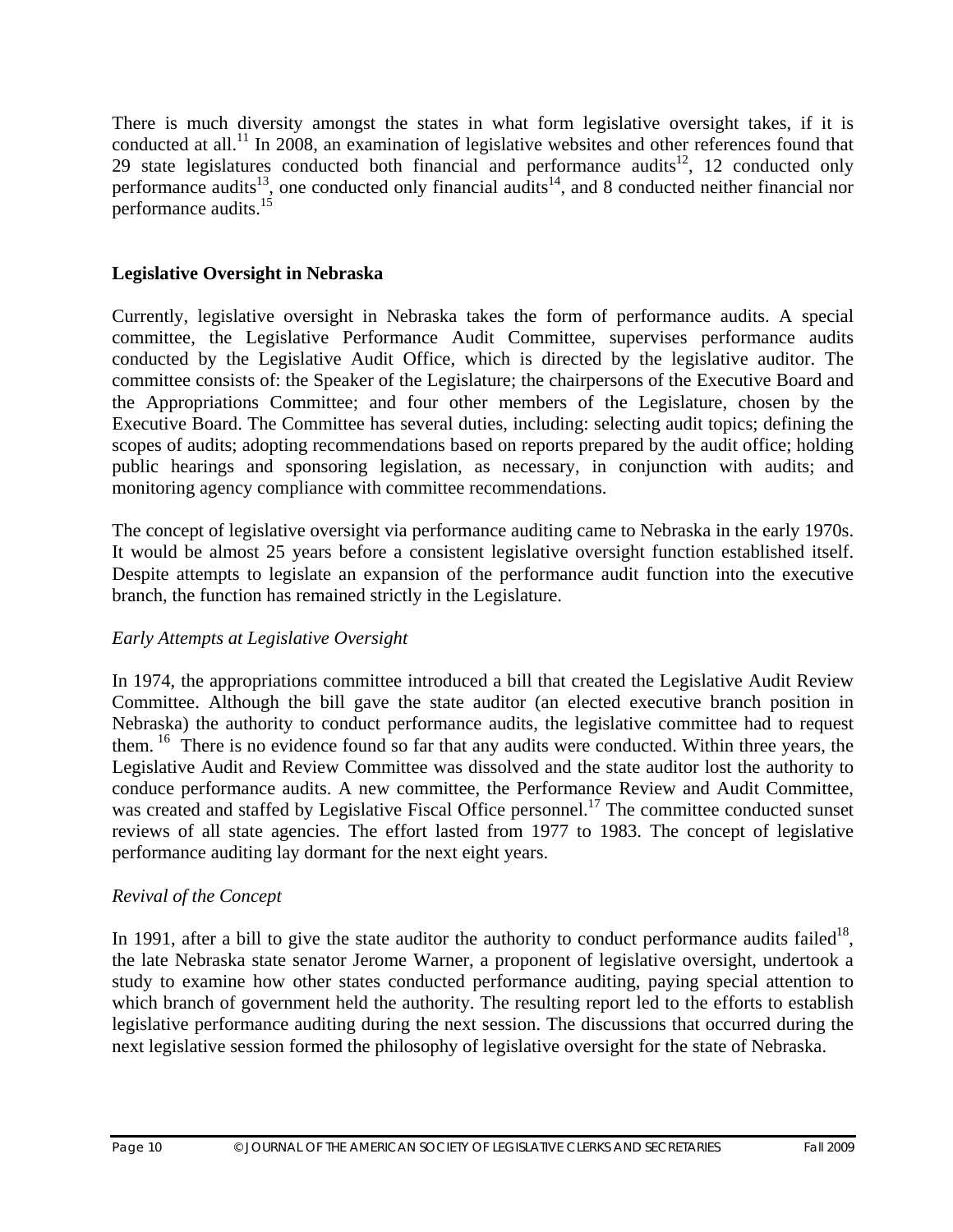The Executive Board of the Legislative Council, the administrative committee of the Legislature, introduced LB 988 during the 1992 session. The bill established performance auditing as a function of the Legislature and placed the staff tasked with it under a legislative committee. Performance auditing had a fragmented history at this point in Nebraska and had lain dormant since 1983. The concept of oversight and the legislative branch's relationship to the responsibility formed much of the discussion, especially when lawmakers considered the state auditor's office and its role in accountability. Senator Jerome Warner, then chair of the Executive Board, addressed the concept of legislative oversight head-on in the statement of intent for LB 988, by explaining:

> "The fundamental policy issue . . . is whether or not performance evaluation is a legislative oversight function . . . well it goes back to the time the Performance Review and Audit Committee was established [LB 193 (1977)]. Senator Bereuter introduced that legislation, and he made it a part of the Appropriations Committee. Now I believe it's true . . . I'm not sure, but I believe it was true that maybe the auditor, or State Auditor's Office had, or presumed to have had that responsibility at that time. But the movement was made that it should be to the legislature. I believe this report [LR 100 (1991)], and it would indicate the vast majority of the states that have some type of performance audit or review evaluation, is under the legislative branch."<sup>19</sup>

During floor debate of LB 988, Senator Warner continued to make the case for the proper placement of this type of oversight in the hands of the Legislature and noted how by its very nature, performance auditing was at the heart of the legislative process. In addressing the issue, Senator Warner said:

"The whole concept of legislative oversight is what is at stake here or the issue here and, of course, legislative oversight over the years has become recognized as a more and more important function . . . The purpose is, of course, that a legislative branch of government has a vehicle in which they are reviewing the various programs or agencies that have been established by law and whether or not the purpose and the accomplishment and the public service that was intended to occur is, in fact, happening, whether or not it should be changed or redirected. In many respects, it is an extension of the appropriations process  $\ldots$ <sup>520</sup>

Despite mounting a convincing case for the placement of such oversight in the Legislature, an attempt was made to amend LB 988 and give the state auditor the authority instead. Senator Warner countered the amendment, noting that ". . . it's a very basic issue and that is one that it's a legislative function, not an executive branch of government function. It's the Legislature reviewing the policies that past Legislatures have established and it, to me, is just simply not appropriate to put a mix of executive branch and legislative branch and in a sense, a competitive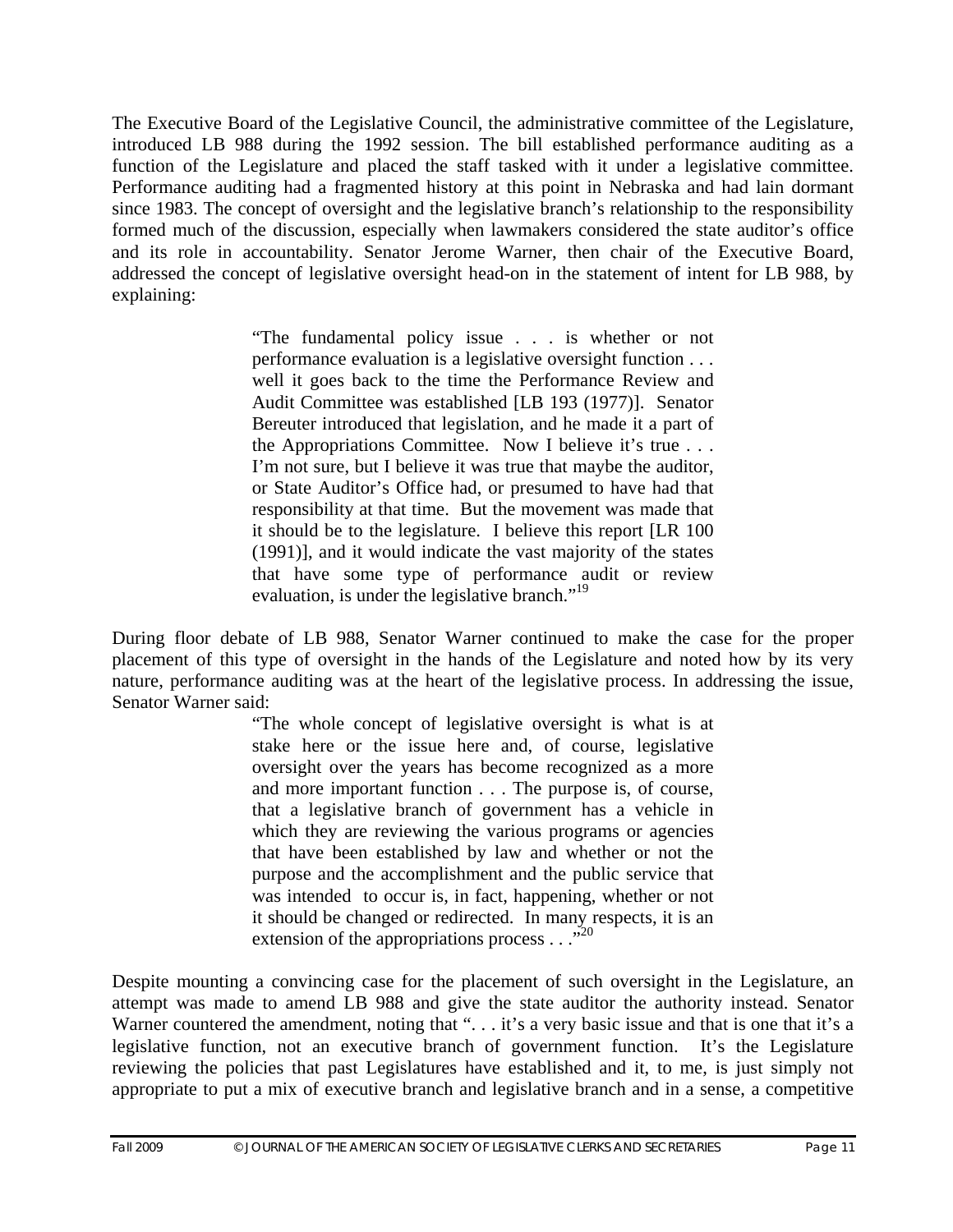system to review or to do performance audits and I would strongly oppose the amendment and retain its function as it is in most states."<sup>21</sup> The amendment failed.

Others took a firm stance on the concept of legislative oversight. Senator Doug Kristensen summed up the arguments of Warner and others when he noted that, "And I think 988 does give us an institutional ability to evaluate our own programs. If the Legislature creates the programs, who is better to judge and evaluate if the programs are doing what we intended them to do? . . . . I think it's far more appropriate for the Legislature to be its own program evaluator."<sup>22</sup>

LB 988 passed and created the Legislative Program Evaluation Act which gave the Legislature the sole authority to conduct performance audits and created a five member committee, the Legislative Program Evaluation Committee, consisting of the chair of the Executive Board, chair of the Appropriations Committee, and three other members chosen by the Executive Board. The Committee was to coordinate the efforts of the staff members within the Legislative Research Division tasked with the new duty. The Act also contained processes for topic selection, scope statement approval, and agency response to evaluation findings.

# *Modifications and Challenges*

Legislative oversight, through performance auditing, faced its first challenge a decade after Senator Warner successfully argued for its establishment. During the 2002 session, several senators signed on to a bill that sought to give the state auditor the authority to conduct performance audits.23 The bill did not advance from the government committee and died at the end of the 2002 session. Another bill, in 2003, was introduced to the same end<sup>24</sup> and was indefinitely postponed by the government committee. Although neither bill proposed to remove the Legislature's authority to conduct performance audits, expansion of the function was not well received and thus Nebraska Legislature preserved its vision for legislative oversight.

By 2003, changes were needed to the original act creating the performance audit function. Reflecting changes in this field of oversight, the name of the committee changed to the Legislative Performance Audit Committee and expanded its membership by two.<sup>25</sup> The bill changing the name and updating the process was amended into another bill that required the state auditor to report agency performance problems to the Performance Audit Committee; allowed for the committee and state auditor to conduct joint audits; and authorized the state auditor to do performance audits if the committee so authorized.<sup>26</sup> The bill passed.

Three years passed before further changes were necessary. In 2006, arising from issues encountered during audits, the Legislature reaffirmed that the audit staff have statutory access to all information, including confidential materials, necessary to conduct their work.<sup>27</sup> The Legislature also created the position of Legislative Auditor and renamed the Legislative Research Division the Office of Legislative Audit and Research.<sup>28</sup>

In 2008, the Performance Audit Section received its first peer review after claiming compliance with the Government Auditing Standards or "Yellow Book." A recommendation by the peer review team suggested that the Legislature make the audit function "free-standing and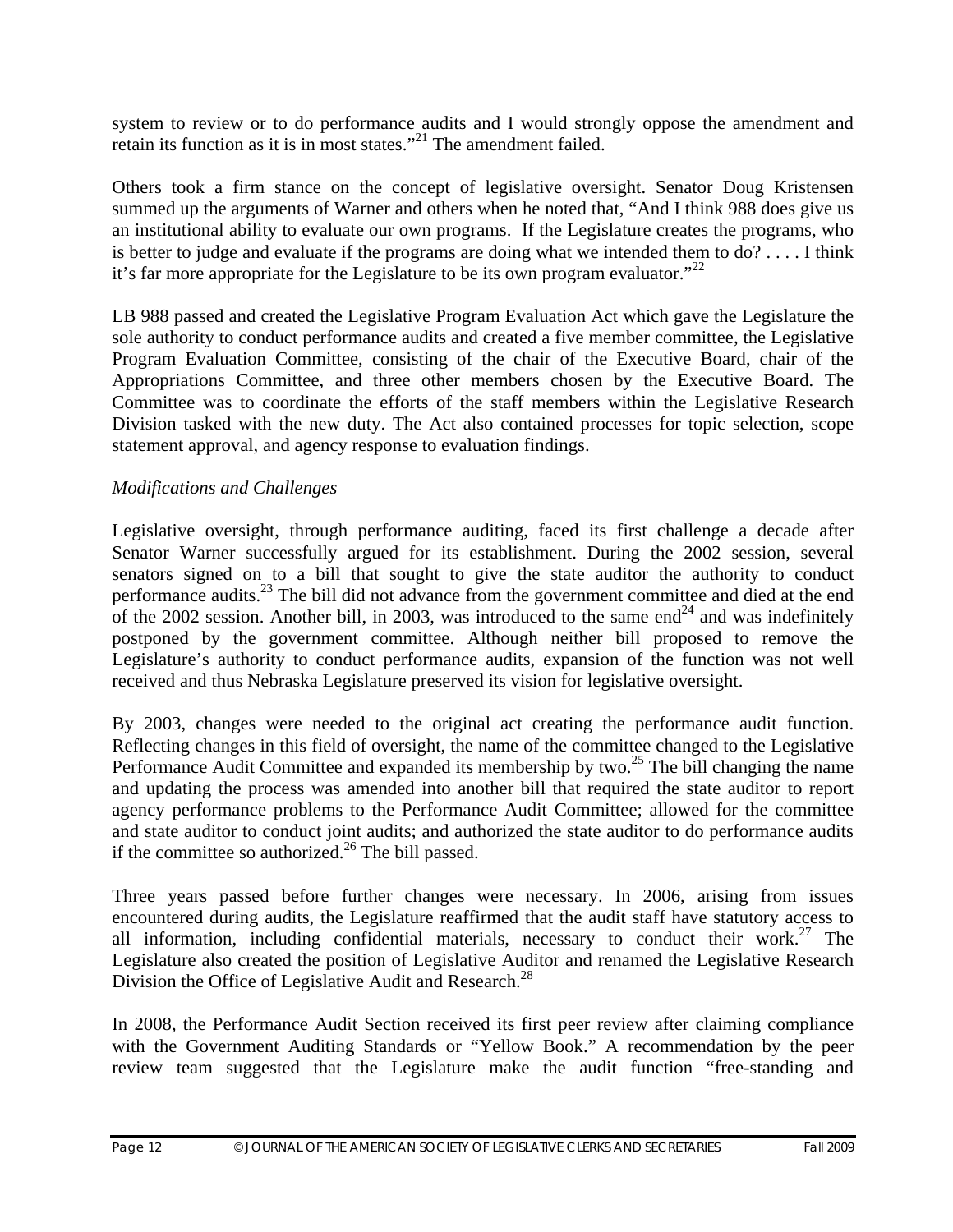organizationally independent."29 In 2009, the Legislature passed a bill creating the Office of Legislative Audit and established the audit office as its own budget program.<sup>30</sup>

#### **Conclusion**

Increasingly, citizens are demanding that policymakers review the programs they create and the agencies charged with implementation. Which branch or branches of government will conduct this oversight in the name of transparency and accountability has long been argued over. The legislative history of performance auditing in Nebraska exhibits a record of this discussion. However, since the function took root in 1992, program accountability has been consistently held to be a function of legislative oversight. Only time will tell if this opinion will continue to hold as policymakers grapple with ever-increasing demands for oversight and open government. Regardless of how oversight expands, it seems inconceivable that the legislative branch will ever eliminate its own review of the policies and programs it implements. The loss of legislative oversight would be a severe weakening of the branch and an unsightly wound on the separation of powers that, along with our personal freedoms, form the bedrock of American democracy.

- 3 Kaiser, Frederick M., et al. *Congressional Oversight Manual* (Washington, DC: Congressional Research Service), May 1, 2007, pg. 1.
- 4 Lees, John. "Legislatures and Oversight: A Review Article on a Neglected Area of Research" in *Legislative Studies Quarterly* 2 [2]:193-208, pg. 193.
- 5 Lee, Robert D., Ronald W. Johnson, and Philip G. Joyce. *Public Budgeting Systems* (Jones & Bartlett Publishers, 2008), pg. 267.

 $6$  Lee, pg. 269.

7 Wilson, Woodrow. *Congressional Government: A Study in American Politics* (Boston: Houghton Mifflin Co, 1901), pg. 303.

8 Wilson, 297.

<sup>9</sup> Wilson, 303.

 $10$  Kaiser, pg. 2.

 $11$  In conducting the review and classifying the oversight activities, "performance audit" means audits, program evaluations, policy reviews, and any other comparable activity.

<sup>&</sup>lt;sup>1</sup> Performance Auditor, Legislative Audit Office, Nebraska Legislature. The opinions contained do not necessarily reflect those of the Nebraska Legislature.

<sup>2</sup> Little, Thomas H. and David Ogle. *The Legislative Branch of Government: People, Process, and Politics* (ABC-CLIO, 2006), pg. 52.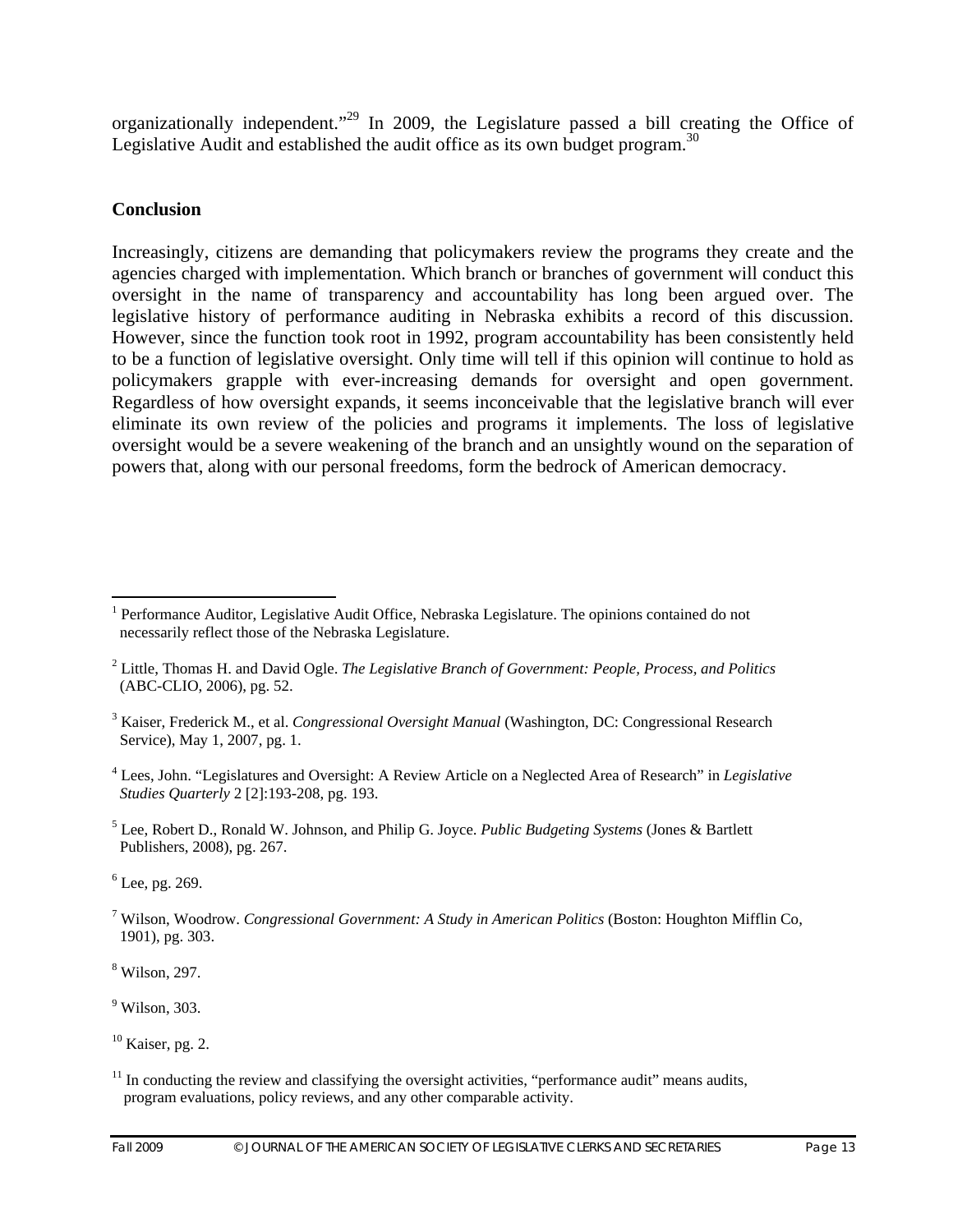- 12 Alabama; Alaska; Arizona; Arkansas; California; Colorado; Connecticut; Florida; Georgia; Hawaii; Idaho; Illinois; Kansas; Louisiana; Maryland; Michigan; Minnesota; Mississippi; Montana; Nevada; New Hampshire; New Jersey; Rhode Island; Tennessee; Texas; Utah; Virginia; West Virginia; and Wisconsin.
- <sup>13</sup> Indiana; Kentucky; Maine; Massachusetts;; Missouri; Nebraska; New Mexico; North Carolina; Pennsylvania; South Carolina; Washington; and Wyoming.

<sup>14</sup> South Dakota

 $\overline{a}$ 

<sup>15</sup> Delaware; Iowa; New York; North Dakota; Ohio; Oklahoma; Oregon; and Vermont.

<sup>16</sup> LB 280 (1974)

 $17$  LB 193 (1977)

18 LB 493 (1991)

<sup>19</sup> Introducer's Statement of Intent, Senator Jerome Warner, Committee on Government, Military and Veteran's Affairs, February 6, 1992, pg. 8.

<sup>20</sup>LB 988 Floor Debate, Senator Jerome Warner, pgs. 11567-11568.

- $^{21}$ LB 988 Floor Debate, Senator Jerome Warner, pgs. 11573-11574.
- 22LB 988 Floor Debate, Senator Doug Kristensen, pgs. 11580-11581.
- $23$  LB 964 (2002)
- $^{24}$  LB 115 (2003)
- $25$  LB 484 (2003)
- $26$  LB 607 (2003)
- $^{27}$  LB 588 (2006)

 $28$  LB 956 (2006)

<sup>29</sup> *Peer Review: State of Nebraska Legislative Performance Audit Section*, National Conference of State Legislatures, July 2008, pg. 14.

30 LB 620 (2009)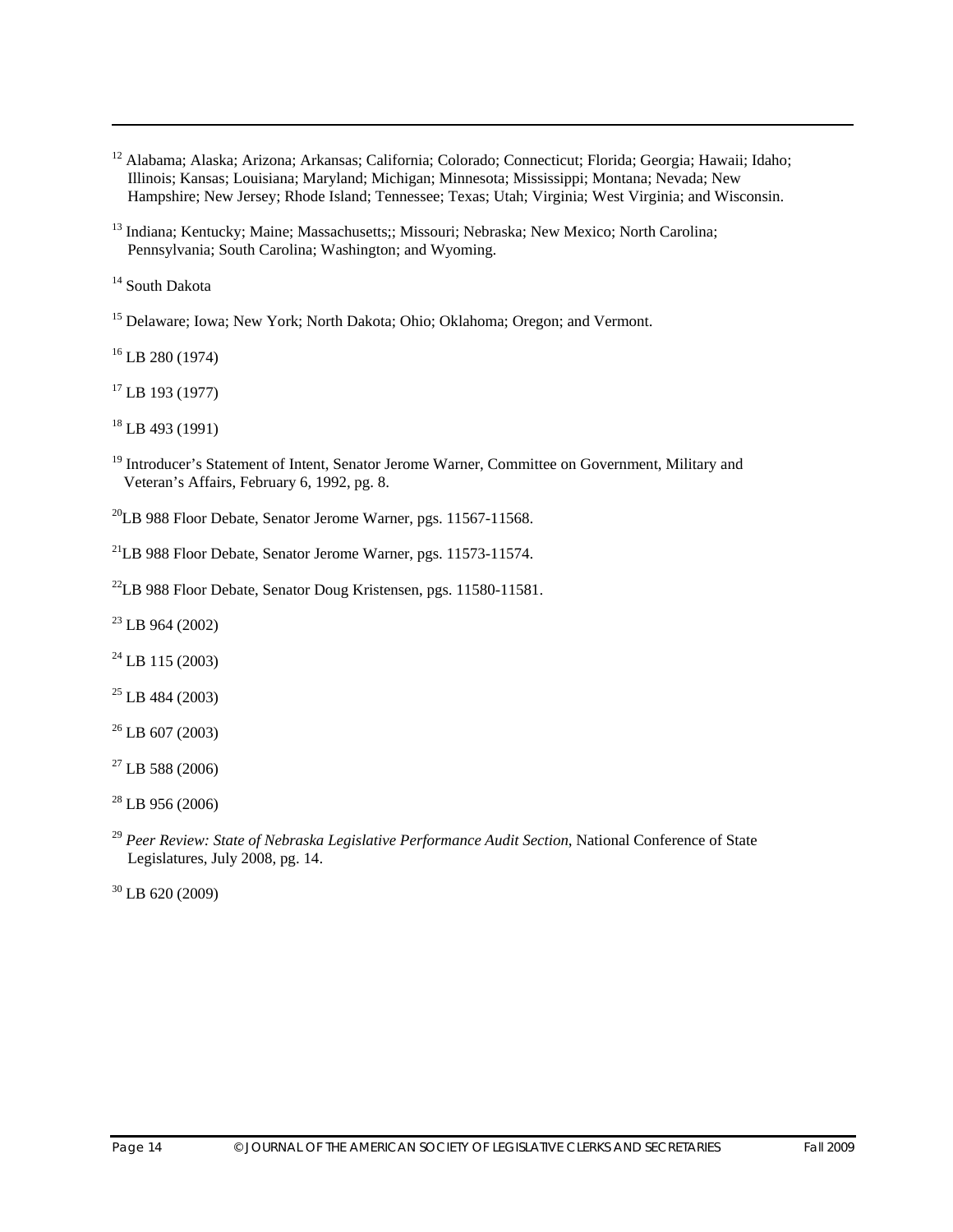# **The Sweet Path - Your Journey, Your Way: Choices, connections and a guide to the sweet path in government portal modernization**

*Paul W. Taylor, Chief Strategy Officer, Center for Digital Government, Washington John Miri, Senior Fellow, Center for Digital Government, Texas* 

*You must take the `A` train to go to Sugar Hill way up in Harlem.* 

*If you miss the `A` train you`ll find you`ve missed the quickest way to Harlem.* 

*Hurry, get on, now it`s coming. Listen to those rails a thrumming.* 

*All board! Get on the `A` train. Soon you will be on Sugar Hill in Harlem.* 

Duke Ellington, 1941

Subway commuters make navigating an underground labyrinth that connects the city in ways that are not obvious at street level easy, while tourists and other first-time users tend to hesitate. For the less experienced, maps and guides — even iPhone applications — help us figure out the best routes from point A to point B. For most journeys, no single 'A' train can take you from where you are to where you want to go. The value and trick are in making connections and combinations with your destination in mind.

Video gamers call this the "sweet path." It isn't necessarily singular or uniform, and in most cases it is in a structure similar to a subway map where your choices either keep you near the sweet path, or divert you away from it. The closer you stay to the sweet path, the greater the range of choices you maintain for later in the game — or journey. Conversely, veer away from the sweet path and your choices narrow to very few options.

The story is the same when it comes to the hard work of government modernization, particularly as public agencies seek to extend the value of existing systems and data to meet the expectations of a public that are being fundamentally reshaped (over and over again) by the commodity Internet.

> *Words of the prophets are written on the subway walls*  Simon and Garfunkel, 1965

The good news is that, like subway commuters, there is a core contingent of e-government veterans who have seen most of this before, and bring those vital learnings with them to apply to the next generation of challenges.

Those veteran travelers are today's map makers. It is a long and proud tradition. Map-guides– whether a Rand-McNally road atlas, motor league TripTik travel planner or GIS-based travel application– have long been popular for not only sketching the landscape, but identifying a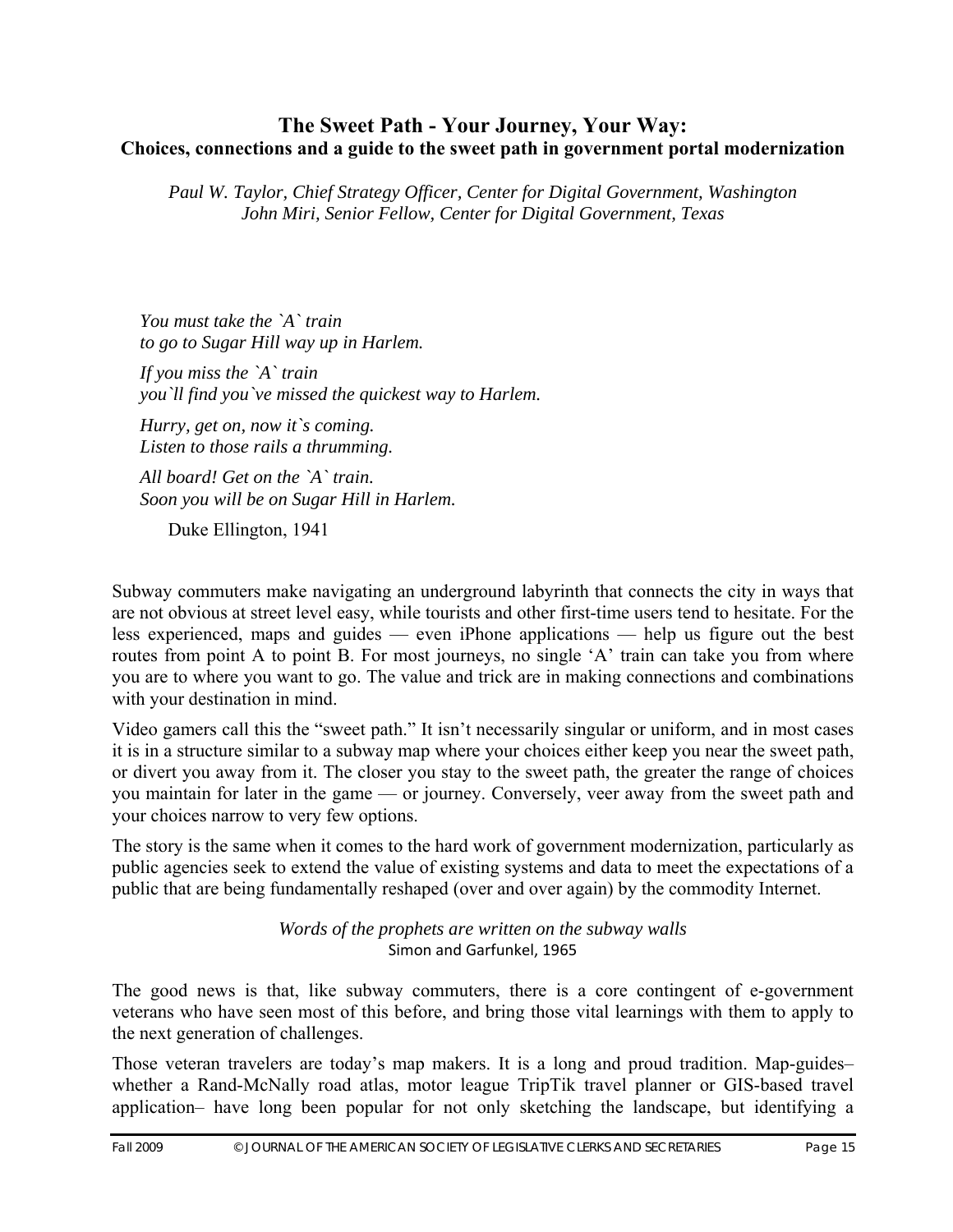preferred route for the journey. Getting from point A to point B in the area of government modernization is often seen as a daunting journey made without recognizable signposts along the way.

In a four-part series of e-government map guides, the Center for Digital Government uses a subway map metaphor to define the starting and ending point for modern portal improvement services, along with the major stops along the way. Moreover, the map guide highlights the preferred or sweet path in contrast to dead-end routes that would send decision-makers to where they do not want to be.

#### **PART ONE: A JOURNEY WITH A DESTINATION IN MIND**

Grand Central Station (itself a metaphor for the portal) is both the beginning point of the journey and the destination. It is where the various lines meet and help people begin, continue and conclude their journey. The making of a successful journey, and getting to a desirable destination, is based on transferring among key stops on three major lines (and staying off spurs). The first of the four pieces is an annotated portal modernization map-guide for getting from where you are to where you want to be. The first installment also focuses on the destination — the ends to which governments are working to meet today's needs and tomorrow's expectations for local, mobile and social information and services that fit with the communities served by government.

The trio of follow-on e-government TripTiks focuses on key stops or stations along the way representing logical groupings of issues and themes to modernization success. Each of the three features a grouping of key decision points that determine how close a jurisdiction stays to the sweet path:

# **PART TWO: THE BLUE LINE**

The Blue Line travels to the capitol campus with stops at the following stations:

- *Planning the Trip (Strategic Planning):* Take the time to identify and stay close to the sweet path;
- *Being Somebody's Rick Steves (Championship):* More than a conductor or guide, this is somebody — like Rick Steves, the host of a popular PBS travel series in which he and members of his family crisscross the globe — who will make things right and says, "You can't get there from here"; and
- *Making the Trains Run on Time (Governance):* Recognize that all the parts are connected into a loosely federated system that have to work together if anybody is going to get anywhere.

# **PART THREE: THE GREEN LINE**

The Green Line travels through financial and business districts with stops at the following stations:

- *Map Making (Benchmarking):* Here, travelers come to terms with what they actually know about their starting point and how they'll measure their progress on the journey;
- *Paying the Fare (Funding Assessment):* The conductor is going to check sooner or later, so it makes sense to guarantee there is a sustainable way to pay for all of this; and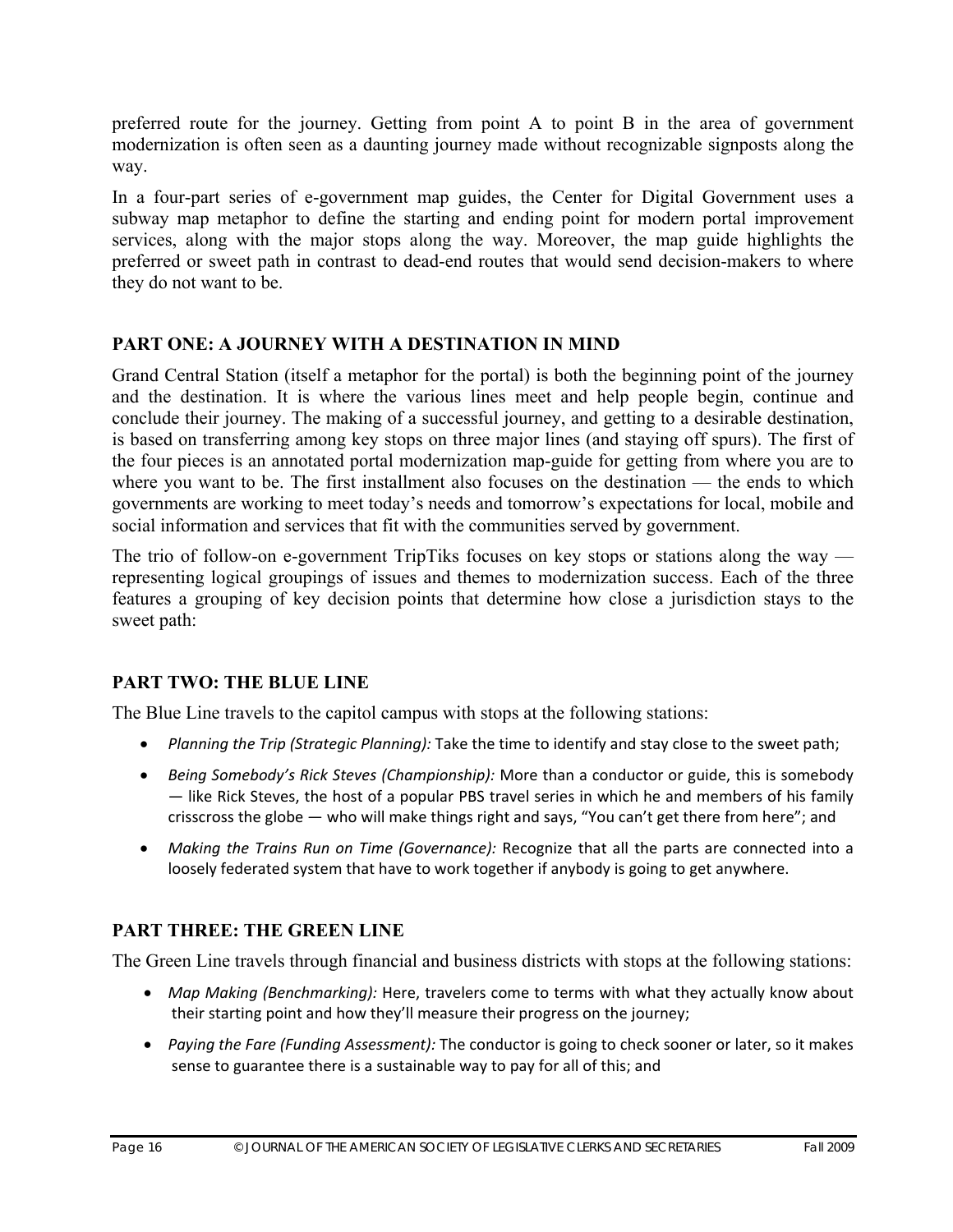• *Cross Cultural Contact (Lost in Translation):* Here is where those raised in the separate cultures of service delivery, information technology and procurement find a common way of talking with each other to ensure optimum results from scarce public investments.

# **PART FOUR: THE PURPLE LINE**

The Purple Line extends into neighboring communities with stops at the following stations:

- *Comparing Itineraries*: Where travelers can see how and where others have gone and with what results;
- *Travel Companions:* Where travelers meet others they must have with them on the journey and see why traveling together is better than going it alone; and
- *The Destination and Beyond*: Where travelers ask the obvious question, "What do we do now that we're here?" As important as the journey is, a point of arrival demands that other things get done — ongoing operations, continuous improvement, ongoing portal enhancements, monitoring performance and delivering public value.

Each installment will also feature captioned photos from the trip that highlight good practices and travel advisories about those stations at which you ought not get off the train and other potential hazards along the way.

# **THE POINT OF DEPARTURE (PART ONE)**

Every journey begins somewhere — often a train, subway or bus station. The stations themselves provide architectural cues as to why what happens there is important. They have that in common with seats of government. Consider the capitol dome and, in many cases, its virtual equivalents on the Internet — the portal.

As the official home of the state flag, the state seal and a portrait gallery of leaders past and present, the capitol building is high on symbolism. It is also, by design, high on function. It is the place where the people's business gets done — supported by a network of operating agencies that stand behind the capitol building with a reach extending across the state. The combination is at once compelling and comforting — just watch the first timers approach the grand edifices and enter these civic temples.

In the sometimes-overused speech of the Internet, the capitol is the original public-sector portal. As such, it is a useful standard bearer for those who are building 21st century government.

The state capitol represents a declaration of intent that the people in a geographically defined space, which spans multiple cities and counties, will act together as a single entity, sharing the burdens and the benefits of community. At best, such a community is bound together by both practical considerations of cost reduction and mutual aid, and by a big idea that is sometimes captured in the state motto — Alaska's "North to the future"; Kansas's "*Ad astra per aspera ...* To the stars through difficulties"; and New Hampshire's embrace of "Live Free or Die" come to mind.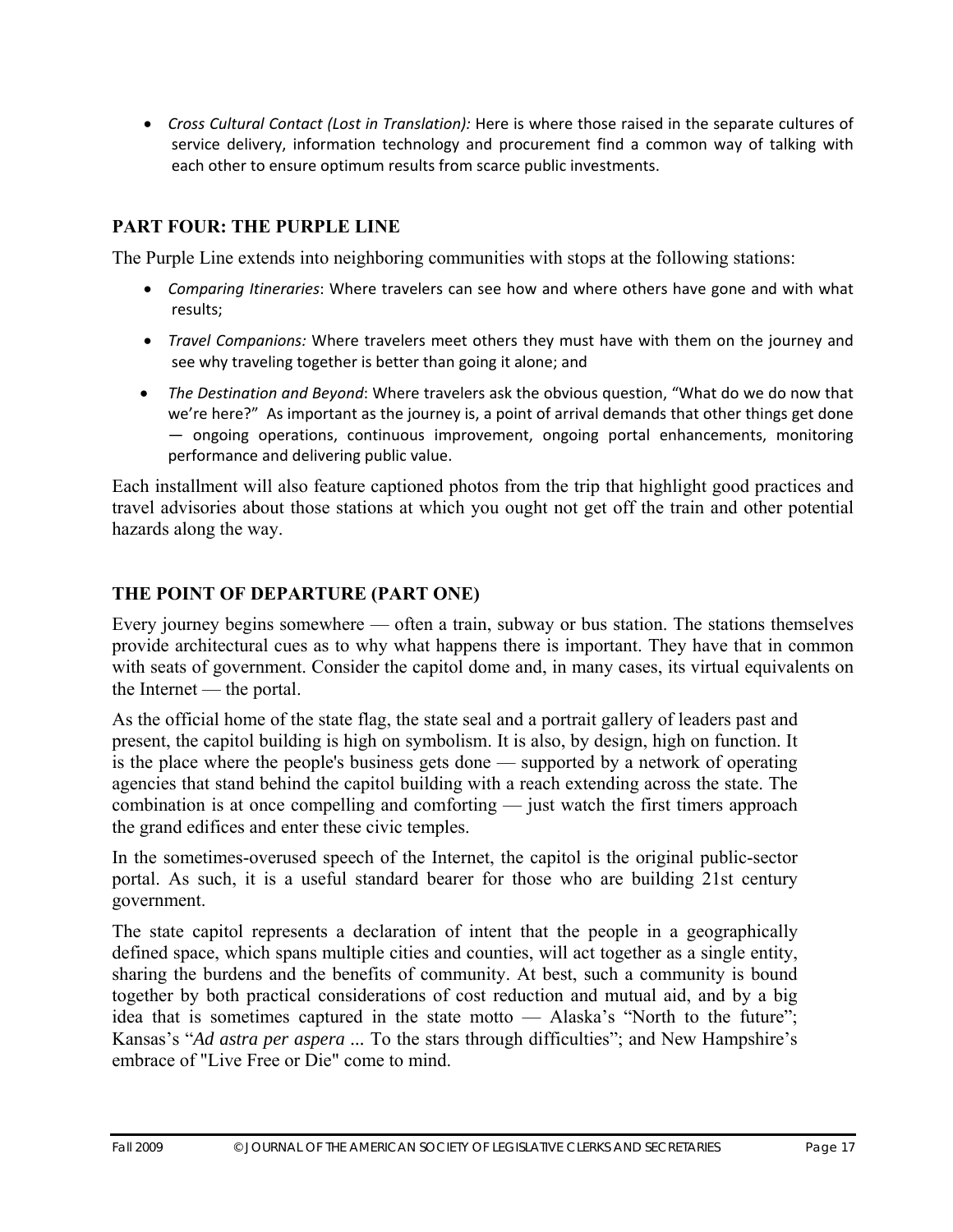The big idea for the state Internet portal is to provide and support the kind of government that was imagined by the people who first chiseled those words into stone at their respective state houses, without the constraints of time or space that characterized the earlier era. The Internet collapses geographical barriers, making government available at the time and place of the citizen's choosing.

Just as the capitol is the most carefully maintained real estate in a state, the portal needs that same level of care and attention.<sup>1</sup>

What explains the difference between some of these public institutions in that some have been lovingly maintained over the years, others have been refurbished to meet modern expectations and still others have fallen into disrepair? The answer may be in a term of art borrowed from the transportation industry: *multimodal.* 

Bus and train lines that insisted on a go-it-alone strategy where they are the only games in town fared the worst. Those that thrived have been those that integrated themselves into a multimodal environment, such that once single- purpose stations become transit points for subways, heavyand light-rails, buses, ride sharing and even charging stations for electronic vehicles — all with a view to extending the value of each previously discrete system and expanding the choices available to the people they serve.

There is a parallel with a shift taking place in digital service delivery. The portal, which has been the nexus of the e-government movement since its inception, is becoming a non-exclusive route into the information and services that stand behind it. A decade ago, the search function was generally regarded as compensation for bad design. The conventional wisdom was that people would and should navigate in two or three clicks to the material they needed. That's changed. Search is now good design, and the preferred choice of a generation of Internet users raised on Google. Similarly, social networks have become aggregation points for people of like interests and concerns, which a growing number of portal operators are tapping as a means to drawing the assembled communities to information and applications which they would find useful — even (or especially) if they are likely not to visit the portal itself. The portal home page remains the front door of government and it is the standard bearer for the growing suite of online applications that stand behind it and the rapidly growing universe of mobile or smart phone apps that extend its reach to the palm of the user's hand, wherever in the world she might be. The portal and all its extensions are all about a sense of place. It is my town, my city, my state -- anytime and anywhere. That sense of comfort and connectedness relies on building and maintaining trust, which begins with ensuring their online services have first-rate functionality and security to support advanced transactions at a time and place of the citizen's or business owner's choosing. It extends to the look and feel of the suite of online offerings, regardless of platform or device, to assure users that the online services they are using are, in fact, from "home" – that is, their government.

Such a multimodal approach — which brings together the portal, a universe of conventional and mobile applications, robust search and a fluid relationship with social networks — is proof of the old proposition that the whole is greater than the sum of its parts. That is especially true when it comes to meeting service delivery, operational and policy objectives — provided that public agencies can get over a natural tendency to defend turf, whether that is the centrality of the portal or the uniqueness of an application or service of an individual agency's creation.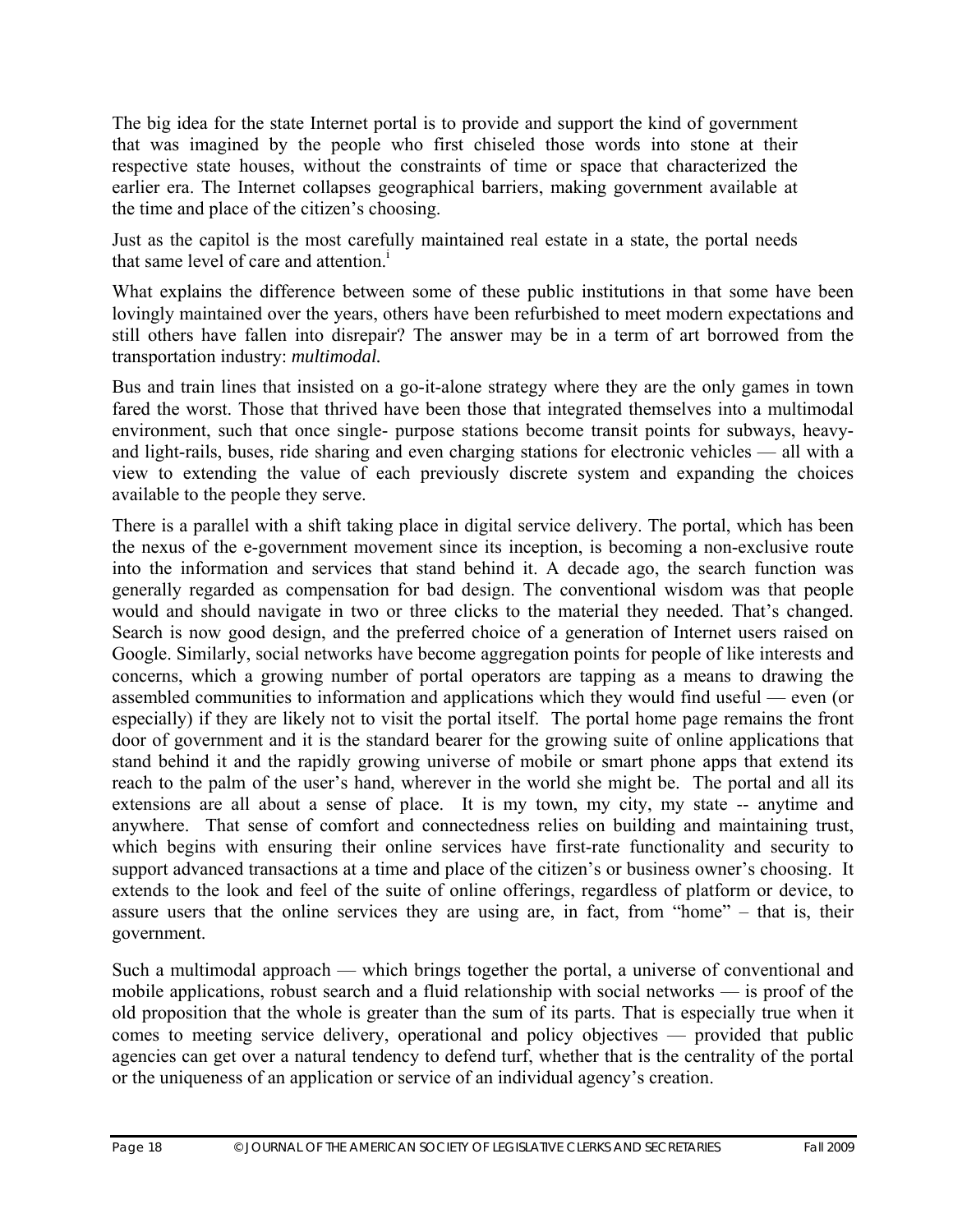The act of overcoming provincial concerns is the function of a determined leader who champions the wider and bigger view and a governance structure that allows a federated environment to act like a single enterprise or community as the component parts come together to plan their work and work their plan. The trick in all of this is to recognize that constituents will arrive with baggage but, through meaningful collaboration and co-creation, can leave without it. Changing, engaging and codifying new behaviors can be a trip — a trip on the Blue Line, which is the vital next leg on your journey, your way.

> *People get ready, there's a train a comin' You don't need no baggage, you just get on board*

Curtis Mayfield and The Impressions, 1964 and Rod Stewart with Jeff Beck, 1985

If you have read this far, you have -- metaphorically speaking -- bought your ticket for the sweet path. That act of deciding changes the conversation from whether to take the journey, to how to make it from station to station. Answering the question of "how" is the focus of the other three installments in this series, which outline the actionable sweet path pioneered and taken by almost half of the nation's states. Some of their lessons are best practices, others are emerging practices in new areas, but all are told through the experience of states that were in similar situations previously and chose to act. In all cases, they had more to do than they could reasonably do themselves. They had competing priorities for scarce public resources, and because they chose portal outsourcing, they were able to focus internal resources on other initiatives. Partnering on the portal (and the overall e-government program) provided a clear route from where they were to where they wanted to be.

Two decades of experience in states spread across the country indicate that this journey is a trip best taken in good company. You don't need any baggage – or to travel by yourself – you just get on board.

# **NEXT STOP, THE BLUE LINE (PART 2)**

Maps and guides — even iPhone applications — assist the inexperienced subway traveler in figuring out the best routes to take them from Point A to Point B, building in contingencies for a late train or closed station. As discussed in the first part of *Your Journey, Your Way*, a four-part series on modern portal improvement services, there is no single 'A' train to take you from where you are to where you want to go. For most journeys; the value lies in making specific connections and combinations with your destination in mind – also known as finding the "sweet path."

The closer you stay to the sweet path when it comes to the hard work of government modernization, the greater the range of choices you maintain for later in the journey, particularly as public agencies seek to extend the value of existing systems and data to meet the expectations of a public that are being fundamentally reshaped (over and over again) by the commodity Internet.

In this second installment in *Your Journey, Your Way*, the Center for Digital Government assesses the metaphorical subway's Blue Line, which travels to the capitol campus with stops at the following stations: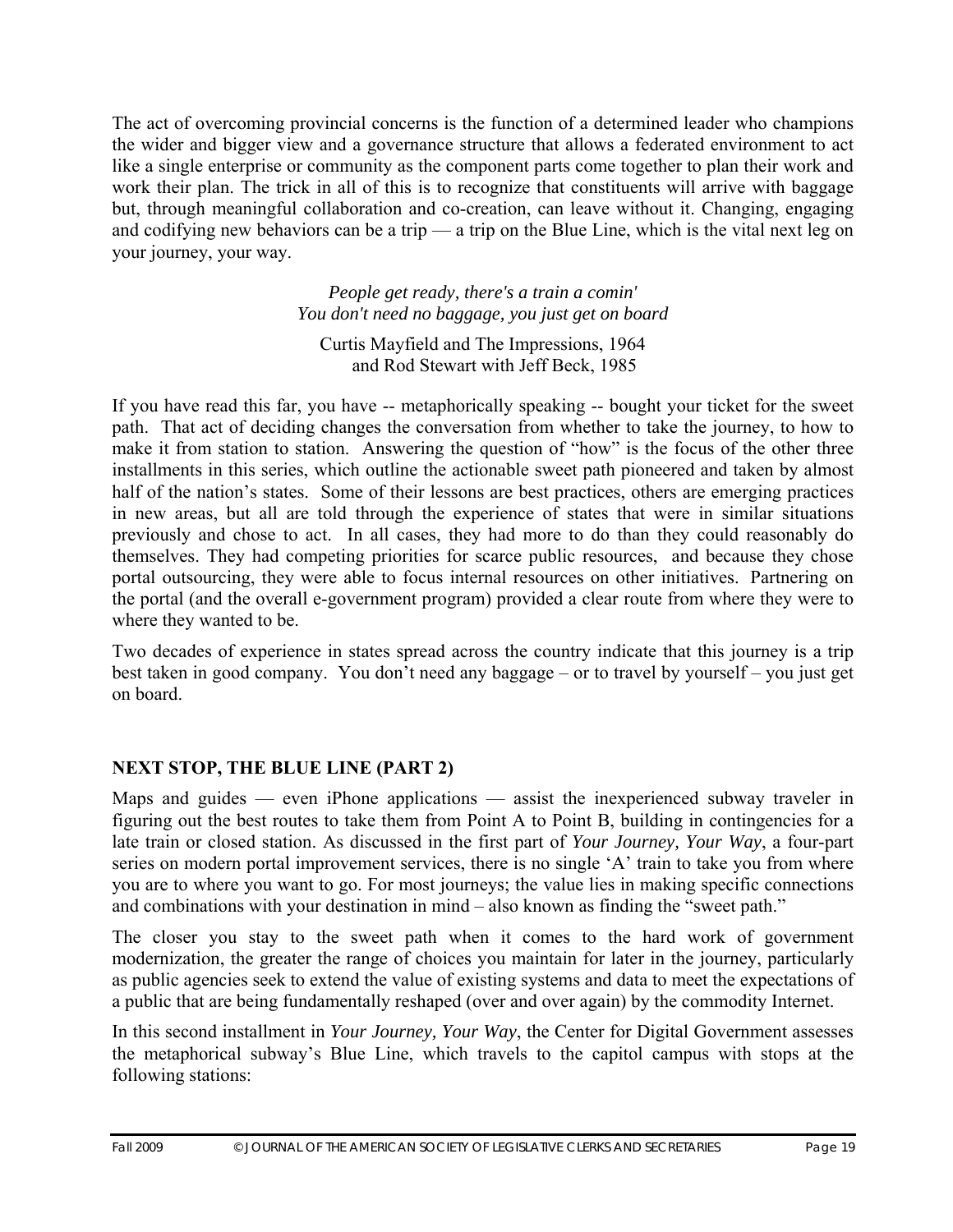- *Planning the Trip (Strategic Planning)*: Take the time to identify and stay close to the sweet path;
- *Being Somebody's Rick Steves (Championship) :*More than a conductor or guide, this is somebody who — like Rick Steves, host of a popular PBS travel series in which he and members of his family crisscross the globe— will make things right and can say, "You can't get there from here"; and
- *Making the Trains Run on Time (Governance):* Recognize that all the parts are connected into a loosely federated system that have to work together if anybody is going to get anywhere.

While electronic government goes proudly back to the days of punch cards and green screens, it wasn't until the late 1990s that government technology was placed *in the hands of the public*. Sure, some states and localities had Web pages before then, but they weren't *using* them for anything. It was only once the transforming power of the Internet had captured the public's imagination that government began to experiment with these new tools. The first decade of online government was an exciting and challenging time, and all of today's great e-government platforms were working without the luxury of maps and guidebooks to portal success.

Times have changed. In this second decade of government portal innovation, we have the benefit of lessons learned from the experience of successful programs. The *sweet path* to success has come into clearer view.

By analyzing what went right, what went wrong, and what's happening now, we are able to chart the course of electronic government with much greater precision. Collecting these lessons and their interpretations provides a helpful roadmap for the next decade of online government innovation.

# **Planning the Trip (Strategic Planning)**

All travelers know that the hardest part of planning a vacation is choosing where to go. Online government is no different.

You might be tempted to think that we've worked this part out, and that the goals of online government are actually easy to define. While it's true that certain lofty aims do appear to be universal and clearly articulated — goals like citizen convenience, cost savings and operational improvements — turning those praiseworthy aims into concrete action is quite another matter.

What *exactly* does the public want from online government? Where do they expect to find it? Is online government a tool that citizens expect to use, or a service they want us to provide? Why are we undertaking these projects in the first place? What will be different when we achieve our goals? Finally, and most importantly, will we even recognize our destination when we get there?

The Center for Digital Government has been analyzing, ranking, dissecting and tracking portal excellence since its inception through venerable programs like *Best of the Web* and new ventures like the Digital States Performance Institute. While each state and locality is unique, certain common paths have become apparent by watching the footsteps of the successful travelers of the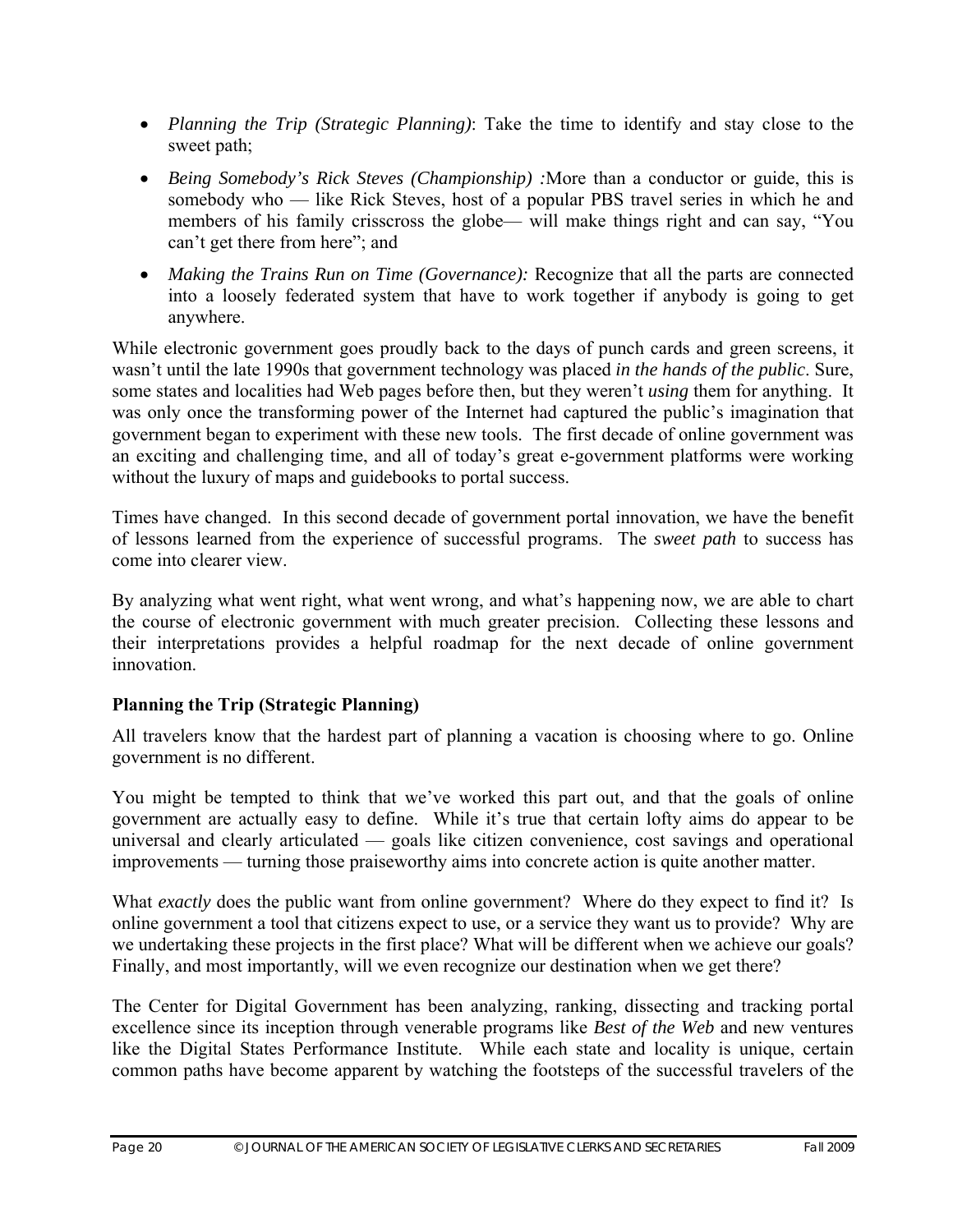past decade. The first — both in terms of chronology and in terms of importance — is *strategic planning*.

Strategic planning can be described as "an organization's process of defining its strategy, or direction, and making decisions on allocating its resources to pursue this strategy, including its capital and people."<sup>if</sup> That definition is sound, and strategic planning is an activity that we observed early in the states and localities that demonstrated the greatest success in the first decade of online government.

When we look back at the top award winners from the 2008 *Best of the Web* program, namely Virginia, Maine, California, Texas, Alabama and Rhode Island, most states placed a clear and early emphasis on strategic planning. Many of these plans still exist on the Web, and they have been refined over time. While each approach is different in terms of form and outcomes, they all share certain key attributes.

# **Travel Advisory:** *The Five Keys to Strategic Planning:*

- Start with the public
- Define a clear vision
- Engage technology experts
- Allow flexibility for changing tactics
- Know your resources and limitations

*Start with the Public.* Successful strategic planning efforts begin with the public – who they are, what they expect, and how their opinions change over time. History writ large has shown that the best governments were the ones that listened most closely to the will of their people then operated with determined efficiency to make those public goals a reality. Successful electronic government strategic planning processes worked much the same way.

*Define a clear vision.* It has often been said that strategic planning is about deciding what *not to do*, since being all things to all people is an impossible approach. It is vital that the public policy goals of an online government effort be stoutly debated, clearly articulated and well documented. Once these are set, they should remain as a fixed navigational beacon. Clarity of vision will see you though the difficulties that arise along the way on your trip.

*Engage technology experts.* Good intentions, however well documented, are futile if they are not coupled with honest-to-goodness technology know-how. No amount of consensus among stakeholders will keep your Web site running if you purchase the wrong gear. Utah is a great example in this regard. When Utah learned that the Flash player was on 97 percent of personal computers in the country, they were able to undertake a striking portal facelift that is engaging, interactive and evocative of the best user interfaces on the Web. Technology expertise matters and it is a critical attribute for online government leadership.

*Allow flexibility for changing tactics.* It's tempting to think we can predict the future, but our experience teaches that human beings just aren't very good at it. When today's online government leaders began in the late 1990s, no one envisioned a day when members of the public would have broadband Internet access on their mobile phones. While most states were in the first generation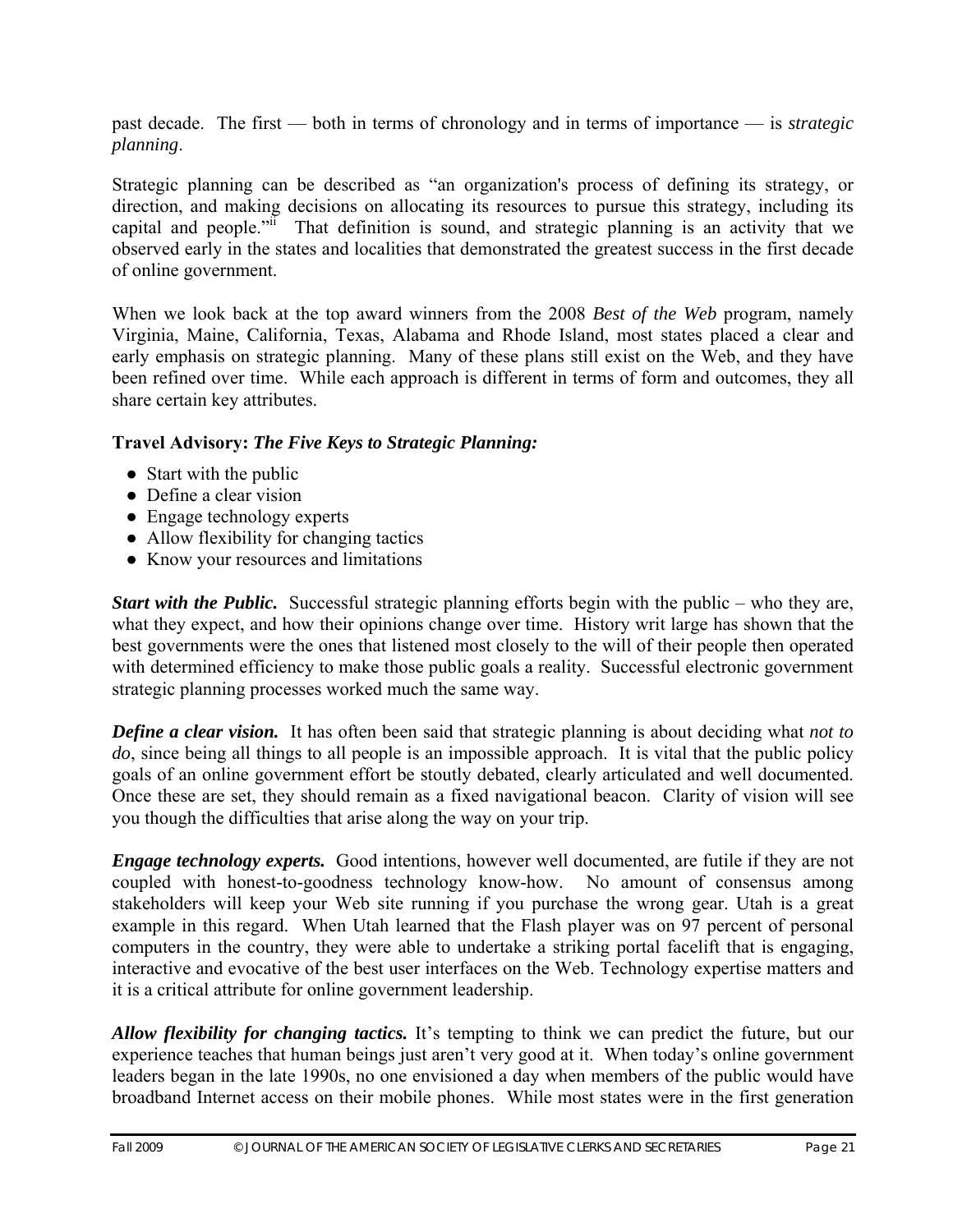of their portal contracts, mobile access was a must. Lucky for these early pioneers, most of them built enough flexibility into their strategic plans to allow for unforeseen detours or changes on the way.

*Know your resources and limitations.* Funding challenges, the rapid pace of technology innovation, complex regulations and inter-departmental politics are facts of life. Great plans are firmly rooted in the realities of government work. If your plan depends on things you don't have, can't get or aren't sure of, you may not make it to your destination.

# **Being Somebody's Rick Steves (Championship)**

If you went to Europe without a Rick Steves guidebook, then you simply paid too much and didn't have nearly the fun that you could have had. (No matter — there is always next time!) Trips are so much better when they benefit from the experience, wisdom, and, as Rick Steves puts it, "militant optimism" of that unique type of person that we call a *champion*.

A "project champion" is someone who wants you to get as much as possible from the journey, and makes an equal investment of time, talent, political capital and prestige in the task of making it happen. These unique individuals have as near an evangelical zeal as can be found in the professional sphere of life; they are convinced of the merits of their cause, committed to the outcome and vocal promoters to their well-placed colleagues inside and outside of government.

#### **Travel Advisory**

• The bottom line is this: Every project, no matter how successful, will have a *do-or-die* moment. Your champion is the person who has the commitment and the authority to chose "do".

It is also important to note what these people *are not.* A project champion is not a fellow traveler, and is even more rarely the project manager or director. These are individuals who have reached the top levels of achievement in their fields — think of governors, legislators, commissioners, mayors and county executives — who have a passion for the cause of online government. In industry, they are called executive sponsors. The steadfast commitment of a well-placed champion is not just important to online government – it is essential.

TexasOnline.com, the highly successful state of Texas online government program, had the benefit of two primary champions that were instrumental in the project's success for most of its first decade. Gov. Rick Perry, as executive champion, consistently guided the project to success by focusing needed resources and brainpower on the project. In the Legislature, State Sen. Eliot Shapleigh of El Paso crafted multiple generations of the foundational laws that made the project possible. Without their bipartisan cooperation and shared championing of the program, TexasOnline.com could have ceased to exist on multiple occasions. Instead, the site boasts more than 800 online services, tens of millions of portal visits, and billions of dollars of online revenue, and a top five *Best of the Web* ranking in 2008.

The bottom line is this: Every project, no matter how successful, will have a *do-or-die* moment. Your champion is the person who has the commitment and the authority to chose "do."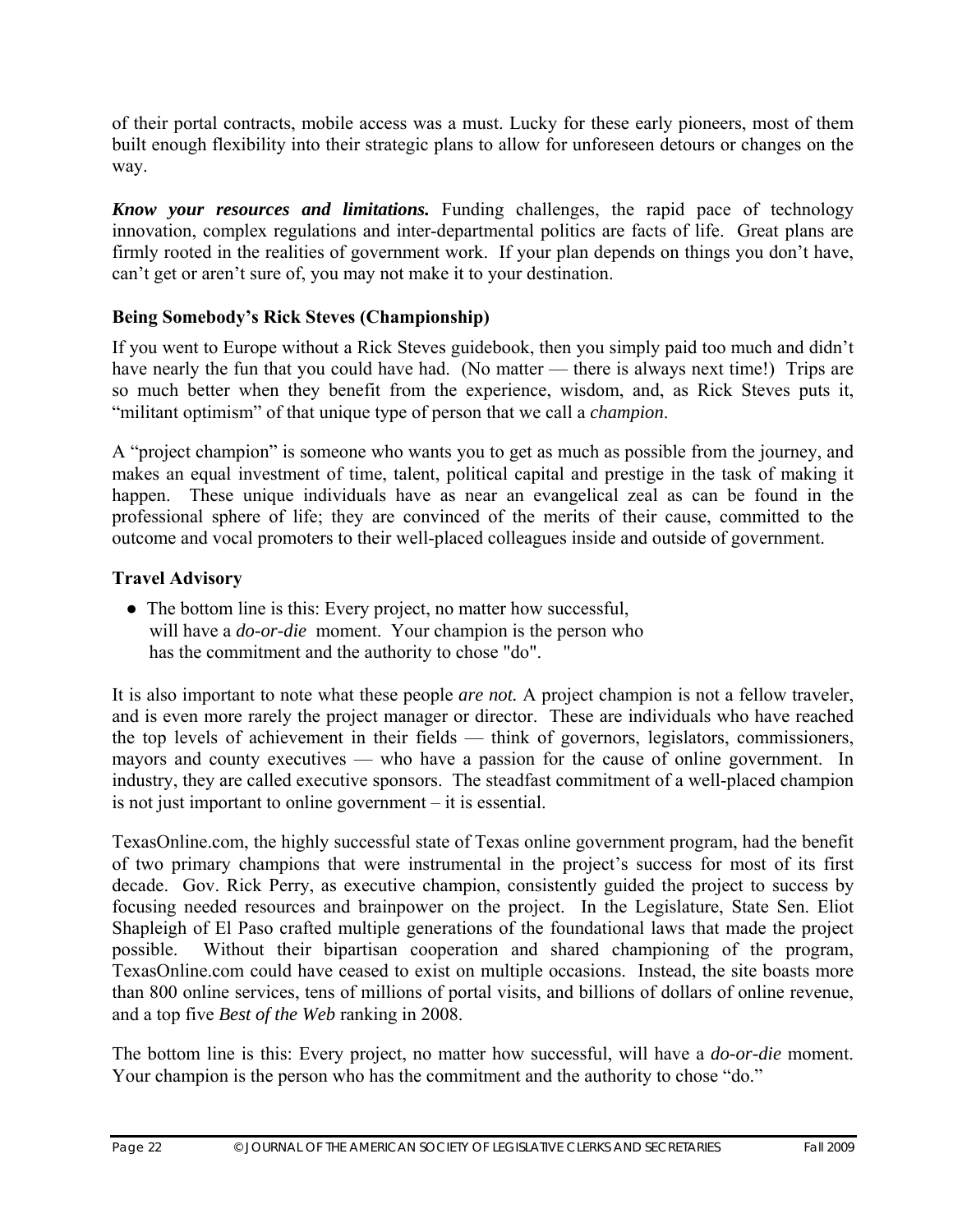#### **Making the Trains Run on Time (Governance)**

Seasoned travelers know that it takes more than a solid plan and a good guidebook to have a great vacation. Without the logistical and tactical leadership to make the trains run on time, we are destined for disappointment. Likewise, good governance is also critical for success in electronic government.

Even at the start of the second decade of online government, governance questions haven't been completely settled. Who will oversee the project? Should one agency take the lead, or should a new cross-agency authority be created? Who is an advisor and who is an operational manager? Will one governance model work for all time, or will we need to restructure over time?

Surveying the top e-government portals shows great diversity in some areas of governance and commonality in others. Regrettably, not all governance models have led to equal success. Interestingly, the states and localities that have evolved their governance models over time have seen the greatest success in this arena. While variations can and do happen around the nation, the key attributes emerge that chart the path to good governance:

#### **Travel Advisory:** *The Three Keys to Good Governance:*

- Start with the public
- Clear operational authority
- Agencies treated as customers
- Public-private partnership

*Clear operational authority.* When everyone is in charge, no one is in charge. The vast majority of the top examples of electronic government programs have a clear organizational chart in which accountability and decision making is ultimately focused in a single individual who is accountable to a larger governance entity, and the others are trending in this direction. These individuals go by a multitude of titles, but they share a common role as the *chief executive officers* of their respective portal operations. Clear decision making, led by an appointed and accountable individual, has proven to be essential to portal success.

*Agencies treated as customers.* In the best programs, agencies of government take on a role that is *less than an owner* and *more than an advisor*. Their stamp of approval is a critical outcome, and without it, the program will fail. On the other hand, they typically depend on project management and operational resources from an external portal authority to achieve their goals. In the best examples of e-government leadership, agencies and departments are treated as *customers* of the projects.

*Public-private partnership.* A public-private partnership is not just a good way to *pay for* a project — it is also an outstanding way to *run* a project. By bringing together the disciplines of private-sector capital management and results-oriented operations with civic-minded public policy, real governmental transformation is possible. Fiscal responsibility in service of the public good is a powerful combination indeed.

As a final note, consider the aforementioned above that the best models change and evolve over time. To ensure maximum benefits for constituents, build in the ability to modify governance over time as the project matures. Additionally, states don't necessarily have to pass legislation creating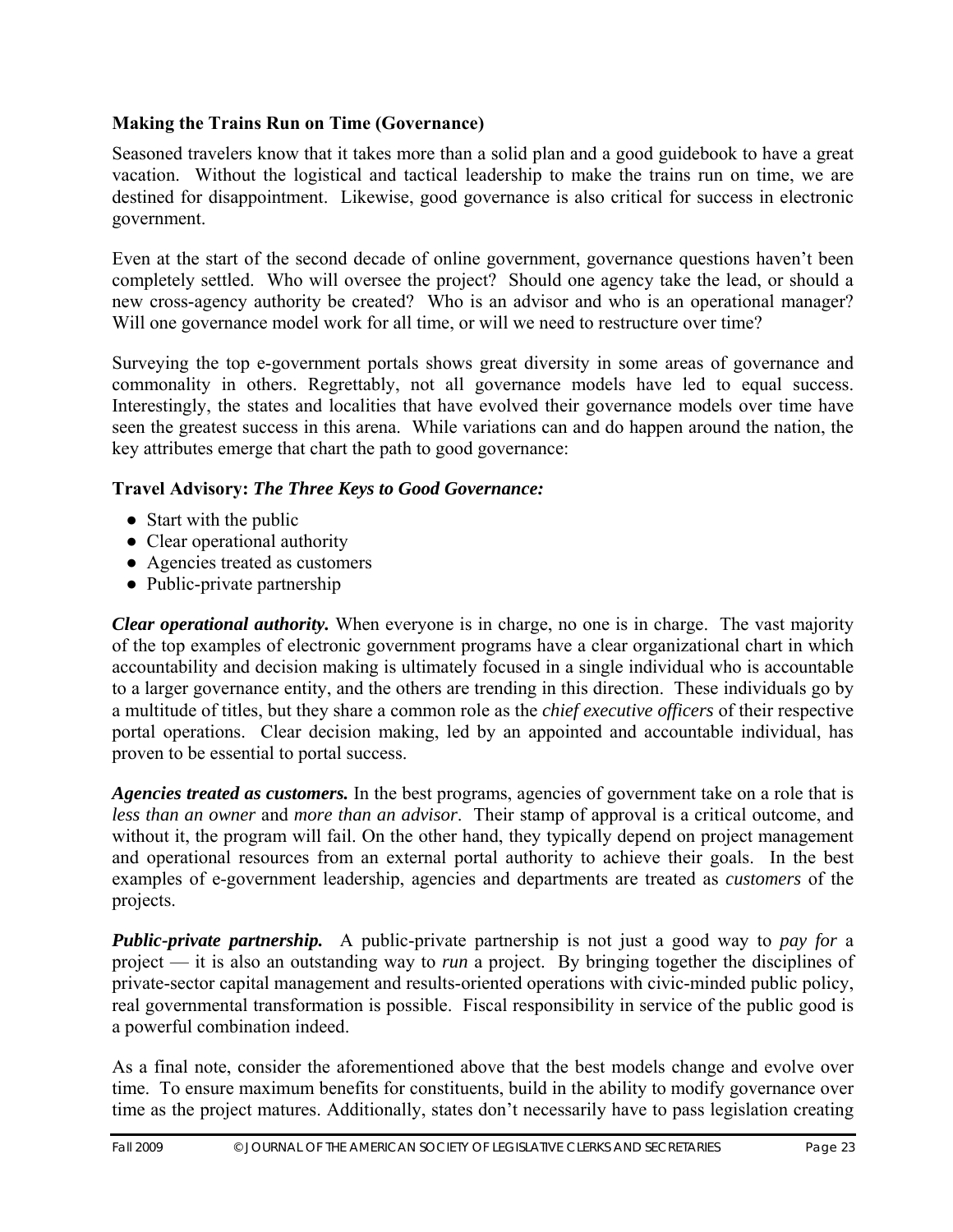a new portal governing authority — the governance model may be in place already and be adapted to the portal. Moreover, a single entity — such as the IT team led by the  $\overline{CIO}$  — can handle governance initially while the state refines and evolves governance.

# **NEXT STOP, THE GREEN LINE (PART 3)**

Any inexperienced subway traveler will become more familiar navigating the system after reviewing the map and figuring out the best routes from Point A to Point B. In addition, after taking some time traveling the Blue Line — which travels to the capitol campus with stops at *Strategic Planning, Championship and Governance* stations — our traveler is becoming more comfortable and knowledgeable about modern portal improvement services.

In this third installment of *Your Journey, Your Way*, the Center for Digital Government assesses the next path in the metaphorical subway system: the Green Line, which travels through financial and business districts with stops at the following stations:

- *Map Making (Benchmarking):* Here, travelers come to terms with what they actually know about their starting point, and how they'll measure their progress on the journey;
- *Paying the Fare (Funding Assessment)*: The conductor is going to check for tickets sooner or later, so it makes sense to guarantee there is a sustainable way to pay for all of this; and
- *Cross Cultural Contact (Lost in Translation):* Here is where those raised in the separate cultures of service delivery, information technology and procurement find a common way of talking with each other to ensure optimum results from scarce public investments.

Once you are in motion — and virtually all state and local portals are by this point — the quest for online government excellence becomes a bit more complex. Certain activities that take place during the trip become important as planning and governance issues that were set at the project's inception recede into the rearview mirror.

For those new to the subway, the trip can be either a fearful experience or an exciting one, depending on how you approach the journey. Three key aforementioned practices – benchmarking, funding assessment and intergovernmental collaboration – can make the electronic government journey much more pleasant and ensure better results for the people you serve:

#### **Map Making (Benchmarking)**

In the second installment, "The Blue Line," we discussed the vital importance of strategic planning, project champions and governance. No doubt, that triad set out a pretty good map for our electronic government voyage. Still, it never hurts to take a quick glance at the vehicles to your left or right, or in front of you, for that matter.

Benchmarking isn't as much about competitive tracking as it is a learning exercise. While states diverge widely in many respects, certain tasks in electronic government are common across all jurisdictions. We all have to package our content to appear in the appropriate places in search results; we all need to make our home pages and online services compelling and interactive; we all have challenges paying for the wide spectrum of online services demanded by the public.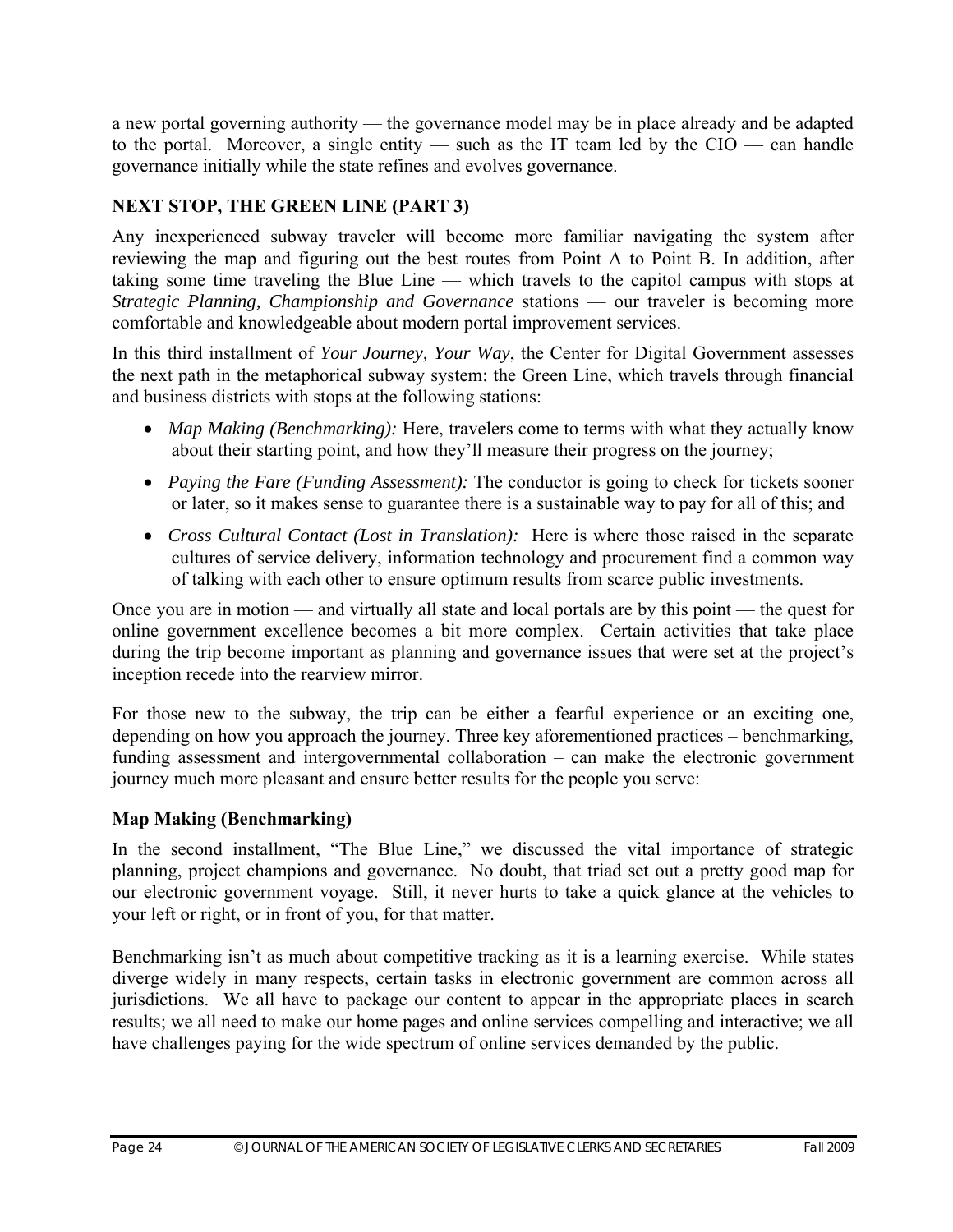In these areas of commonality, cross-jurisdictional benchmarking can be a highly effective endeavor. A common passion for understanding benchmarking — and putting the lessons learned into practice — is a hallmark of the top performers in every Center for Digital Government ranking of online government progress.

Consider the fact that a few short years ago, no one had RSS feeds or Web 2.0 tools like Twitter and YouTube on their portal home pages. Seemingly overnight, they are now everywhere. How did that happen?

It didn't take every individual jurisdiction conducting its own research on its own time to make those tools appear so rapidly on everyone's sites. In this case, the governors of Virginia and California were among the first to begin posting videos on YouTube. They established their own YouTube channels, and then connected those efforts to their portals. When the first leading states and localities embraced social media tools, others quickly followed suit.

As a consistent leader in e-government, Utah officials constantly challenge themselves to generate new ideas, and often use benchmarking in a strategic way to measure themselves against private and public sector sites. State leaders took a keen eye to their colleagues work while taking a serious and deep look at the best practices in leading private sector Web sites. The result is that Utah has developed a navigational paradigm and home page that is effective and compelling, and sets a new standard for portal excellence.

For the field as a whole, it isn't important that any specific state or locality win a given competition. What is important that *someone* sets a new standard, so the rest of us can focus our time on harvesting the ideas that will make the biggest impact on our own efforts.

# **Travel Advisory:** *Center for Digital Government Benchmarking Resources*

- Best of the Web Awards Program
- Digital Government Achievement Awards
- Digital Communities Program
- Digital States Performance Institute
- Thought-Leadership Whitepapers

# **Paying the Fare (Funding Assessment)**

If you are a fan of the travel-themed reality series called "The Amazing Race," or if you traveled widely as a cash-strapped student, then you know how harrowing it can be to be trapped in a distant city without the money you need to get home. Even the most seasoned traveler has very few options when the funds run out. Great plans, strong support and excellent benchmarking intelligence won't close the gap when the budget outlook turns negative.

While the names and places may vary, all states and localities face the same challenges when it comes to funding. Who will pay the fare for electronic government transformation? Are there a sufficient number of fare payers to stay on the sweet path? Where will the money come from? If I can't get appropriations, am I out of luck?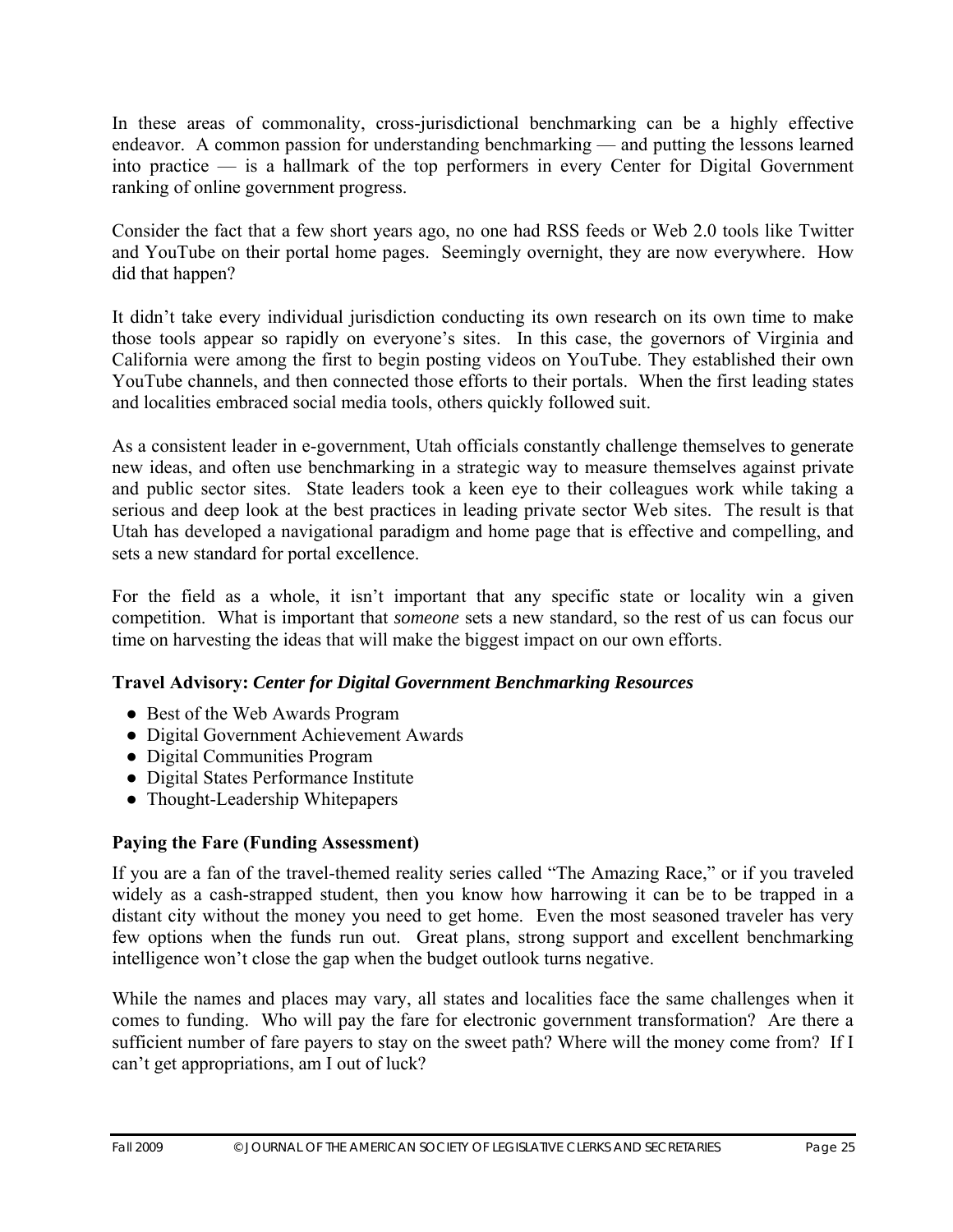Early-stage angel and venture capital investors know a thing or two about getting new startups off the ground. Unlike government officials, startup investors hope to see *all* of their projects become self-funding and self-sustaining. As a result, savvy early-stage investors have learned that it's not just the amount of money that matters, but the *quality* of the money.

Funding is funding, right? A quick look around the country shows that this is unfortunately not the case. Different methods of raising revenue have different characteristics, and they react quite distinctly when the stresses and strains of bad times emerge. There are three main sources of funding for any electronic government initiative:

- Transaction fees paid by citizens or businesses on a pay-per-use basis
- Assessments to agencies in a service bureau model
- Direct appropriations from a budget authority

Arguably, the most successful portals make use of all of these mechanisms to some degree or another. What distinguishes the winning projects, however, is that they tend to derive the vast majority of their funding from the first method: transaction fees on the public and businesses.

The high correlation between portal success and a transaction-fee-base revenue structure is no accident. It has everything to do with the quality (or color) of the money being used to fund the portal. In general, transaction fees have the following characteristics that make them the preferable funding source for state portals:

*Revenue Stability and Sustainability.* As the economic climate has shifted wildly since September 2008, transaction revenue for portals has stayed comparatively stable. The reason is that transaction fees are directly tied to the level of demand for portal services. Renewing a driver's license, registering a new business or getting your car inspected are not discretionary purchases. Transaction fees aren't tied to property value fluctuations or changes in the labor market. Demand for services and the revenue to pay for them are as tightly correlated as they can be in a publicsector context. Many states with progressive e-government solutions, such as Kansas, Arkansas, Nebraska, Utah and Virginia, have been using transaction-based funding for more than 10 years, proving that the model has staying power.

*Pay for performance.* Self funded portals are one of purest examples of pay-for-performance anywhere in government. If a public-private partnership doesn't build services that people want to use, then people won't use them. No money, no more portal services. Since the revenue stream is so directly tied to the services provided, gaining consensus on the right mix of services to provide and how to provide them becomes much easier.

*Availability of Investment Capital*. While the general markets for investment capital have certainly tightened, private sector partners are still willing to put capital at risk to fund the development of new government services in a transaction-fee model. While the returns are lower than what might be expected in other types of investments, the risk involved in funding a government service is correspondingly lower as well. This brings private backers to the table in ways that are not possible with other funding regimes.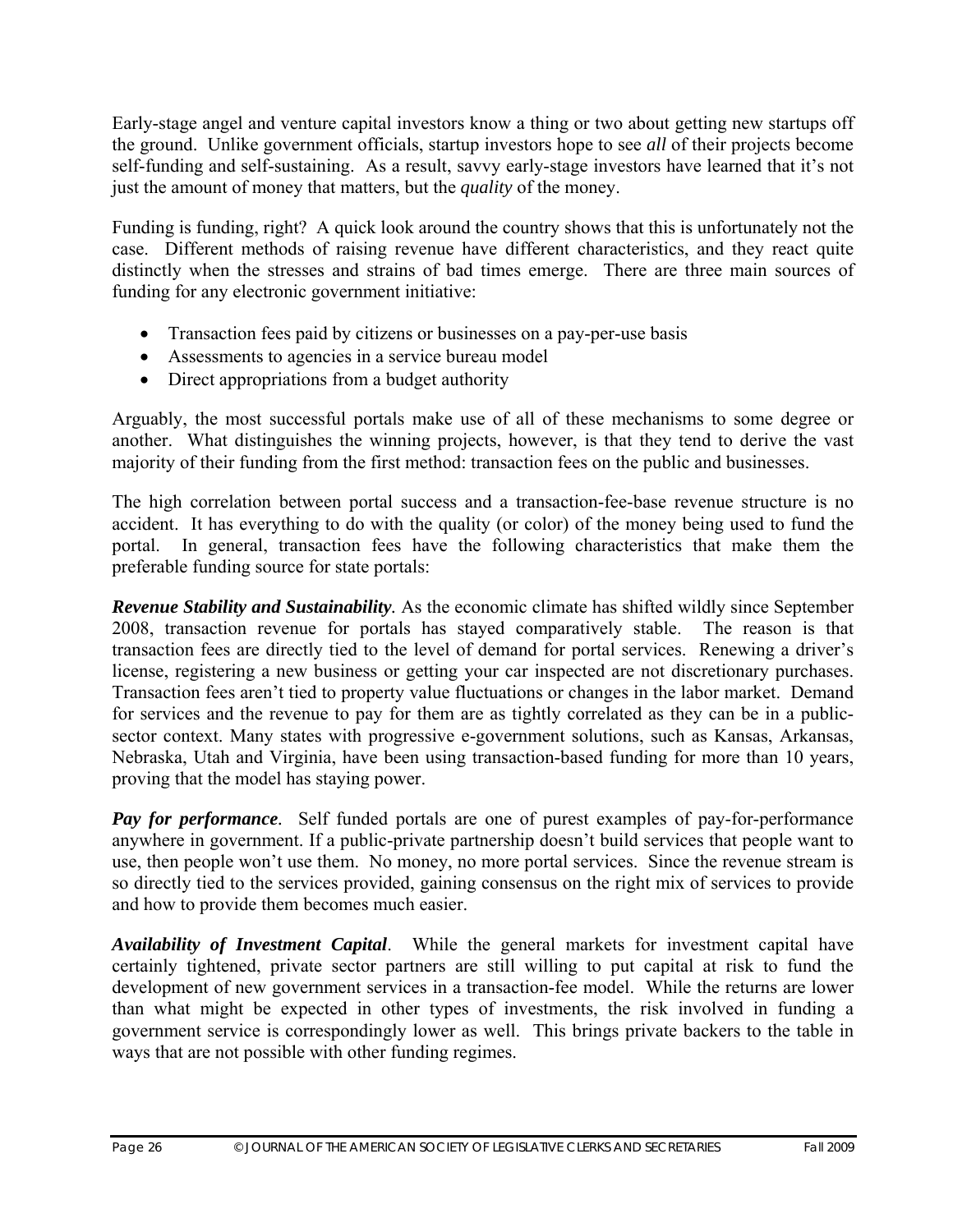As a final note on paying the fare, remember that while money is necessary for a trip, it isn't why you took the trip in the first place. Revenue is always a means to an end, not an end in itself. The purpose of our comments here is to provide clear guidance to ensure that sufficient funds are available to focus on the real top priorities. The top goal, of course, is about good public policy: to deliver the services that the public needs in the most effective manner possible.

#### **Travel Advisory: The Color of Money**

**● Not all revenue is created equal. "**The high correlation between portal success and a transaction-fee-base revenue structure is no accident. It has everything to do with the quality (or color) of the money being used to fund the portal."

#### **Cross Cultural Contact (Intergovernmental Collaboration)**

If benchmarking is important, then intergovernmental collaboration is critical. In the last segment of our series, we drew upon advice from travel guru Rick Steves. Consider this guidance from our hearty travel champion: "Many travelers toss aside their hometown blinders. Their prized souvenirs are the strands of different cultures they decide to knit into their own character. The world is a cultural yarn shop."

Government portals may vie for the top spot in this or that ranking, but they are much more like *colleagues* than *competitors*. Conveniently, our jurisdictions don't overlap much (except in the case of certain state and local functions), and we don't have anything to fear from our neighbors. On the contrary, we have quite a bit to learn.

The very fact that each government is different makes our colleagues in other states all the more useful as a creative laboratory for experimentation, trial and error. Have we learned from each other's project plans? Do we read each other's requests for proposals? Even better, have any of us ever read the *responses* that companies provided to another state's or locality's inquiries? Do we network, collaborate and brainstorm with each other at events where we typically congregate?

Our travel expert Rick Steves is fond of saying that "extroverts have more fun." We can all relate to the fact that traveling with friends and colleagues is much more enjoyable than a trip alone. By building a web of relationships among jurisdictions, we can all reach online government success faster.

#### **Travel Advisory:** *Cross Cultural Contact*

• "The very fact that each government is different makes our colleagues in other states all the more useful as a creative laboratory for experimentation, trial and error. Have we learned from each other's project plans? Do we read each other's requests for proposals? Even better, have any of us ever read the responses that companies provided to another state's or locality's inquiries?"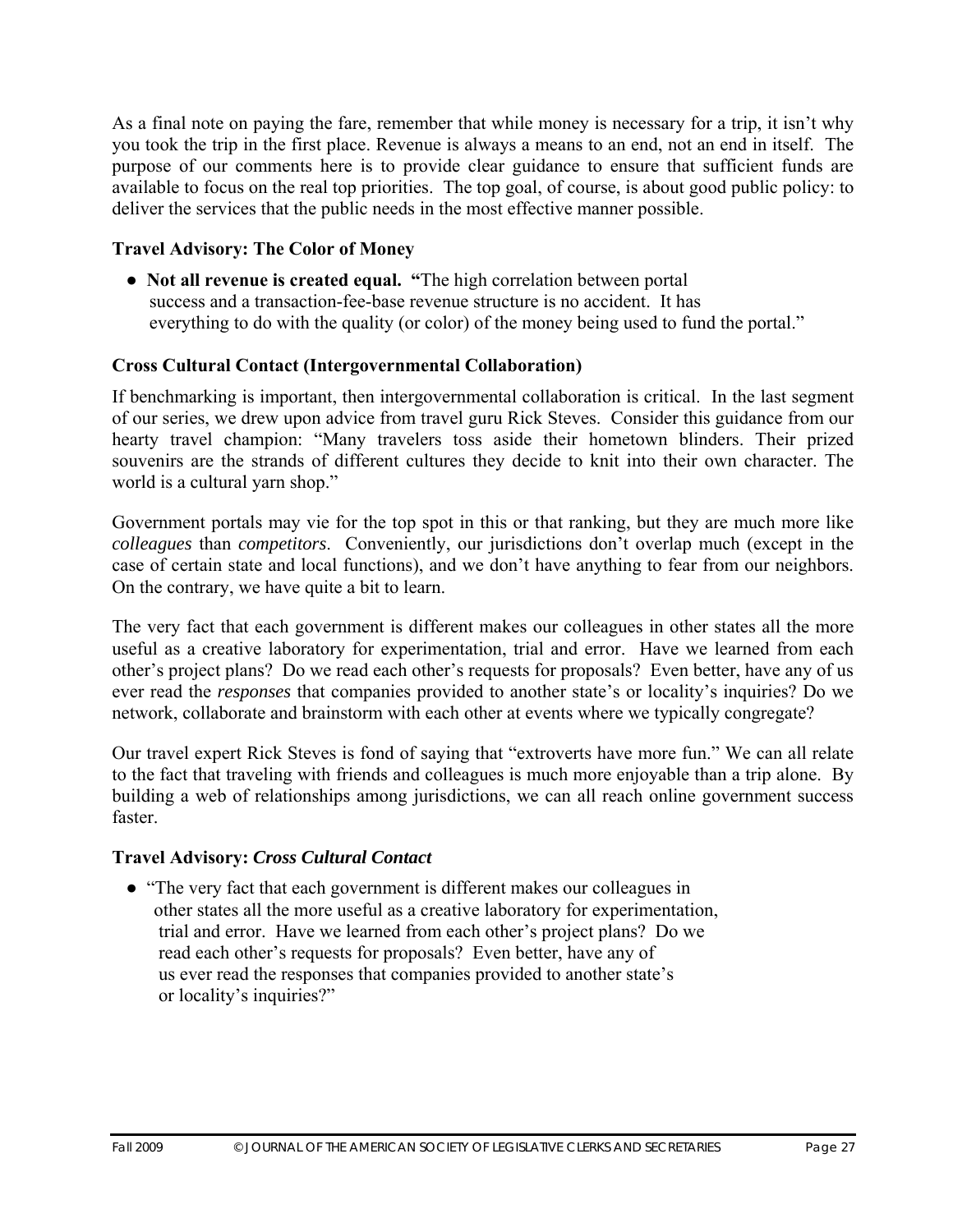#### **NEXT STOP, THE PURPLE LINE (PART 4)**

#### **Points of Arrival, Points of Departure (AKA The Purple Line)**

Everybody wants to slap your back wants to shake your hand when you're up on top of that mountain But let one of those rocks give way then you slide back down look up and see who's around then

This ain't where the road comes to an end This ain't where the bandwagon stops This is just one of those times when A lot of folks jump off

Run your car off the side of the road Get stuck in a ditch way out in the middle of nowhere Or get yourself in a bind, lose the shirt off your back Need a floor, need a couch, need a bus fare Man, I've been there

You find out who your friends are Somebody's gonna drop everything Run out and crank up their car Hit the gas, get there fast Never stop to think 'what's in it for me?' or 'it's way too far' They just show on up with their big old heart You find out who your friends are

Tracy Lawrence, 2007

Compare old and new subway maps and you will notice that blue and green are classic colors for the core lines that are the system's backbone. So it is with this guide to the sweet path for government portal modernization.

As the systems and the territories they serve expanded, so did the range of colors used to identify new lines. Purple would have been an unusual choice for a subway line at the turn of the  $20^{th}$ century because it signified wealth and its trappings. By the turn of the  $21<sup>st</sup>$  century, however, the color had been democratized to the point that purple was the official color of the fight against pancreatic cancer, aging boldly and new horizons. It is apropos then that our Purple Line would take us to places once considered exotic territory or somehow out of scope.

#### **Comparing Itineraries**

Most journeys worth taking have more than one possible route. In that way, there is no single sweet path. But the paths come with varying levels of sweetness. And complexity. And cost. And control, or autonomy. In short, there are trade-offs on the journey that should be navigated with eyes wide open.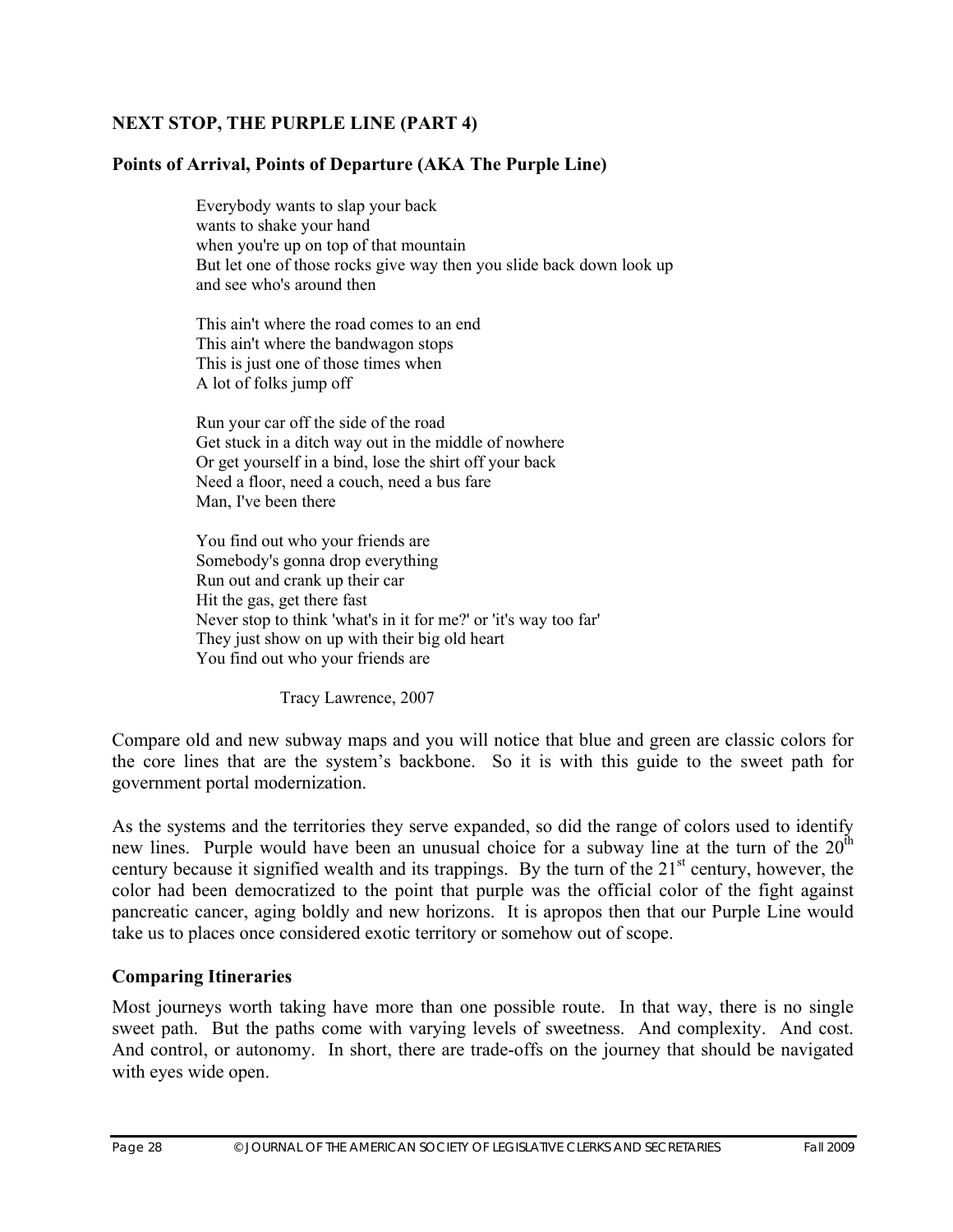The dot-com era came complete with a number of companies that offered to do for government what other start-ups were doing for retailing and financial services with all-in-one turn-key solutions, outsourcing applications one at a time or combinations of the two. Most have gone the way of the Pets.com sock puppet. Significantly, though, over the past 17 years a group of more than 20 states have partnered with a single company, operating through state-specific whollyowned subsidiaries. While each state operation was primarily concerned with meeting the policy objectives, strategic goals and service delivery needs of the public partner, it came with the structural advantage to share useful applications and best practices across sister states within the systems. There are more than 2,000 applications in service across the partnering states and available for customization and implementation to other network states. Moreover, the portal and the suite of applications that stood up behind them came with the promise of paying for themselves through the assessment of fees on a small number of high value transactions brought needed relief to the general fund.

In its early years, out of an abundance of caution, the public-private partnerships that formed around the so-called self funded model sometimes came with legislative changes and the creation of complex joint governance structures. The partnering states' experience helped refine the model in ways that ensure public accountability and no loss of public services while streamlining the administrative overhead once deemed necessary when the model seemed untested and radical. After nearly two decades of supporting states from Arizona to West Virginia, the legislative and governance requirements are much lower and the model's track record continues to speak for itself. Legislation to create new governance models or create a special authority to charge fees is often no longer necessary because states have the statutory framework and enterprise governance models already in place — this can be leveraged for the portal.

#### **Travel Companions**

*If you're living in a bubble Then I guess you got no troubles But if you're anything like me Well then I bet you really need* 

*To take a ride Let's take a ride on the love train* 

Big and Rich, 2004

No digital government project would be confused with a trip on the love train. But when there is an agenda — *improving public service delivery* — and a way to pay for it — *self funding* contentious meetings about turf can become meaningful collaboration among formerly discrete public agencies for developing a shared platform for modern service delivery. Going it alone has always been difficult. It becomes all the more impractical and costly in an era when users expect immediate access to online experiences that are local, social, mobile and global.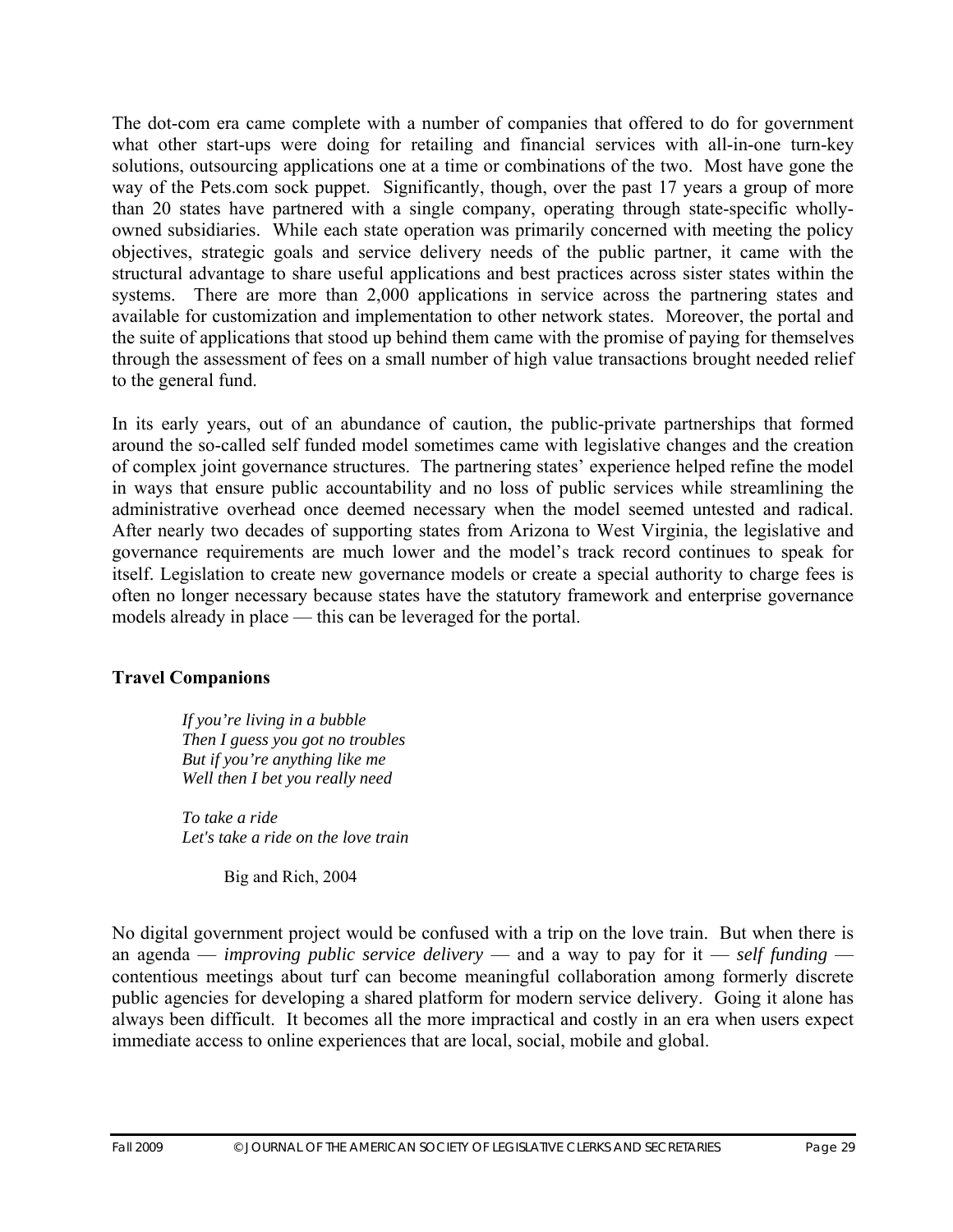When the discussion shifts from questions of "what" to "how," and a platform approach such as the one previously described is readily available without financial barriers, it allows states to build a critical mass or, more properly, a scalable community around online service delivery.

#### **A Place on the Portal, A Place at the Table** ----

• For an extended discussion of governance models and other structural considerations, see the Center for Digital Government white paper, *This Old Portal,* available as a free download from the Center's website (www.centerdigitalgov.com) under the publications tab.

One of the most difficult stops to navigate on the Purple Line is a place called procurement. It can be a cross cultural experience, where technologists, business managers and procurement officials — each speaking their own private language or heavily accented dialect — often talk past each other and never understand their shared or common interest in procuring a public private partnership in which the cost section calls for revenue rather than expenditure. It represents a challenge to deeply engrained bureaucratic practices and a procurement environment that often provides no legal way for the government to buy things that are "free."

A related challenge are the subtle differences between procuring a commodity product versus a dynamic set of services that cater to the public's evolving needs for – and expectations of -- online services. Public procurement processes were forged around the former, some which have proven unhelpful with the latter. That said, a number of states have begun to adapt their procurement practices to reconcile past practices with today's practices and tomorrow's prospects. For example, Texas recently conducted a rebid of its original portal contract. Procurement officials worked closely with the lead agency, the Department of Information Resources (DIR), to run a competitive procurement that protected and promoted the state's interests while adapting to the realities of contemporary technology business models:

- Pricing: On the question of "free," or how procurement evaluates a no-cost service, Texas evaluated the bidders' overall investment in portal services over the life of the contract, as well as the narrative of how the vendor planned to deliver upon the state's desired business model.
- Contract length: Many states have limitations on contract length, but a transaction-based enterprise portal may require several years for the state or private sector provider to recoup the initial investment. Texas elected to provide an initial seven-year term with renewals if the vendor is performing at satisfactory levels. This gives ample time to make necessary investments in services throughout the contract.
- Terms and conditions: Texas understood the difference between model and mandatory contract terms, recognizing that potential bidders may stay on the sidelines because of rigid language. Texas included a base contract in the Request for Offer (RFO) and asked the bidders to provide exceptions and additional terms in their responses. This set a baseline for negotiations, but did not eliminate potential bidders that could not agree with all of Texas's terms.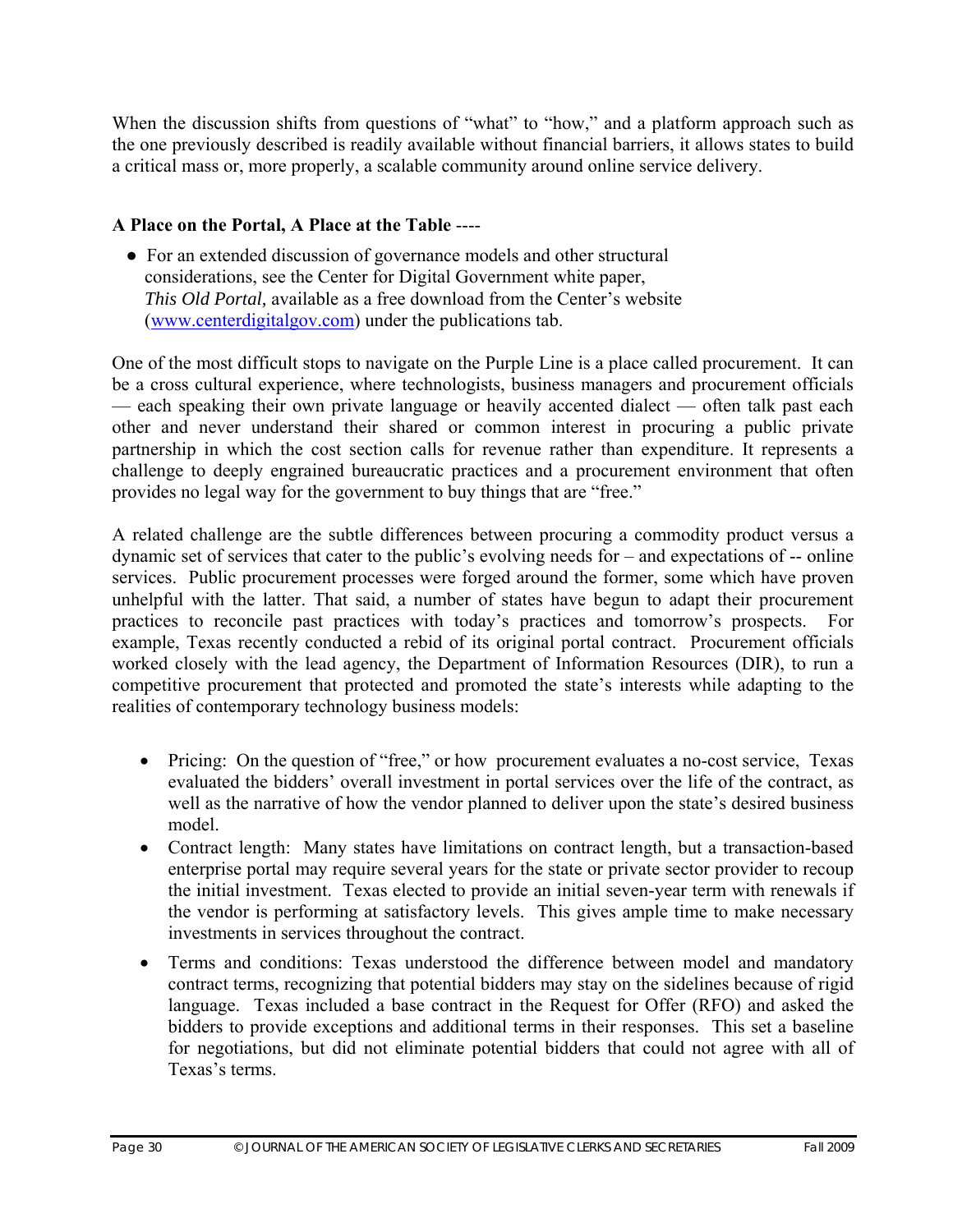• Contract structure: Form follows function and Texas was interested in maximizing the number of agencies that would participate in the portal over the life of a multi-year contract. Texas used a simple contract structure that features a single master contract with baseline terms for the overall services. Agencies that elect to participate will execute a customer agreement, which defines the specific services to be provided, as well as any changed or additional terms and conditions. This contract structure affords the flexibility to adapt for services that may not be predicted when the master contract is signed.

The overall procurement goal was to maximize competition by providing enough flexibility to attract the best available portal service providers to the competitive rebid, while delivering a flexibility contract that could adapt to the immediate and future goals of DIR and TexasOnline.

# **The Destination and Beyond**

Many trips end with an emblazoned T-shirt. Many online efforts end with a sentiment worthy of a T-Shirt — been there, done that, got the portal. After the dot-com era of the late 1990s, a new conventional wisdom set in that suggested that e-government was essentially done. That conventional wisdom was wrong.

Indeed, tweaking the portal has become an annual rite of summer in leading states. In the season just passed, California and Michigan both refreshed and streamlined their landing pages, adding and recategorizing features, functions and content according to their respective priorities and how people actually use their sites — primarily for living, working and visiting. Michigan's latest iteration reflects an effort to present information and services using clear, plain language and organizing them under a double-decker set of horizontal tabs, one above and the other below the updated masthead. California opted for a simpler, streamlined look too. There is a certain California sensibility to services highlighted as individual or groups of products, each carrying its own brand — the bright colors of which stand in bold relief against a toned down monochromatic Ca.gov background.

In keeping with their respective sensibilities, Michigan neatly itemizes its use of Web 2.0 under an appropriately labeled tab, while California ties itself graphically to brand name social networks such as Twitter, Facebook, Myspace and YouTube, among others, which carries with it an explicit call to engage government in these new ways during a new season of transparency and public accountability.

An informal comparison of these sites on the Wayback Machine demonstrates a tendency toward continuity and incremental improvements over time for both state portals. The changes are new enough to get noticed, useful enough to improve navigation and access to services, but nothing particularly disruptive.

Not so for Utah.gov. Not this time. The state portal re-launched in early June 2009 with extensive use of Flash, a Mac-like carousel of feature icons, a prominent and expanded search function intended to wrap results in actionable context (the list of services below the search field changes dynamically to match what the user types), and an innovative feature that uses noninvasive Geo-IP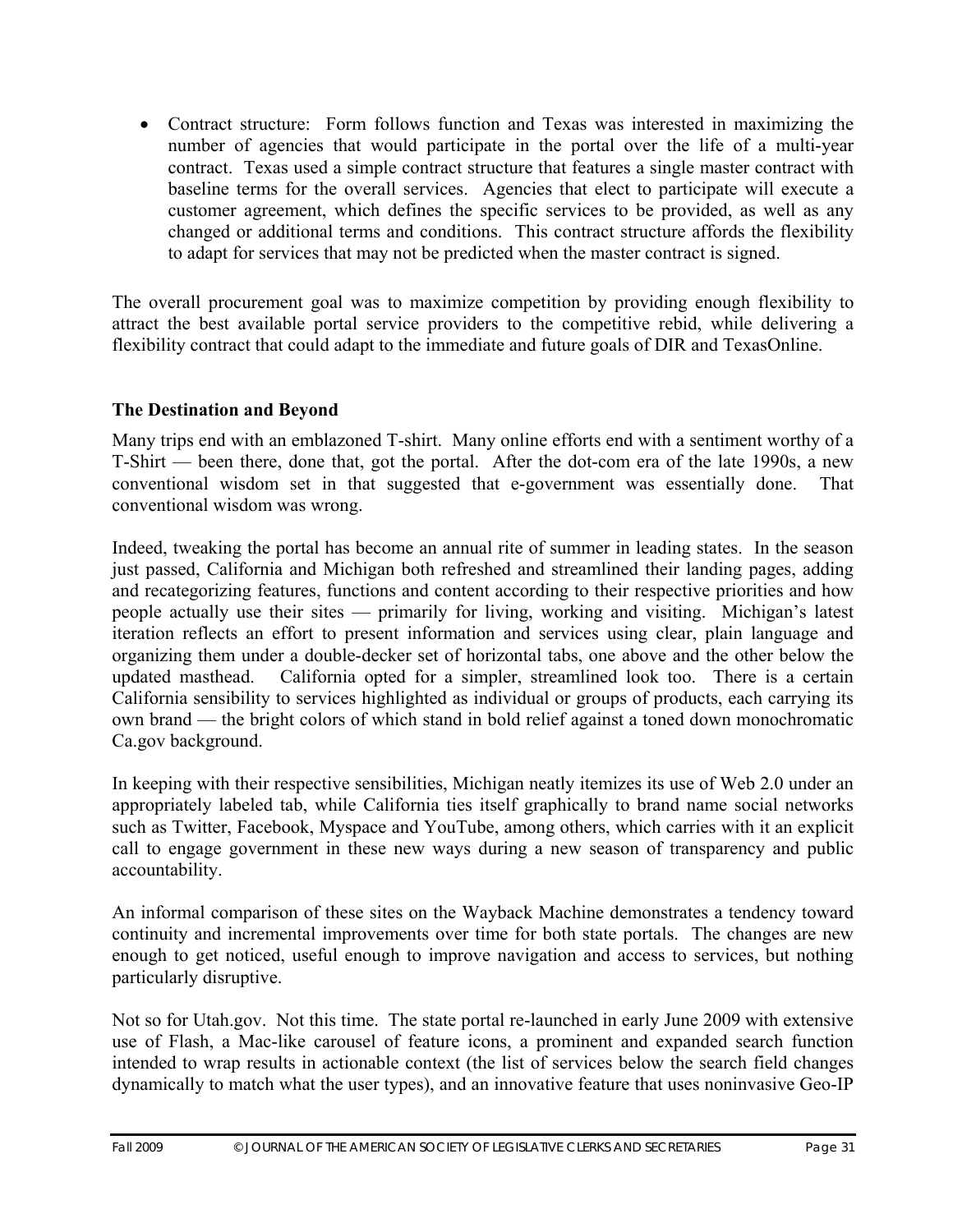technology to identify the area of Utah from which the user is coming so it can serve up relevant information. Geo-IP mapping has the added advantage of screening out the clutter.

Lynne and a pair of developers who work on a state portal elsewhere in the country were among those who took Utah to task for taking too many risks. Much of it had a scolding tone, "There is no way this would pass usability testing," and, "This is a government Web site that should be providing information in a consistent manner that is usable by all of its residents."

The online debate drew out Utah Technology Services' Chief Technical Architect, Bob Woolley, and this rejoinder, "Good design does not preclude accessibility. Similarly, poor or unimaginative design does not ensure accessibility or usability."

State CTO David Fletcher reminded his critics of the business drivers behind Utah.gov's campaign to be relevant to state residents — including those who are Flash-ready, smart phone-equipped, high speed-connected, data hungry and widget happy. You don't build an online constituency that includes everybody without them, and Utah was deliberate in its pursuit of advanced functionality to satisfy the demands of the state's large population of tech-savvy citizens.

As with such moments earlier in the digital government movement, there may ultimately be no need to reconcile friends. Our shared future is in maintaining carefully developed (and jealously guarded) design disciplines while taking measured risk to meet nascent expectations today … knowing that they will likely become tomorrow's needs.

#### **Conclusion: The People's Space**

*A light made of silver, through my window in creeps And the train keeps on rollin' and it just rocks me to sleep* 

*So goodnight, yeah goodnight Goodnight train is gonna carry me home So goodnight, yeah goodnight Goodnight train is gonna carry me home* 

Gerry Rafferty, City to City, 1978

On the sweet path to a preferred digital future,<sup>iii</sup> there is still important work to be done in expanding functionality, hardening security and becoming more disciplined in content management on most public service portals.

It is sobering to walk the halls of state capitols and other public spaces, including subway and train stations. The architecture, the statuary, the inscriptions all reflect the aspirations of the people who dared to carve their values and dreams into stone. The permanence, the elegance and the grandeur of these public spaces may point out a faulty design assumption in much of what has been built in the government Internet space to date — we dream too small.

 $\overline{a}$ 

<sup>&</sup>lt;sup>i</sup> Paul W. Taylor, The Dome as Portal, Special Supplement to *Government Technology*, March 2002.<br><sup>ii</sup> http://en.wikipedia.org/wiki/Strategic\_planning

iii This section adapted from Paul W. Taylor, The Dome as Portal, Special Supplement to *Government Technology*, March 2002.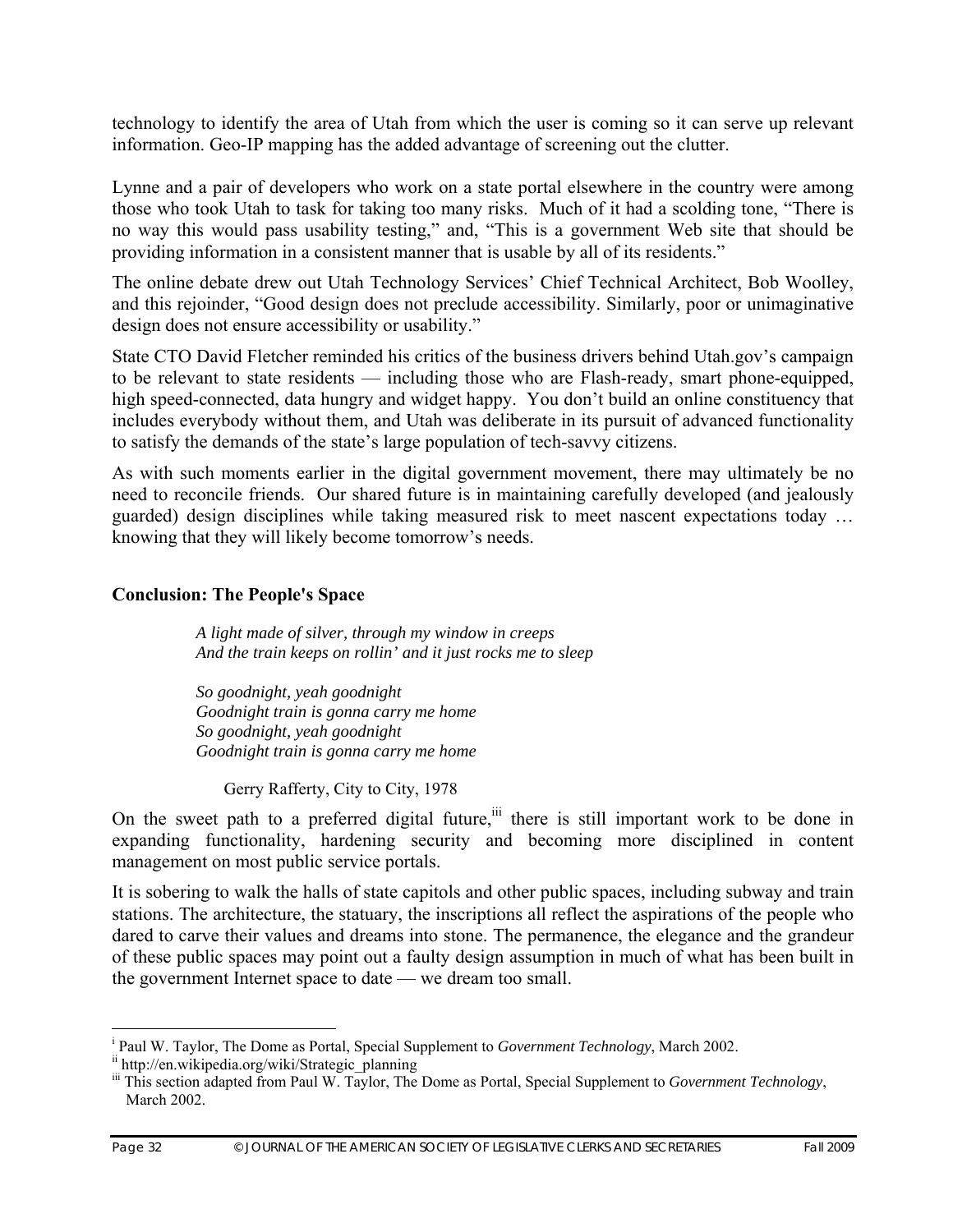# **Book Review of Democracy's Privileged Few:**  *Legislative Privilege and Democratic Norms in the British and American Constitutions*  **by Josh Chafetz**

*Charles Robert, Principal Clerk Chamber Operations and Procedure The Senate, Ottawa, Canada* 

During the years 1797 and 1801 while Thomas Jefferson served as Vice-President to John Adams, he spent much of his official time presiding over the deliberations of the Senate, fulfilling his constitutional role as its President, a responsibility that is now largely ignored by his modern-day successors. In keeping with his serious intent in carrying out this office, Jefferson assembled notes on rules and practices to guide him and the Senate. In 1801, towards the end of his mandate, these assembled notes were published as the *Manual of Parliamentary Practice for the Use of the Senate of the United States*. The Manual was the first American book on parliamentary procedure and one of the few ever written by a practitioner. For many years, it remained the basic text to Senate procedure and it still fulfills this function for the House of Representatives.

In compiling his Manual, Jefferson made use of several authorities of British parliamentary practice, including Hatsell, Gray and Wooddeson. Some of these authors were known to Jefferson from his years in the Virginia Assembly prior to the Revolution. This reliance on British parliamentary texts was a natural outcome of America's colonial experience and the attachment of the Founding Fathers to certain fundamental principles of government developed by John Locke and other British thinkers of the Enlightenment. The Manual itself was divided into 53 sections or parts that covered such topics as petitions, bills, motions, and resolutions and, of course, privilege, the various protections from the law granted to parliamentarians and now congressmen while carrying out their duties.

For all his appreciation of British parliamentary history, Jefferson remained leery of parliamentary privilege as it had developed there. As he notes at the beginning on section III of the Manual, "The privileges of the members of Parliament, from small and obscure beginnings, have been advancing for centuries, with a firm and never-yielding pace." It was because of this tendency to expand privilege that Jefferson believed the framers of the American Constitution had sought deliberately to limit it to certain specific immunities. At the same time, however, Jefferson recognized the possibility that the scope of privilege might grow through necessity, but he thought this expansion should only occur through explicit statute law. As he put it "till the law be made, it does not exist." In other words, Jefferson was a codifier, an approach that was not much followed either in England, then or now, or by the American Congress itself.

Despite the shared history and many similarities between Parliament and Congress, evident from the days of Jefferson and before, few studies have ever explored in any depth the common heritage of parliamentary practice between England and the United States. Of these, a study of parliamentary privilege in the pre-revolution American colonies by Mary Patterson Clarke was published over sixty years ago. Now, a Yale University Law School graduate (2007) and Rhodes Scholar, Josh Chafetz, seeks to fill in some of the gap by analyzing the domain of parliamentary privilege following the adoption of the American Constitution. His book, *Democracy's Privileged Few: Legislative Privilege and Democratic Norms in the British and American Constitutions*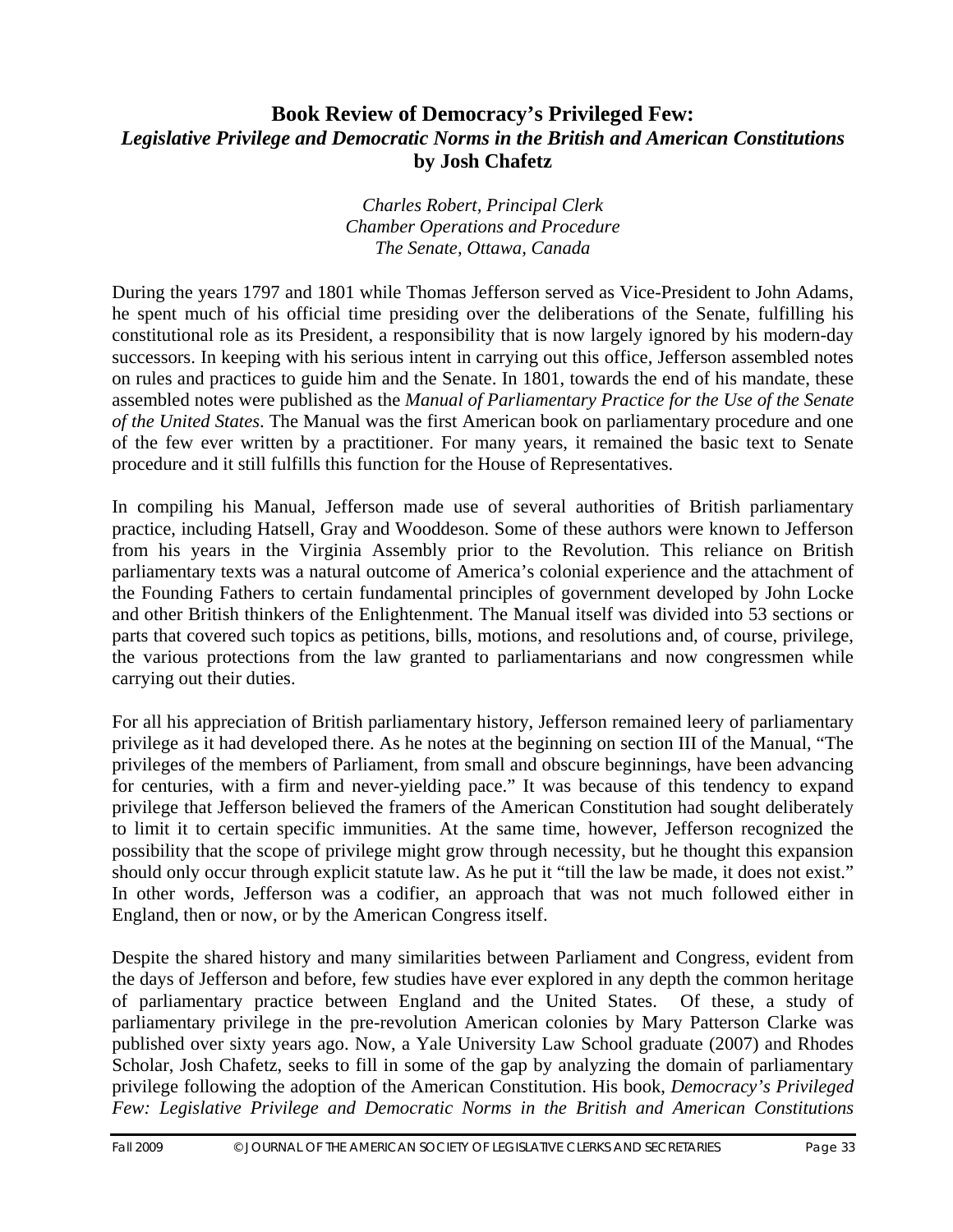provides a comparative analysis of various critical aspects of privilege as developed and practiced by Parliament and Congress.

Chafetz's book, based on his Oxford University doctoral dissertation, is composed of ten chapters. The first chapter focuses on privilege as developed in Britain, followed by a comparable analysis of it in the United States. To begin, Chafetz justifies the need for privilege as the necessary protection for the House of Commons because it represented the democratic component of government. Further, in assessing the history of privilege and its relationship to democracy in the context of Britain's development without a written constitution, Chafetz identifies two paradigms, the two extremes, of its claimed extent. On the one hand, there was the claim to privilege which had as its objective the complete protection of the Commons from any and all possible outside interference, whether from the Crown, the Lords or even the people themselves. This protection had an almost geographical aspect constituting a kind of barrier that shielded the Commons from any and all external assaults. Chafetz identifies this paradigm with the jurist William Blackstone. On the other hand, as the reach of democracy expanded through the extension of the franchise in the nineteenth century, another paradigm emerged that sought to limit the extent of privilege so as to minimize its interference with the rights of citizens. This privilege was rooted basically in a functional appreciation of the work performed by MPs. This second paradigm is attributed to the Victorian philosopher, John Stuart Mill. In identifying these paradigms, Chafetz is aware of the artificial nature of his proposition and he acknowledges some of its shortcomings. The distinctions between the two extremes of privilege are not always obvious or historically congruent. This seems to be a genuine weakness in his approach, but he seems compelled to insist on it because he wants to base his analysis on the notion that privilege is justified primarily in its capacity to protect the democratic component of Parliament which he associates with the House of Commons. He feels that the paradigms serve a useful purpose in reflecting the dynamics at play in the history of British parliamentary privilege.

The explanation for the privileges claimed by the American Congress, as Chafetz sees it, is more straightforward. The privileges guaranteed to Congress are based on the Constitution of 1788, a written document that spells out the powers of each of the three coordinate branches of government. More importantly, the very fact that the Constitution is the clear expression of popular sovereignty based on "We the People" provides a solid justification for privilege, enabling the elected Congress to function as an instrument of the people. This openness is reflected in the specific acknowledgement of privilege in section 6 of Article I. Taken together, these limited privileges guarantee the ability of Congress to work with sufficient latitude unimpeded by unwarranted obstruction without unduly risking the legitimate rights of citizens, the fear that so concerned Jefferson. While there is no obvious Blackstone / Mill dichotomy in the history of American congressional privilege, Chafetz occasionally introduces it in his analysis of the exercise of certain privileges, particularly that relating to the protection of communication with constituents as a way to highlight the similar problems that confront Parliament and the Congress in the exercise of those privileges.

In exploring different privileges - freedom of speech, freedom from arrest, the determination of disputed elections, and the power to deal with contempt through the power to punish - Chafetz bases much of his analysis on case law, court judgments that have given texture to the nature and scope of privilege. While he also takes into account other factors, including particularly the historical circumstances surrounding the specific events that led to the court decision, his focus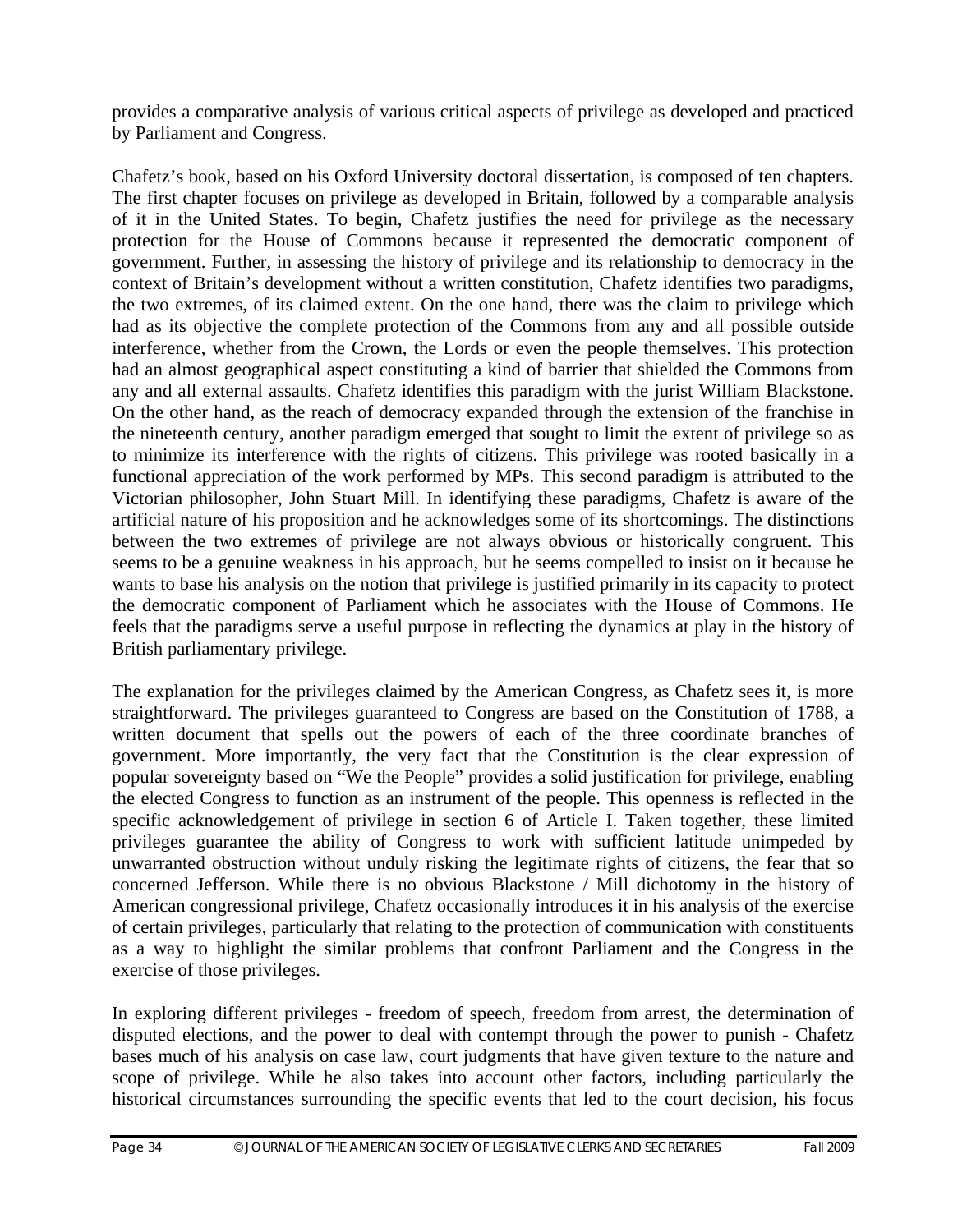remains largely case law. This emphasis tends to have what is likely an unintended consequence. Because Chafetz does not distinguish sufficiently between the judgments of a court made in the fifteenth century from those made in the nineteenth century, the merit of his analysis is somewhat undermined. In character and independence, the courts of the earlier era bear little comparison to their more modern counterparts. Indeed, it was royal influence over a corrupt court system in the seventeenth century, as Enid Campbell long ago observed, that explains Parliament's insistence that privilege be treated as a distinct part of the law, the *lex parliamenti*. A result of this undifferentiated analysis is the suggestion that privilege has not really changed much. Yet this is hardly true at least with respect to the history of privilege in England. Even before the expansion of the vote in 1832, for example, Parliament took steps to curb obvious abuses in the exercise of privilege that emerged through the eighteenth century. This is clear from Chafetz's well summarized account of the various Parliamentary Privilege Acts adopted through the eighteenth century to support the right of citizens to pursue parliamentarians through the courts in certain circumstances.

Even when dealing with court decisions, Chafetz sometimes seems to minimize their historical significance. In his account of the 1839 *Stockdale v. Hansard* case, for example, Chafetz notes how Parliament responded to the decision of the Court of Queen's Bench that ruled against the assertion by the House of Commons that privilege provided absolute protection for the public sale and distribution of papers ordered to be printed by it. The *Parliamentary Papers Act of 1840* effectively overturned the decision of the court. At the same time, however, the reaction of Parliament in enacting a law to protect its publications tacitly recognized the role of the court to scrutinize and judge any contested claim to privilege. In other words, parliamentary privilege, as a part of the law, was liable to the jurisdiction of the courts. This is a critical feature that Chafetz seems to downplay, yet it overturned a previously held view that proclaimed privilege to be beyond the review of the courts. The *lex parliamenti*, or what was claimed to be a part of it, was now within the competence of the courts. Instead, for Chafetz, this judgment and the reaction of the Commons to it offers evidence of the Millian paradigm, the need to effectively circumvent the court's judgment in order to expand the benefit of privilege "to take in tasks (such as communicating with constituents) that are functionally integral to, but sometimes geographically distant from, the workings of the Palace of Westminster." While it may be true that *Stockdale* challenged, within the context of Chafetz's theoretical construction, the Blackstone paradigm and more or less destroyed it, the real significance and importance of the case rests not so much in the expansion of privilege or the motivation for it, but in the acceptance by both sides of the relationship between Parliament and the courts in dealing with the law of privilege, whether or not it had been wholly merged into the common law.

Chafetz's treatment of the *Stockdale* case points to a shortcoming of Blackstone / Mill paradigm model that frames so much of his work. He attributes to them a significance that allows him to gloss over the historical forces that were in play during these two critical periods they are taken to represent, the late seventeenth century and the dawn of the Victorian era. The House of Commons in the time of Cromwell and the Stuart kings spoke for an emerging economic class determined to promote its views and assert its interests against claims made by either the Crown or the aristocracy. While members of the Commons could legitimately claim to have a representative function, they were hardly the democratic component that Chafetz pretends. With less than 5% of the male population eligible to vote in a system based on electoral boundaries that had not changed since medieval times, the House of Commons was still able to successfully insists on its rights. As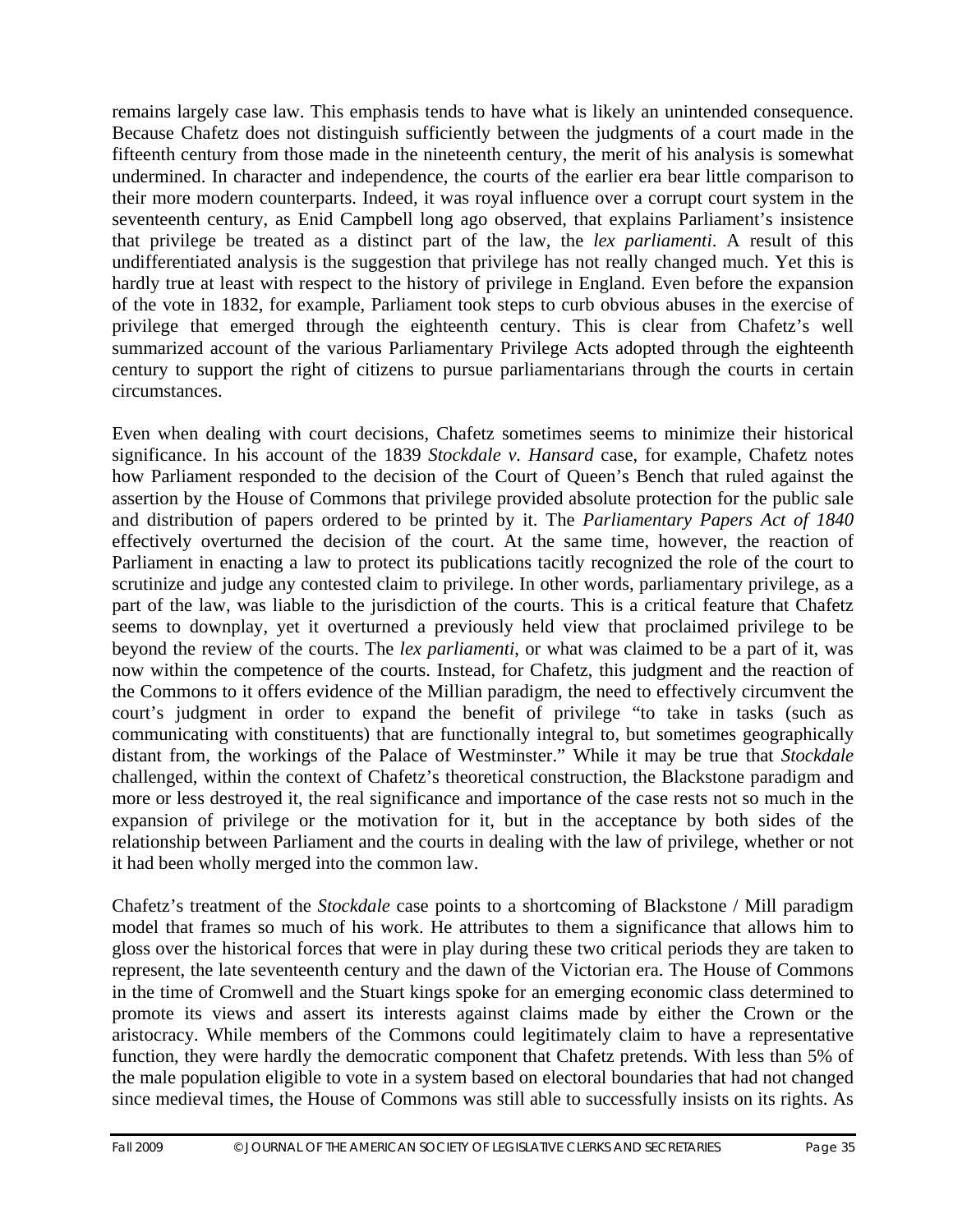it turned out, privilege was a vehicle of that insistence. The establishment of parliamentary supremacy confirmed by the Glorious Revolution of 1688 and the adoption of the Bill of Rights marked this turning point. These constitutional struggles had been prompted in part by the religious ferment of the times and the absolutist claims of the King. Mimicking the Crown and the aristocracy, the privileges exercised by the Commons often took on an exaggerated character that had little to do with their parliamentary role and everything to do with status recognition in a society that remained hierarchical. At best, Blackstone might be taken as an exponent of the sentiments current at the time, but the paradigm he is taken to represent is not anchored in a convincing defence of democratic values.

The situation is not much different when considering John Stuart Mill. Several years before *Stockdale*, in 1832, Parliament enacted the Great Reform Bill in what proved to be the first step in enlarging the franchise to an extent that laid the basis for a genuine democracy. By the end of the nineteenth century, virtually the entire male population had the vote. Along the lines of Chafetz's approach, this growth in real democracy reduced the role and authority of the House of Lords and reaffirmed beyond any doubt the fundamental primacy of the House of Commons. At the same time, privilege was developing into its modern character, viz. the rights and immunities necessary to ensure the ability of Parliament to fulfill its functions, to match its law-making role in an open society. The primary justification for privilege enunciated in the *Stockdale* decision itself was necessity. Whatever historical roots might exist to justify previous claims to privilege based on precedent, necessity became the fundamental justification for the need to retain privilege. The groundwork for this position was laid in the decision of *Stockdale*, a point that is not sufficiently emphasized by Chafetz in his preference for Mill.

Whatever shortcomings in some elements of his analysis, Chafetz is right to be preoccupied with the exercise of the freedom of speech privilege. Without doubt, this is the most practical and obvious privilege. The treatment given to this privilege also serves as a model for the analytical approach he uses for the remaining chapters of his book. Chafetz explores with particular emphasis the usefulness of the free speech privilege in protecting communications with electors or constituents. As part of his review of the American context, he cites the infamous case involving the publication in 1971 of secret government documents relating to the war in Viet Nam, the Pentagon Papers. The disclosure of this classified material had an enormous impact on the public acceptance of the government's war policy. In various venues, through different courts, including the Supreme Court, the government sought to suppress the publication of the Pentagon Papers. With respect to actions against Senator Mike Gravel, who had placed all forty-seven volumes into the public record through a congressional sub-committee, the court confirmed his protection from prosecution by the federal government for publishing these papers on the basis of privilege. At the same time, the court found that the senator's attempt to arrange for the publication of the Pentagon Papers through the M.I.T. Press was not protected by privilege. Chafetz strongly disagrees with this aspect of the court decision and he forcefully advocates a more generous interpretation of the privilege based on the need to protect the two-way communication that is essential to the proper functioning of the Congress. By looking at this and other controversial cases, Chafetz highlights the differences in the scope and practice of the free speech privilege in Britain and the United States, even though the courts are not always consistent in their application or understanding of this fundamental privilege.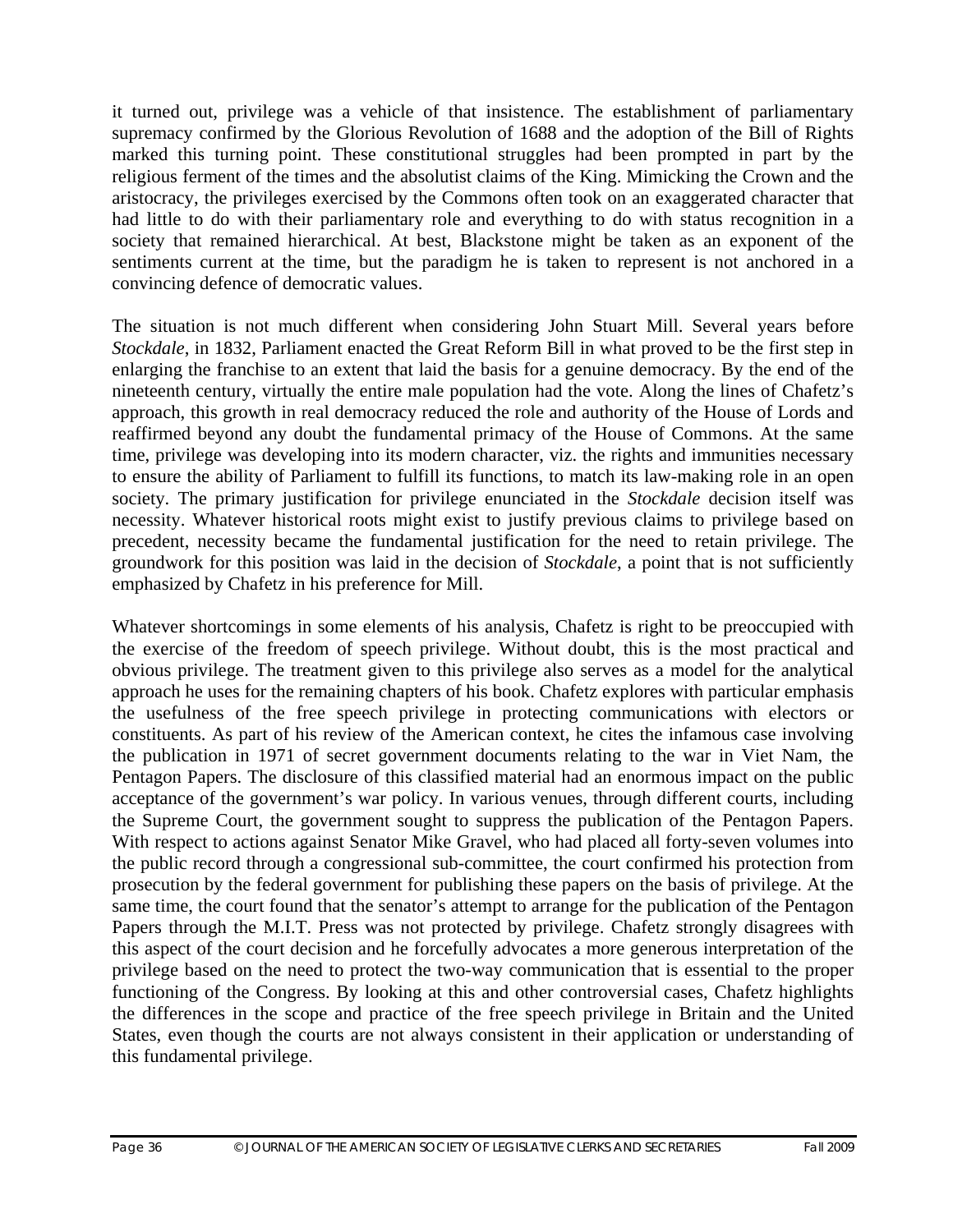An explanation for the broader scope of this privilege in Britain, as provided by Chief Justice Burger in *United States v. Brewster*, is that it is exercised within a substantially different context there. According to Burger, Parliament is the supreme authority in Britain, whereas in the United States, privilege was designed to preserve legislative independence, not supremacy. In cases of conflict between the Executive and the Congress, the task of the third coordinate branch of government, the courts, is to interpret the privilege of freedom of speech in a way that ensures the autonomous role of the legislature without altering the historic balance of the three co-equal branches of the Government. Chafetz seems to accept this analysis up to a point, but he is much more insistent in extending the scope of the privilege to protect the democratic integrity of the Congress, especially with respect to all communications between its members and the electorate. "Because of the American Constitution is founded on a much stronger basis of popular sovereignty than the British Constitution … that communication ought to be taken even more seriously in America." However, the American courts have frequently failed to uphold this standard.

The obvious passion that Chafetz brings to this analysis is stimulating; it helps to focus his arguments and make them more persuasive, but it is not sufficient to make all of them compelling. In the end, the broad protection that he would apply through this privilege seems too expansive. It grants too much protection over a wide field within the Congress and does not take into sufficient account the potential abuse that could arise as has occurred in recent years based on some cases brought before the courts. In addition, Chafetz seems to accept that the Congress itself is best able to police any potential abuse, but the all too frequent instances of congressional misbehaviour and corruption suggest a misplaced confidence.

Moreover, in making his argument, in recounting some of the precedents and cases, Chafetz sometimes seems to misrepresent his evidence in order to strengthen his position. Among these, two British examples demonstrate his tendency to overlook or downplay certain critical elements that involve a subtle shift in their significance One example is the 1868 case of *Wason v. Walter*. A newspaper account of a parliamentary debate was held to have qualified privilege, a common law protection which is less than absolute parliamentary privilege. Chafetz correctly maintains that this case involves a shift in the view of the courts from earlier judgments that, in fact, also corresponds with Parliament's growing relationship to an expanding electorate. He goes much further, however, to use this case as a vindication of the necessary privilege aimed at protecting all communications between MPs and their constituents. Chafetz fails to note the significance of the fact that the communication involved in this case is a fair account by a newspaper of a speech in Parliament. This is not much different from the qualified privilege Chafetz favourably acknowledges applies to the publication of *Hansard's Parliamentary Debates* as determined in the case of *Dillon v. Balfour* in 1887. As such, it is a rather limited form of communication between the MP and citizens at large conveyed by a third party. Nonetheless, given his outlook, Chafetz goes on to interpret a 2004 case, *Buchanan v. Jennings*, as a retreat from the broader protection he feels MPs should have since, in this case, the Privy Council found that an MP could be liable for defamation having repeated in a press interview the substance of a statement made on the floor of the House. This position is consistent, however, with an earlier finding by Parliament itself which Chafetz also recounts.

In 1958, an MP, George Strauss, criticized the London Electricity Board in a letter to the paymaster general and the board threatened to sue for libel. As Chafetz notes, the Committee on Privileges agreed that this letter, as a "proceeding in Parliament" enjoyed the protection of privilege as guaranteed by Article 9 of the Bill of Rights. This is not the whole story. Buried in a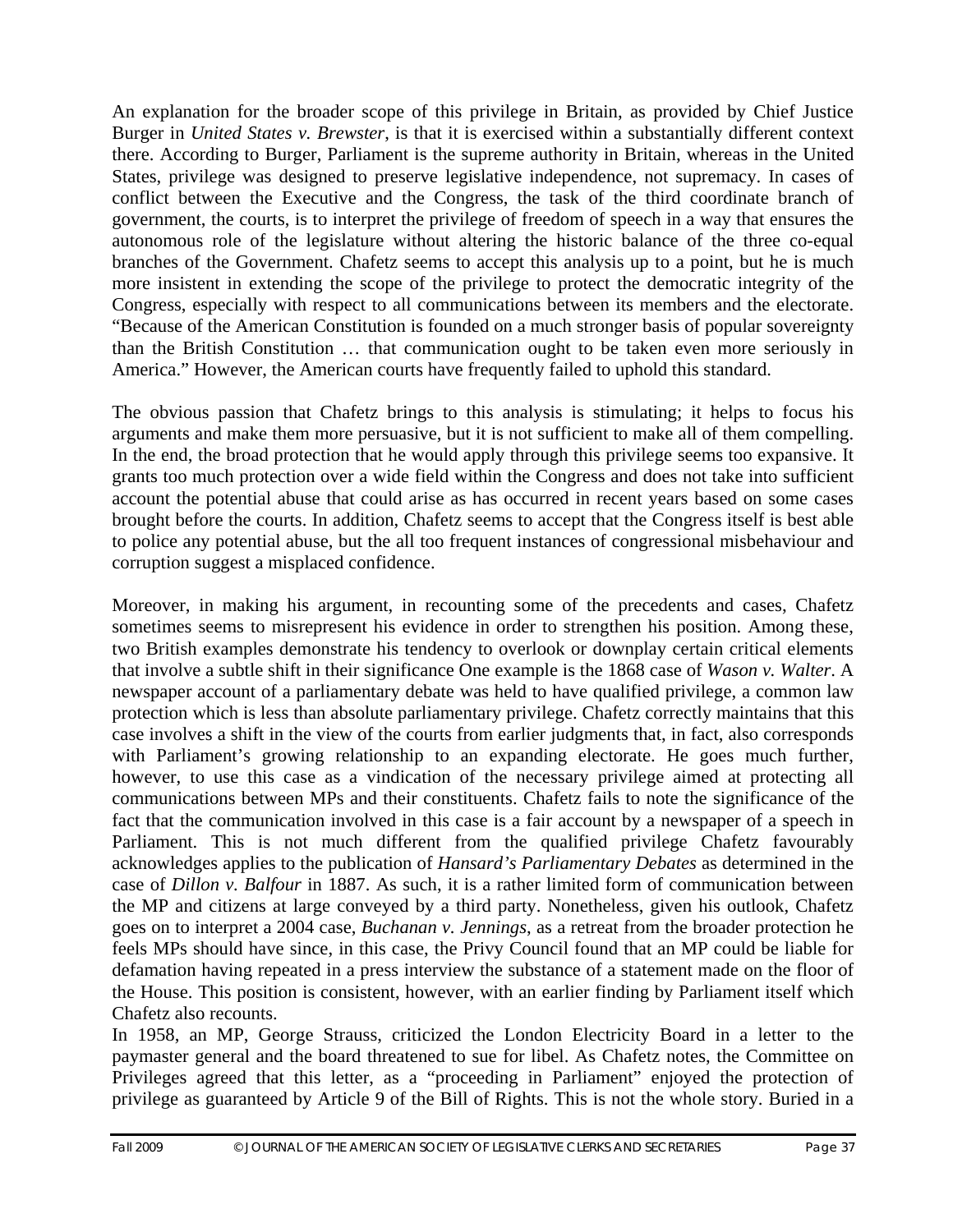footnote on the case is the information that the committee report was rejected by the House of Commons by a narrow vote. The meaning of this rejection, as Chafetz, admits in the footnote, is that the House of Commons determined that the letter is not actually regarded as a "proceeding in Parliament". Despite the growth in the franchise and the greater scope of the relationship between the House of Commons and the electorate, the modern Parliament itself has consistently declined to view all communications of MPs with their constituents as a matter deserving of privilege.

This criticism of Chafetz is not intended to take away from the achievement of this excellent study. The author has brought together a wealth of material and through careful and perceptive analysis he has advanced significantly the understanding of privilege in its protection of the operations of Parliament and Congress. His insistence that privilege be associated directly to democratic values places it in a context that keeps privilege meaningful and important today even if it was not always viewed this way in the past. He is right to stress this link to democracy as the true purpose behind privilege with respect to its incorporation in the Constitution for the benefit of Congress and its members. What occurred consciously in the United States, emerged more gradually in Britain. Though chronologically privilege arose first in Parliament and provided a model for the Congress, there is a certain irony in accepting that privilege of modern day Parliament has more in common with the vision espoused by the United States than by seventeenth century England. As the modern authorities of British parliamentary practice acknowledge, the foundation of any claim to privilege must be necessity. This necessity, in turn, is based on the understanding that Parliament or Congress represents the legitimate voice of the people. The rights and immunities possessed by Parliament or Congress and their members have value only in so far as it enables them to support the principles of democracy. This is the real message of Chafetz's book.

As noted earlier, Jefferson was suspicious of the encroaching tendency of privilege. There was always a risk, he feared, that its beneficiaries would seek to grow privilege beyond the narrow range of protection originally guaranteed. What Jefferson could not foresee was that the growth of democracy would create a new validating purpose for privilege that, in turn, would effectively narrow its scope. This occurred in Britain and the United States, as Chafetz proves convincingly, through an interaction between the courts and Parliament or Congress. Still, Jefferson was fundamentally right in believing that privilege should be codified. Only by codification can the fear be effectively minimized that privilege might be abused, that it might be applied to illegitimate purposes. It is only through codification that the purpose of privilege can be carefully balanced with the rights of citizens it is ultimately created to serve.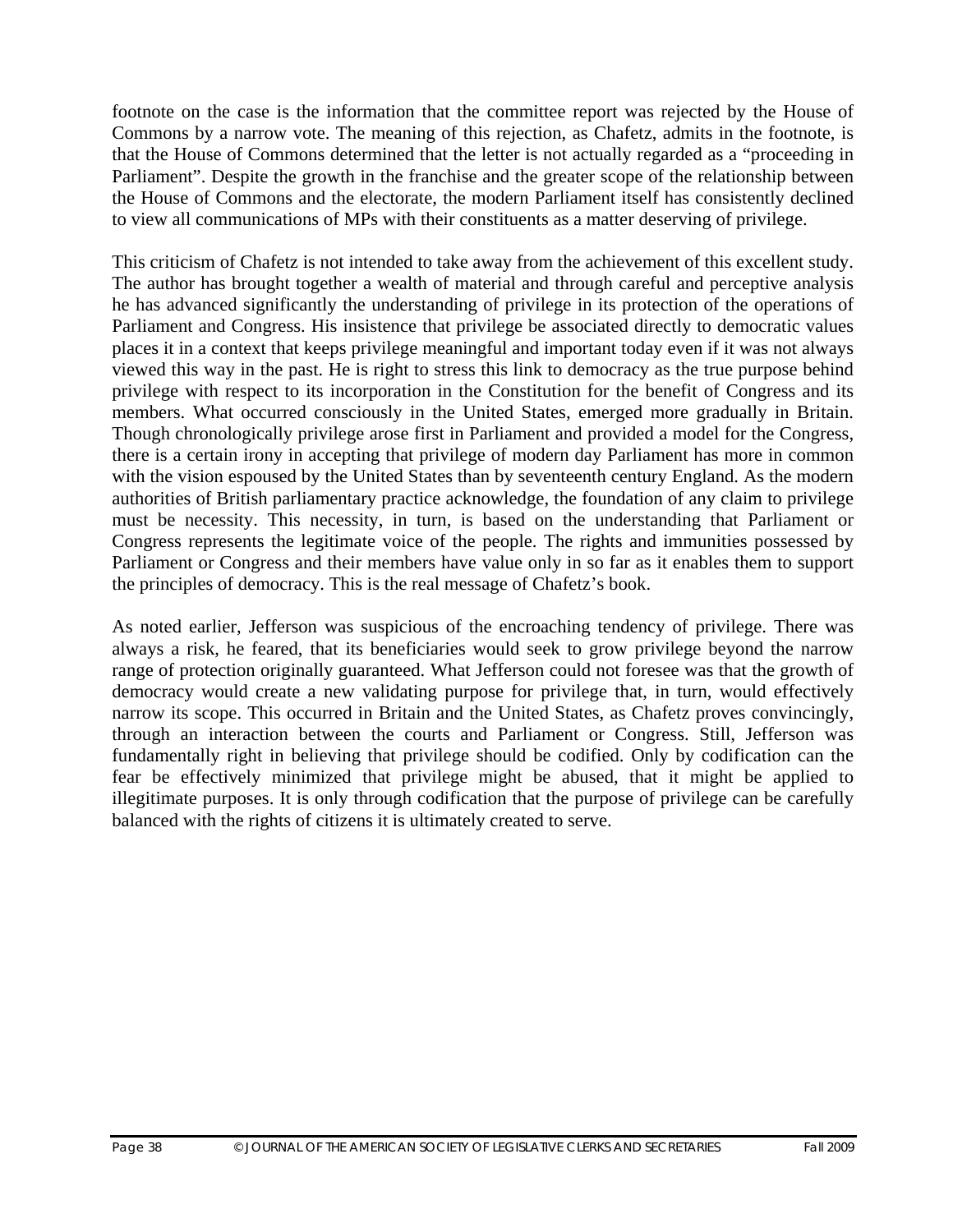#### **PROFESSIONAL JOURNAL INDEX 1995 – 2009**

# **Administration**

| Fall   | 1997 | Boulter, David E. | Strategic Planning and Performance Budgeting: A New<br>Approach to Managing Maine State Government |
|--------|------|-------------------|----------------------------------------------------------------------------------------------------|
| Spring | 2001 | Carey, Patti B.   | Understanding the Four Generations in Today's Workplace                                            |
| Spring | 2006 | Hedrick, JoAnn    | Passage of Bills and Budgets in the United States System –<br>A Small State's Perspective          |
| Spring | 2001 | Henderson, Dave   | Personnel Policies in the Legislative Environment                                                  |
| Summer | 2000 | Jones, Janet E.   | RFP: A Mission Not Impossible                                                                      |
| Spring | 1998 | Larson, David     | Legislative Oversight of Information Systems                                                       |
| Fall   | 2008 | Leete and Maser   | Helping Legislators Legislate: An Executive Education<br><b>Program for State Senators</b>         |
| Fall   | 1995 | Rudnicki, Barbara | Criticism                                                                                          |

# **ASLCS**

#### **Case Studies**

| Fall          | 2009 | Arp, Don, Jr.       | "An institutional ability to evaluate our own programs":<br>The Concept of Legislative Oversight and the History of<br>Performance Auditing in Nebraska, 1974-2009 |
|---------------|------|---------------------|--------------------------------------------------------------------------------------------------------------------------------------------------------------------|
| Fall          | 2003 | Bailey, Mathew S.   | The Will of the People: Arizona's Legislative Process                                                                                                              |
| Summer        | 2000 | Clemens and Schuler | The Ohio Joint Select Committee Process                                                                                                                            |
| Fall          | 2006 | Clemens, Laura      | Ohio Case Regarding Open Meetings and Legislative<br>Committees                                                                                                    |
| Fall          | 2003 | Cosgrove, Thomas J. | First-Term Speakers in a Divided Government                                                                                                                        |
| Fall          | 2005 | Garrett, John       | The Balance Between Video Conferencing by The Virginia<br>General Assembly and Requirements of Virginia's Freedom<br>of Information Act                            |
| <b>Spring</b> | 1996 | Dwyer, John F.      | Iowa Senate's Management of Its Telephone Records Is<br><b>Upheld by State Supreme Court</b>                                                                       |
| Fall          | 2003 | Gray, LaToya        | Virginia's Judicial Selection Process                                                                                                                              |
| Spring        | 2003 | Howe, Jerry         | Judicial Selection: An Important Process                                                                                                                           |
| Fall          | 2002 | Jamerson, Bruce F.  | Interpreting the Rules: Speaker's Resignation Challenges                                                                                                           |
| Fall          | 2007 | James, Steven T.    | Government by Consensus-Restrictions on Formal Business<br>in the Massachusetts Legislature Inspire Innovative Ways<br>to Govern                                   |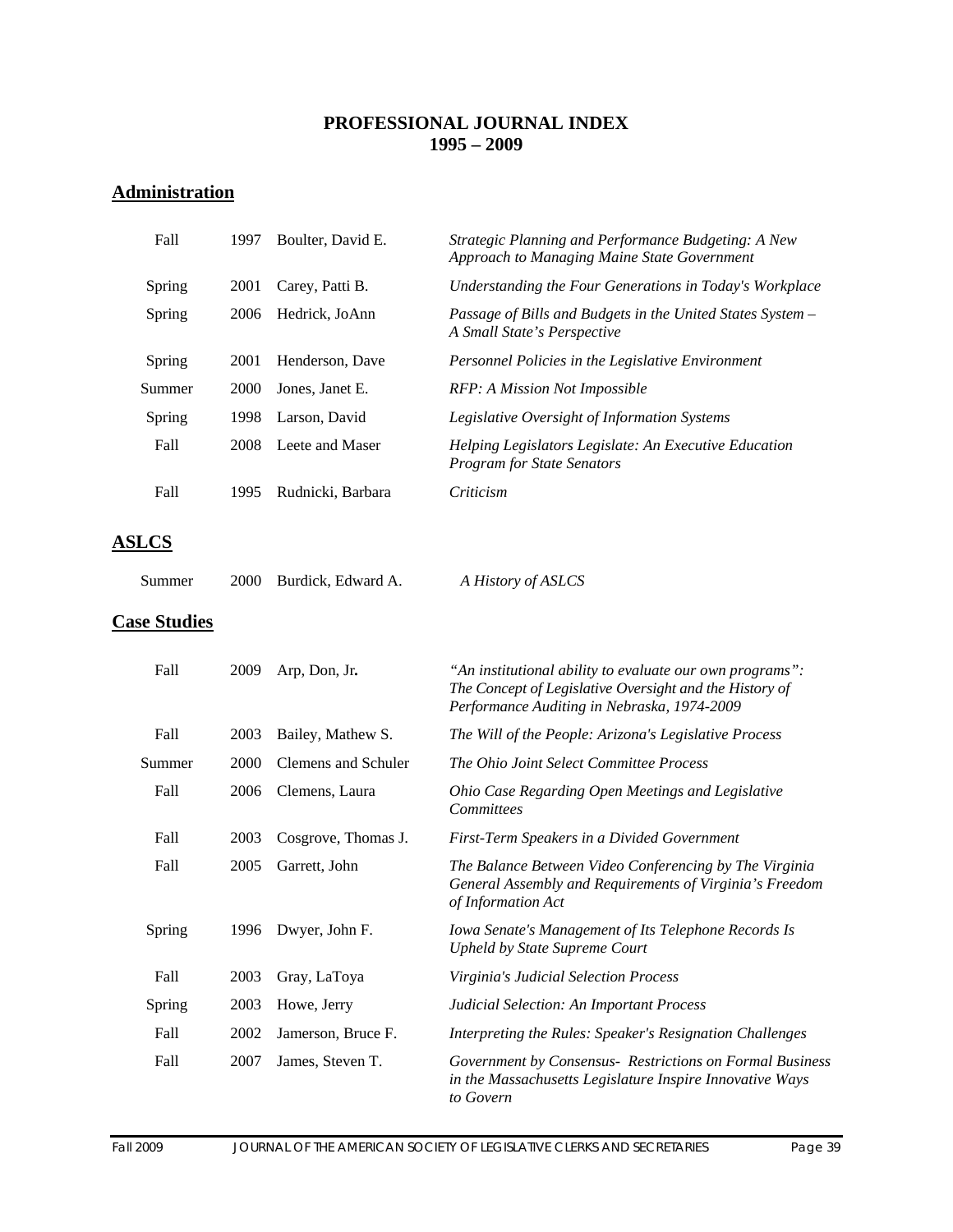| Fall   | 2003 | Morales, Michelle   | I Will Survive: One Bill's Journey Through the Arizona<br>Legislature                                                                                                  |
|--------|------|---------------------|------------------------------------------------------------------------------------------------------------------------------------------------------------------------|
| Fall   | 1995 | Phelps, John B.     | Publishing Procedural Rulings in the Florida House of<br>Representatives                                                                                               |
| Fall   | 2006 | Phelps, John B.     | Florida Association of Professional Lobbyists, Inc. et. al. v.<br>Division of Legislative Information Services of the Florida<br>Office of Legislative Services et. al |
| Spring | 2008 | Regan, Patrick      | The True Force of Guidance Documents in Virginia's<br><b>Administrative Agencies</b>                                                                                   |
| Spring | 2009 | Rosenberg, David A. | <i>Irony, Insanity, and Chaos</i>                                                                                                                                      |
| Fall   | 2006 | Speer, Alfred W.    | The Establishment Clause & Legislative Session Prayer                                                                                                                  |
| Fall   | 2001 | Tedcastle, Tom      | High Noon at the Tallahassee Corral                                                                                                                                    |
| Spring | 1998 | Todd, Tom           | Nebraska's Unicameral Legislature: A Description and Some<br>Comparisons with Minnesota's Bicameral Legislature                                                        |
| Fall   | 2006 | Wattson, Peter S.   | Judging Qualifications of a Legislator                                                                                                                                 |

# **Historic Preservation**

| Fall   | 1995 Mauzy, David B.   | Restoration of the Texas Capitol                        |
|--------|------------------------|---------------------------------------------------------|
| Fall   | 2001 Wootton, James E. | Preservation and Progress at the Virginia State Capitol |
| Spring | 2008 Wootton, James E. | Restoring Jefferson's Temple to Democracy               |

# **International**

| Fall   | 2000        | Grove, Russell D.    | The Role of the Clerk in an Australian State Legislature                                                                                |
|--------|-------------|----------------------|-----------------------------------------------------------------------------------------------------------------------------------------|
| Fall   | <b>2000</b> | Law, K.S.            | The Role of the Clerk to the Legislative Council of the Hong<br>Kong Special Administrative Region of the People's Republic<br>of China |
| Spring | 2004        | MacMinn, E. George   | The Westminster System – Does It Work in Canada?                                                                                        |
| Spring | 2006        | Phelps, John B.      | A Consultancy in Iraq                                                                                                                   |
| Fall   | 2000        | Pretorius, Pieter    | The Role of the Secretary of a South African Provincial<br>Legislature                                                                  |
| Spring | 2002        | Schneider, Donald J. | <b>Emerging Democracies</b>                                                                                                             |

# **Miscellaneous**

Summer 1999 Arinder, Max K. *Planning and Designing Legislatures of the Future*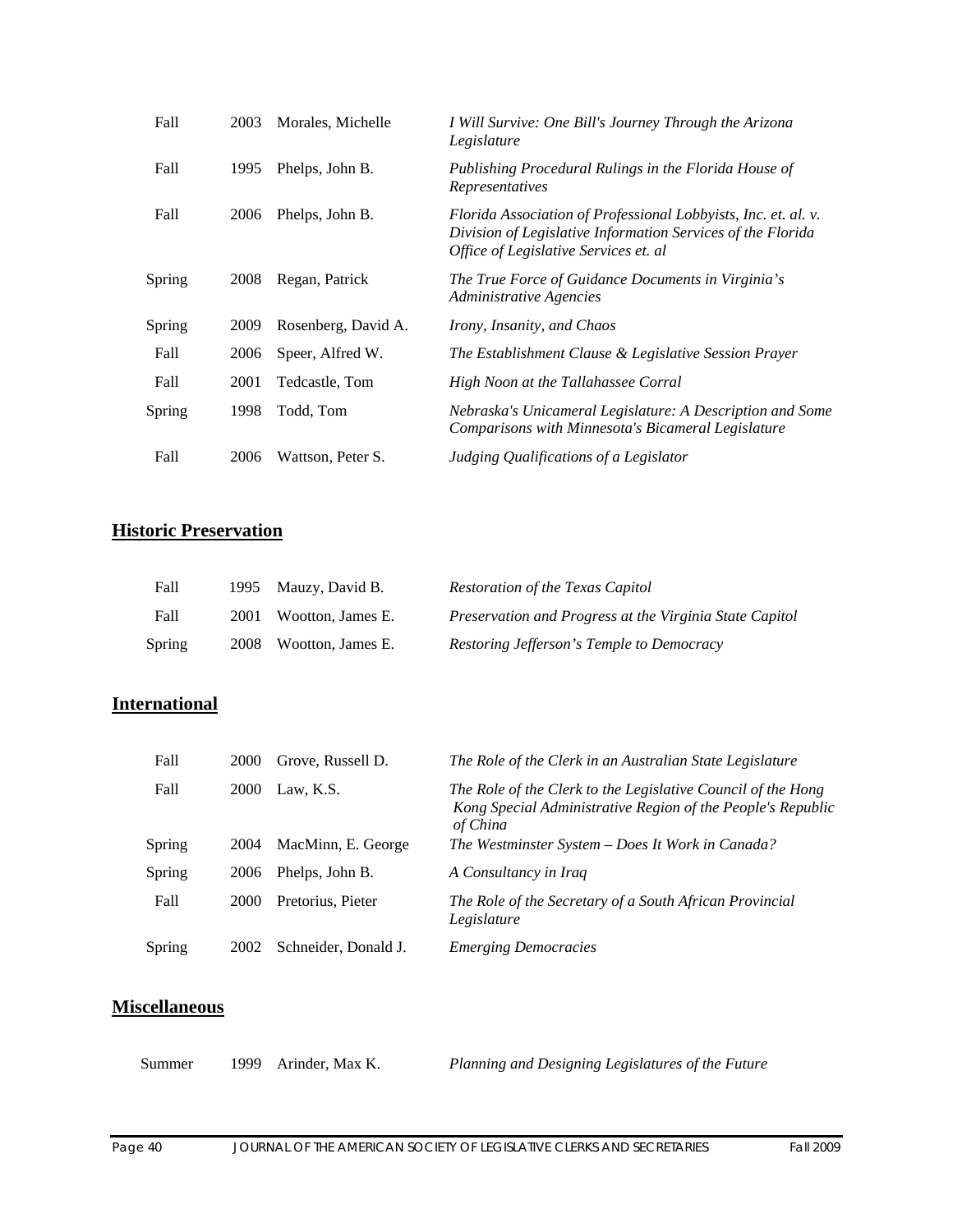| Fall   | <b>2000</b> | Arinder, Max K.   | Back to the Future: Final Report on Planning and Designing<br>Legislatures of the Future                                                     |
|--------|-------------|-------------------|----------------------------------------------------------------------------------------------------------------------------------------------|
| Winter | <b>2000</b> | Drage, Jennifer   | Initiative, Referendum, and Recall: The Process                                                                                              |
| Fall   | 2005        | Hodson, Tim       | Judging Legislatures                                                                                                                         |
| Spring | 1998        | Pound, William T. | The Evolution of Legislative Institutions: An Examination of<br>Recent Developments in State Legislatures and NCSL                           |
| Fall   | 2009        | Robert, Charles   | <b>Book Review of</b><br>Democracy's Privileged Few: Legislative Privilege and<br>Democratic Norms in the British and American Constitutions |
| Fall   | 2000        | Rosenthal, Alan   | A New Perspective on Representative Democracy: What<br>Legislatures Have to Do                                                               |
| Fall   | 1995        | Snow, Willis P.   | Democracy as a Decision-Making Process: A Historical<br>Perspective                                                                          |

#### **Process**

| Fall   | 1996 | Burdick, Edward A.   | Committee of the Whole: What Role Does It Play in Today's<br>State Legislatures?                           |
|--------|------|----------------------|------------------------------------------------------------------------------------------------------------|
| Spring | 2003 | Clapper, Thomas      | How State Legislatures Communicate with the Federal<br>Government                                          |
| Spring | 2008 | Clemens, Laura       | Ohio's Constitutional Showdown                                                                             |
| Fall   | 2006 | Clift, Claire J.     | Reflections on the Impeachment of a State Officer                                                          |
| Fall   | 2008 | Clift, Claire J.     | <b>Three Minutes</b>                                                                                       |
| Spring | 2004 | Dunlap, Matthew      | My Roommate Has a Mohawk and a Spike Collar: Legislative<br>Procedure in the Age of Term Limits            |
| Winter | 2000 | Edwards, Virginia A. | A History of Prefiling in Virginia                                                                         |
| Spring | 2002 | Erickson and Barilla | Legislative Powers to Amend a State Constitution                                                           |
| Spring | 2001 | Erickson and Brown   | Sources of Parliamentary Procedure: A New Precedence for<br>Legislatures                                   |
| Summer | 1999 | Erickson, Brenda     | Remote Voting in Legislatures                                                                              |
| Spring | 2004 | James, Steven T.     | The Power of the Executive vs. Legislature $-$ Court Cases and<br>Parliamentary Procedure                  |
| Spring | 1997 | Jones, Jerry G.      | Legislative Powers and Rules of Procedure: Brinkhaus v.<br>Senate of the State of Louisiana                |
| Spring | 1998 | King, Betty          | Making Tradition Relevant: A History of the Mason's Manual<br>of Legislative Procedure Revision Commission |
| Fall   | 2002 | Maddrea, B. Scott    | Committee Restructuring Brings Positive Changes to the<br>Virginia House                                   |
| Spring | 2009 | Marchant, Robert J.  | Legislative Rules and Operations: In Support of a Principled<br>Legislative Process                        |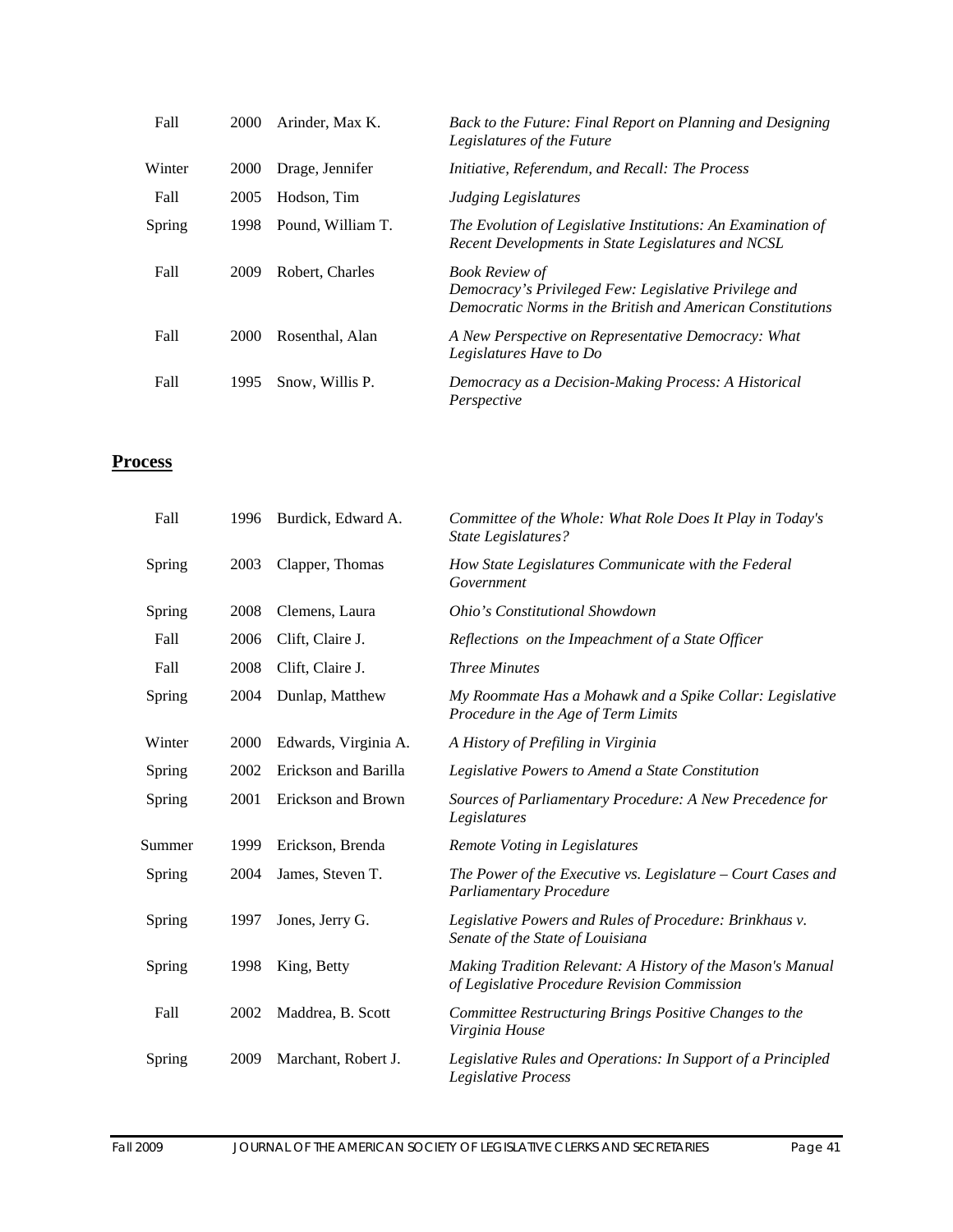| Fall   | 1997        | Mayo, Joseph W.     | <b>Rules Reform</b>                                                                                                               |
|--------|-------------|---------------------|-----------------------------------------------------------------------------------------------------------------------------------|
| Spring | 2002        | Mina, Eli           | <b>Rules of Order versus Principles</b>                                                                                           |
| Fall   | 2008        | Pidgeon, Norman     | Removal by Address in Massachusetts and the Action of<br>the Legislature on the Petition for the Removal of<br>Mr. Justice Pierce |
| Fall   | 2007        | Robert and Armitage | Perjury, Contempt and Privilege -Oh My! Coercive Powers<br>of Parliamentary Committees                                            |
| Spring | 2003        | Tucker, Harvey J.   | Legislative Logjams Reconsidered                                                                                                  |
| Fall   | 2005        | Tucker, Harvey J.   | The Use of Consent Calendars In American State Legislatures                                                                       |
| Summer | <b>2000</b> | Vaive, Robert       | Comparing the Parliamentary System and the Congressional<br>System                                                                |
| Fall   | 2001        | Whelan, John T.     | A New Majority Takes Its Turn At Improving the Process                                                                            |

# **Staff**

| Spring | 2001 | Barish, Larry          | LSMI: A Unique Resource for State Legislatures                                                                                                                                     |
|--------|------|------------------------|------------------------------------------------------------------------------------------------------------------------------------------------------------------------------------|
| Fall   | 2001 | Best, Judi             | Legislative Internships: A Partnership with Higher Education                                                                                                                       |
| Spring | 1996 | Brown, Douglas G.      | The Attorney-Client Relationship and Legislative Lawyers: The<br>State Legislature as Organizational Client                                                                        |
| Fall   | 2002 | Gallagher and Aro      | Avoiding Employment-Related Liabilities: Ten Tips from the<br><b>Front Lines</b>                                                                                                   |
| Spring | 2003 | Geiger, Andrew         | Performance Evaluations for Legislative Staff                                                                                                                                      |
| Spring | 1997 | Gumm, Jay Paul         | Tap Dancing in a Minefield: Legislative Staff and the Press                                                                                                                        |
| Fall   | 1997 | Miller, Stephen R.     | Lexicon of Reporting Objectives for Legislative Oversight                                                                                                                          |
| Winter | 2000 | Phelps, John B.        | Legislative Staff: Toward a New Professional Role                                                                                                                                  |
| Spring | 2004 | Phelps, John B.        | Notes on the Early History of the Office of Legislative Clerk                                                                                                                      |
| Winter | 2000 | Swords, Susan          | NCSL's Newest Staff Section: "LINCS" Communications<br>Professionals                                                                                                               |
| Fall   | 1996 | Turcotte, John         | <i>Effective Legislative Presentations</i>                                                                                                                                         |
| Fall   | 2005 | VanLandingham, Gary R. | When The Equilibrium Breaks, The Staffing Will Fall – Effects<br>of Changes In Party Control of State Legislatures and<br><b>Imposition of Term Limits on Legislative Staffing</b> |

# **Technology**

| Spring |      | 1996 Behnk, William E. | California Assembly Installs Laptops for Floor Sessions            |
|--------|------|------------------------|--------------------------------------------------------------------|
| Spring | 1997 | Brown and Ziems        | Chamber Automation in the Nebraska Legislature                     |
| Fall   | 2008 | Coggins, Timothy L.    | Virginia Law: It's Online, But Should You Use It?                  |
| Spring | 2002 | Crouch, Sharon         | NCSL Technology Projects Working to Help States Share<br>Resources |